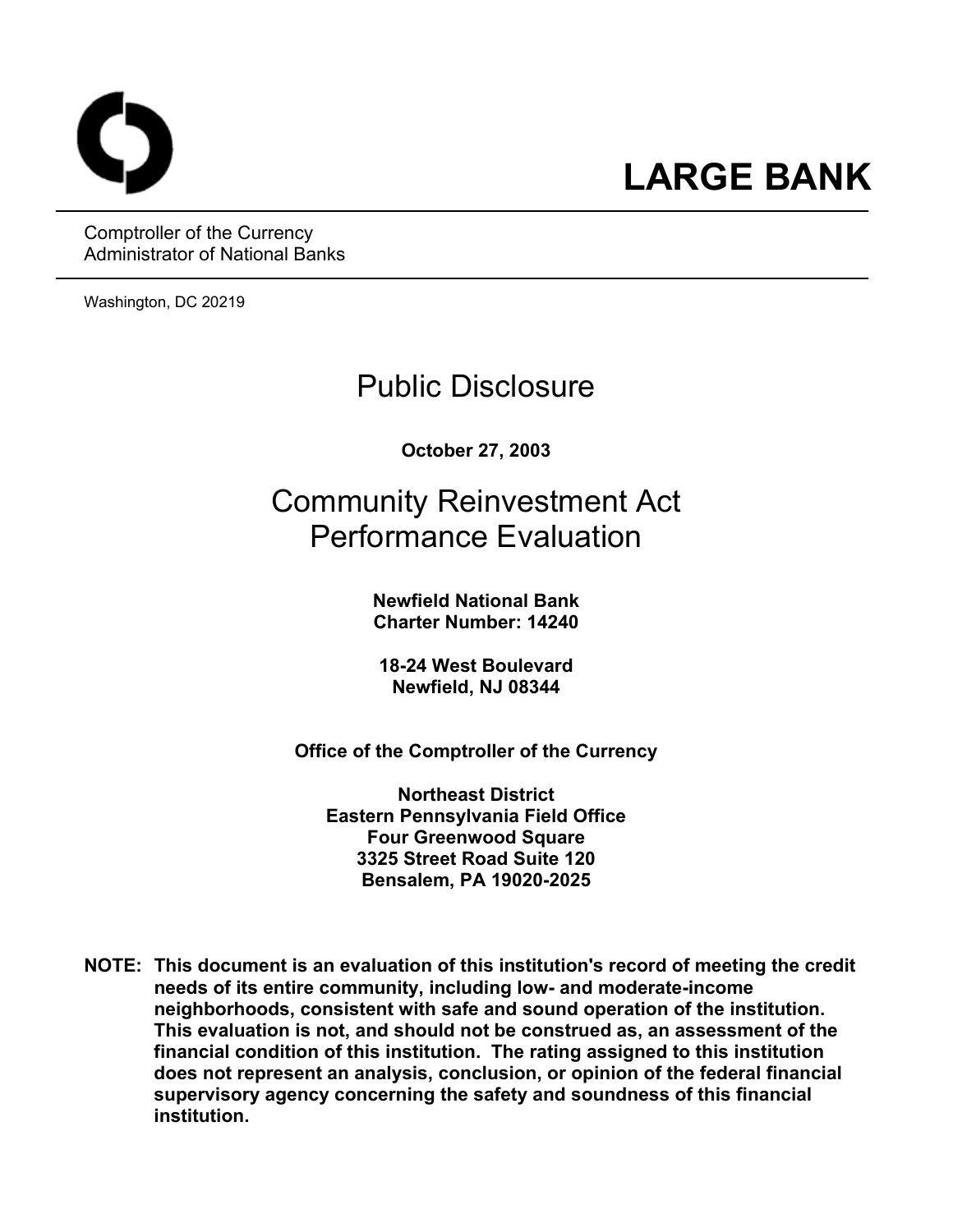## **Table of Contents**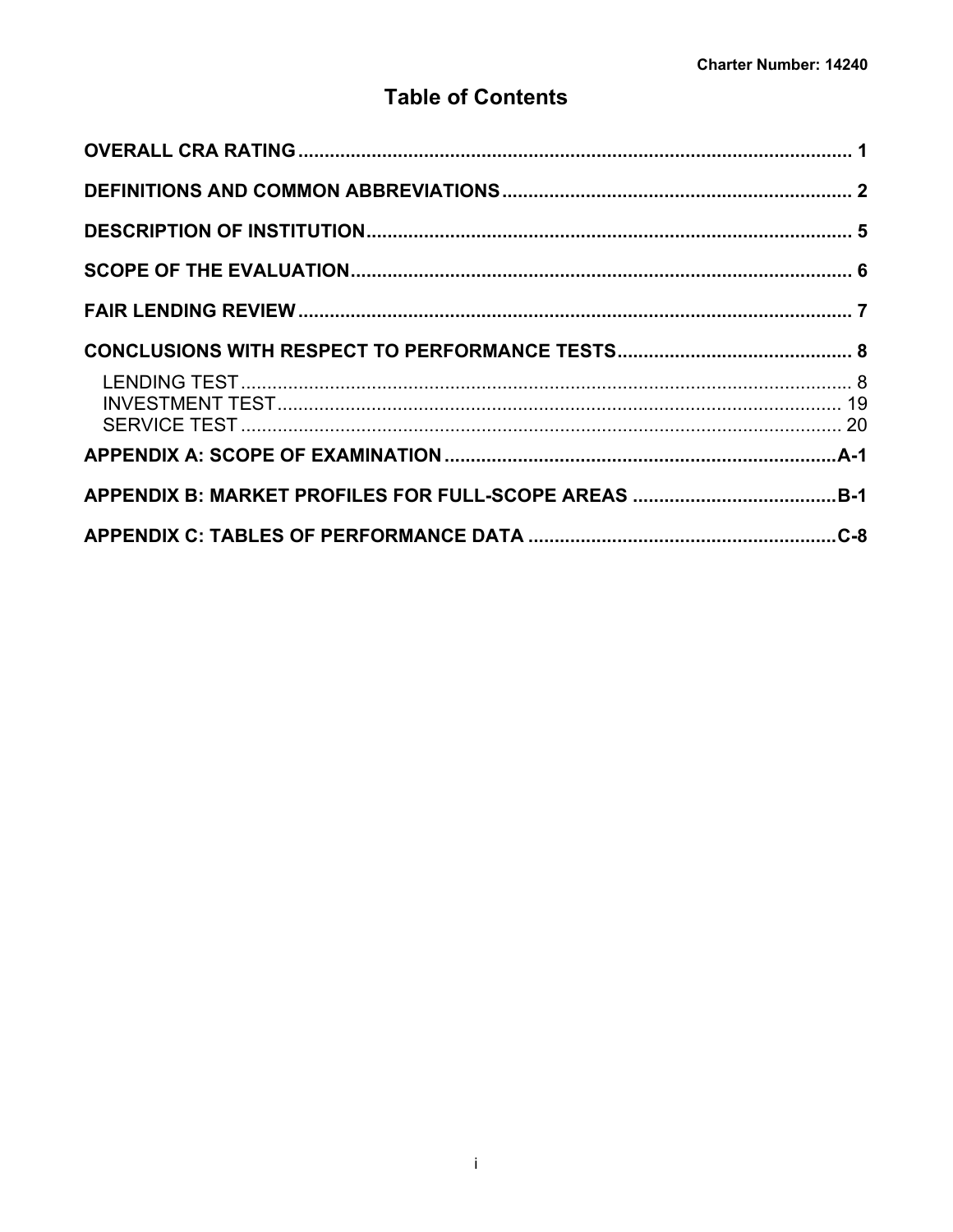## <span id="page-2-0"></span>**Overall CRA Rating**

**Institution's CRA Rating**: This institution is rated "**Satisfactory"**.

The following table indicates the performance level of **Newfield National Bank (NNB)** with respect to the Lending, Investment, and Service Tests:

|                                  | <b>Newfield National Bank</b><br><b>Performance Tests</b> |                        |                     |  |  |  |  |  |  |  |  |
|----------------------------------|-----------------------------------------------------------|------------------------|---------------------|--|--|--|--|--|--|--|--|
| <b>Performance Levels</b>        | Lending Test*                                             | <b>Investment Test</b> | <b>Service Test</b> |  |  |  |  |  |  |  |  |
| Outstanding                      |                                                           |                        |                     |  |  |  |  |  |  |  |  |
| <b>High Satisfactory</b>         |                                                           |                        |                     |  |  |  |  |  |  |  |  |
| Low Satisfactory                 |                                                           |                        |                     |  |  |  |  |  |  |  |  |
| Needs to Improve                 |                                                           |                        |                     |  |  |  |  |  |  |  |  |
| <b>Substantial Noncompliance</b> |                                                           |                        |                     |  |  |  |  |  |  |  |  |

\* The lending test is weighted more heavily than the investment and service tests when arriving at an overall rating

The major factors that support this rating include:

- NNB's lending levels reflect good responsiveness to community credit needs.
- A high percentage of home mortgage loans and small loans to businesses are originated within the assessment area (AA).
- Good distribution of HMDA loans among individuals of different income levels, given the demographics of the assessment area.
- Good distribution of small loans to businesses.
- Overall, market share data for home mortgage products and small business lending reflects favorably on the bank.
- Service delivery systems are accessible to geographies and individuals of different income levels.
- The institution provides an adequate level of community development services.
- NNB has made an adequate level of qualified community development investments and donations based on the limited opportunities in the assessment area.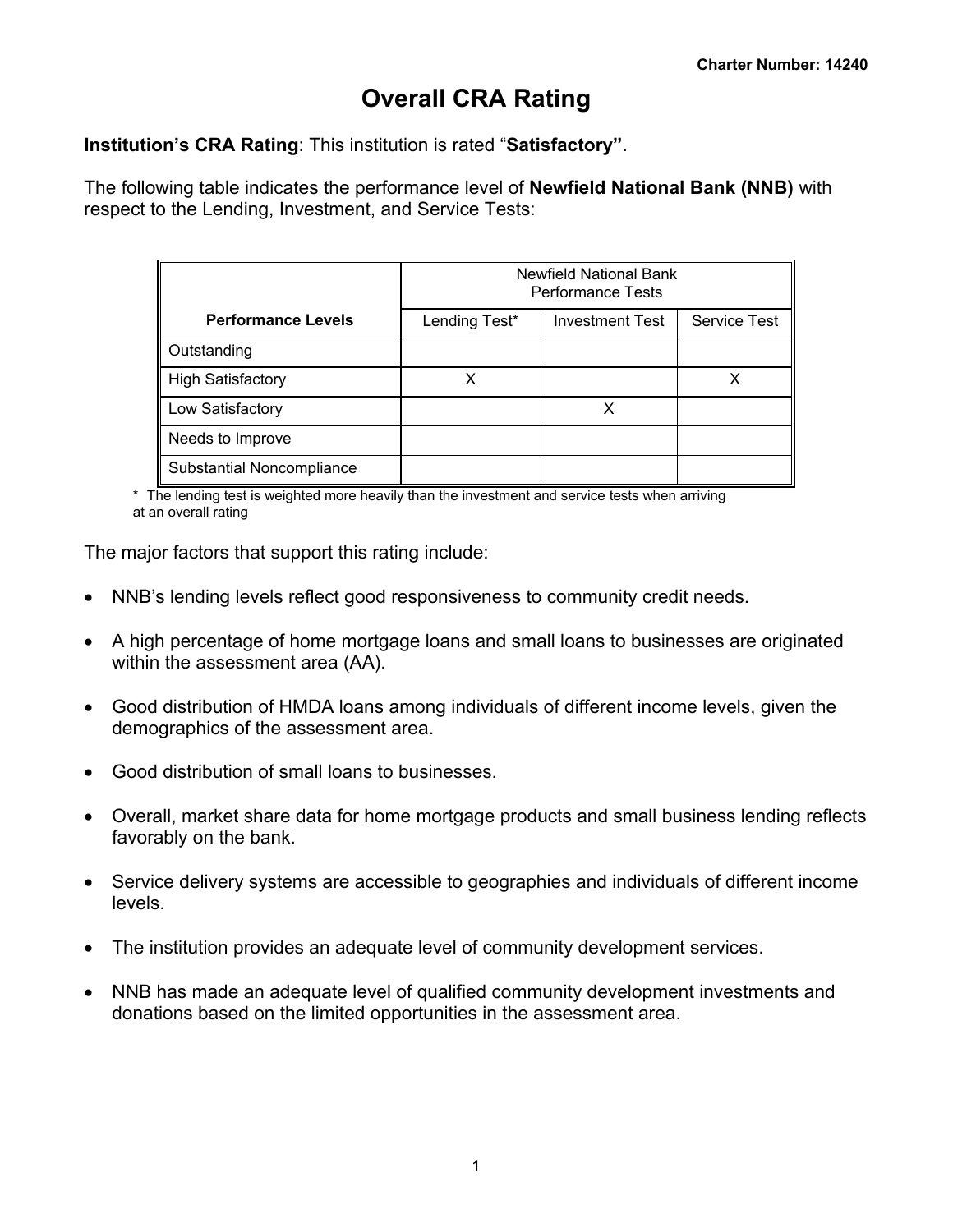## <span id="page-3-0"></span>**Definitions and Common Abbreviations**

The following terms and abbreviations are used throughout this performance evaluation, including the CRA tables. The definitions are intended to provide the reader with a general understanding of the terms, not a strict legal definition.

**Affiliate:** Any company that controls, is controlled by, or is under common control with another company. A company is under common control with another company if the same company directly or indirectly controls both companies. A bank subsidiary is controlled by the bank and is, therefore, an affiliate.

**Aggregate Lending:** The number of loans originated and purchased by all reporting lenders in specified income categories as a percentage of the aggregate number of loans originated and purchased by all reporting lenders in the MA/assessment area.

**Block Numbering Area (BNA):** A statistical subdivision of a county for grouping and numbering blocks in non-metropolitan counties where local census statistical area committees have not established census tracts. A BNA does not cross county lines.

**Census Tract (CT):** A small subdivision of metropolitan and other densely populated counties. Census tract boundaries do not cross county lines; however, they may cross the boundaries of metropolitan areas. Census tracts usually have between 2,500 and 8,000 persons, and their physical size varies widely depending upon population density. Census tracts are designed to be homogeneous with respect to population characteristics, economic status, and living conditions to allow for statistical comparisons.

**Community Development:** Affordable housing (including multifamily rental housing) for lowor moderate-income individuals; community services targeted to low- or moderate-income individuals; activities that promote economic development by financing businesses or farms that meet the size eligibility standards of the Small Business Administration's Development Company or Small Business Investment Company programs (13 CFR 121.301) or have gross annual revenues of \$1 million or less; or, activities that revitalize or stabilize low- or moderateincome geographies.

**Community Reinvestment Act (CRA):** the statute that requires the OCC to evaluate a bank's record of meeting the credit needs of its local community, consistent with the safe and sound operation of the bank, and to take this record into account when evaluating certain corporate applications filed by the bank.

**Consumer Loan(s):** A loan(s) to one or more individuals for household, family, or other personal expenditures. A consumer loan does not include a home mortgage, small business, or small farm loan. This definition includes the following categories: motor vehicle loans, credit card loans, home equity loans, other secured consumer loans, and other unsecured consumer loans.

**Family:** Includes a householder and one or more other persons living in the same household who are related to the householder by birth, marriage, or adoption. The number of family households always equals the number of families; however, a family household may also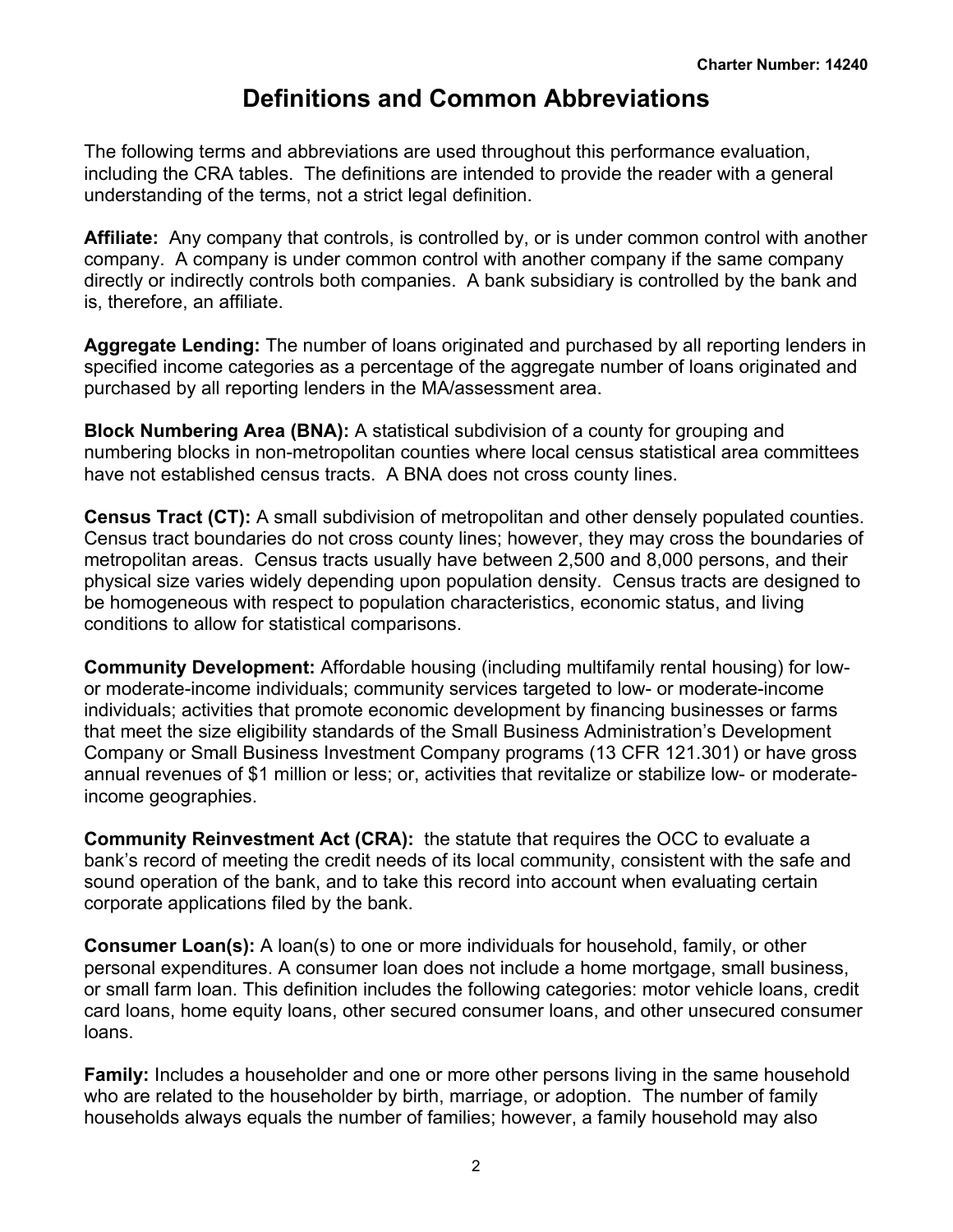include non-relatives living with the family. Families are classified by type as either a marriedcouple family or other family, which is further classified into 'male householder' (a family with a male household and no wife present) or 'female householder' (a family with a female householder and no husband present).

**Full Review:** Performance under the Lending, Investment, and Service Tests is analyzed considering performance context, quantitative factors (e.g., geographic distribution, borrower distribution, and total number and dollar amount of investments), and qualitative factors (e.g., innovativeness, complexity, and responsiveness).

**Geography:** A census tract or a block numbering area delineated by the United States Bureau of the Census in the most recent decennial census.

**Home Mortgage Disclosure Act (HMDA):** The statute that requires certain mortgage lenders that do business or have banking offices in a metropolitan area to file annual summary reports of their mortgage lending activity. The reports include such data as the race, gender, and the income of applications, the amount of loan requested, and the disposition of the application (e.g., approved, denied, and withdrawn).

**Home Mortgage Loans:** such loans include home purchase and home improvement loans, as defined in the HMDA regulation. This definition also includes loans for multifamily (five or more families) dwellings, loans for the purchase of manufactured homes and refinancing of home improvement and home purchase loans.

**Household:** Includes all persons occupying a housing unit. Persons not living in households are classified as living in group quarters. In 100 percent tabulations, the count of households always equals the count of occupied housing units.

**Limited Review:** Performance under the Lending, Investment, and Service Tests is analyzed using only quantitative factors (e.g., geographic distribution, borrower distribution, total number and dollar amount of investments, and branch distribution).

**Low-Income:** Individual income that is less than 50 percent of the area median income, or a median family income that is less than 50 percent, in the case of a geography.

**Market Share:** The number of loans originated and purchased by the institution as a percentage of the aggregate number of loans originated and purchased by all reporting lenders in the MA/assessment area.

**Median Family Income (MFI):** The median income determined by the U.S. Census Bureau every ten years and used to determine the income level category of geographies. Also, the median income determined by the Department of Housing and Urban Development annually that is used to determine the income level category of individuals. For any given area, the median is the point at which half of the families have income above it and half below it.

**Metropolitan Area (MA):** Any primary metropolitan area (PMA), metropolitan area (MA), or consolidated metropolitan area (CMA), as defined by the Office of Management and Budget, with a population of 250,000 or more, and any other area designated as such by the appropriate federal financial supervisory agency.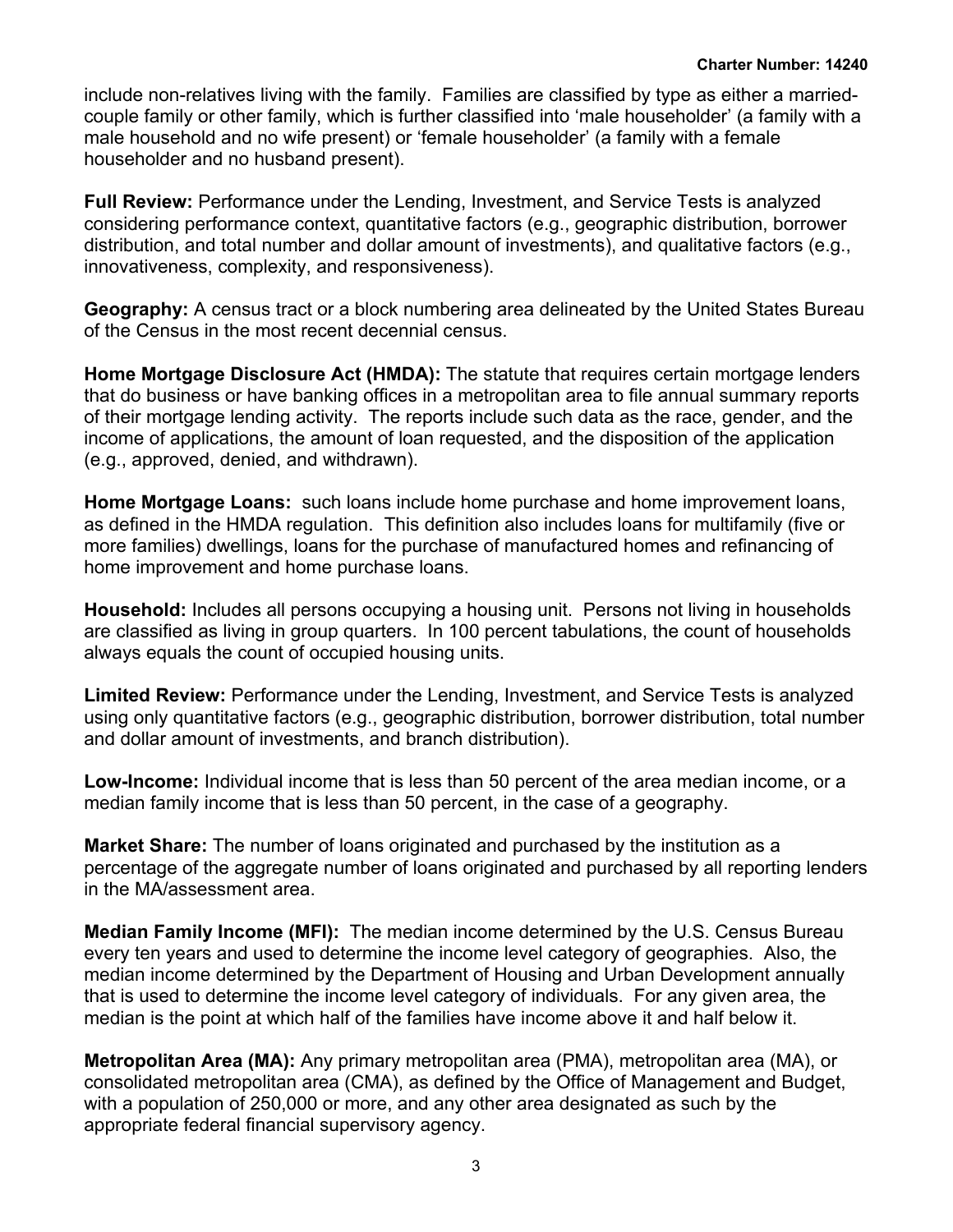**Middle-Income:** Individual income that is at least 80 percent and less than 120 percent of the area median income, or a median family income that is at least 80 percent and less than 120 percent, in the case of a geography

**Moderate-Income:** Individual income that is at least 50 percent and less than 80 percent of the area median income, or a median family income that is at least 50 percent and less than 80 percent, in the case of a geography.

**Multifamily:** Refers to a residential structure that contains five or more units**.**

**Other Products:** Includes any unreported optional category of loans for which the institution collects and maintains data for consideration during a CRA examination. Examples of such activity include consumer loans and other loan data an institution may provide concerning its lending performance.

**Owner-Occupied Units:** Includes units occupied by the owner or co-owner, even if the unit has not been fully paid for or is mortgaged.

**Qualified Investment:** A qualified investment is defined as any lawful investment, deposit, membership share, or grant that has as its primary purpose community development.

**Rated Area:** A rated area is a state or multi-state metropolitan area. For an institution with domestic branches in only one state, the institution's CRA rating would be the state rating. If an institution maintains domestic branches in more than one state, the institution will receive a rating for each state in which those branches are located. If an institution maintains domestic branches in two or more states within a multi-state metropolitan area, the institution will receive a rating for the multi-state metropolitan area.

**Small Loan(s) to Business(es):** A loan included in 'loans to small businesses' as defined in the Consolidated Report of Condition and Income (Call Report) and the Thrift Financial Reporting (TFR) instructions. These loans have original amounts of \$1 million or less and typically are either secured by nonfarm or nonresidential real estate or are classified as commercial and industrial loans. However, thrift institutions may also exercise the option to report loans secured by nonfarm residential real estate as "small business loans" if the loans are reported on the TFR as nonmortgage, commercial loans.

**Small Loan(s) to Farm(s):** A loan included in 'loans to small farms' as defined in the instructions for preparation of the Consolidated Report of Condition and Income (Call Report). These loans have original amounts of \$500,000 or less and are either secured by farmland, or are classified as loans to finance agricultural production and other loans to farmers.

**Tier One Capital:** The total of common shareholders' equity, perpetual preferred shareholders' equity with non-cumulative dividends, retained earnings and minority interests in the equity accounts of consolidated subsidiaries.

**Upper-Income:** Individual income that is more than 120 percent of the area median income, or a median family income that is more than 120 percent, in the case of a geography.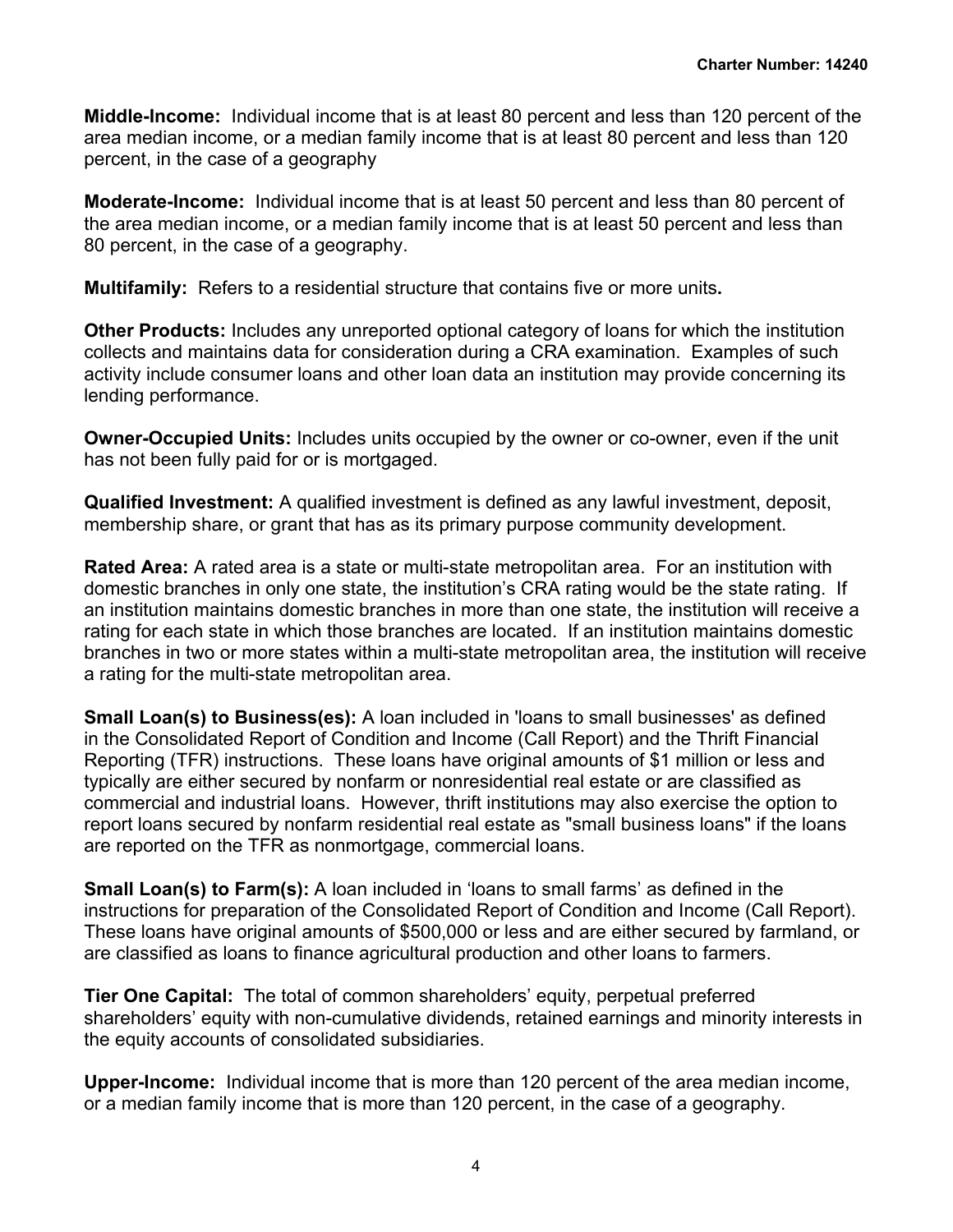## <span id="page-6-0"></span>**Description of Institution**

Newfield National Bank (NNB) is a \$411 million institution headquarted in Newfield, New Jersey. The bank was chartered in 1934 and remains a full service, intrastate community bank offering a standard array of traditional loan and deposit products. NNB is a wholly owned subsidiary of Newfield Bancorp, Inc., a one-bank holding company also located in Newfield, New Jersey. NNB has one wholly owned subsidiary: FNBN Investment Corp. (FNBN), a holding company for NNB's investment securities. FNBN holds the majority of NNB's investment securities, including any qualified CRA investments. The subsidiary was formed to take advantage of Delaware's tax laws. All qualified investments from this affiliate were considered in the evaluation. This subsidiary does not impact the bank's ability for community reinvestment activities.

NNB has one assessment area (AA) within the Consolidated Metropolitan Statistical Areas (CMSAs) of Philadelphia-Wilmington-Atlantic City. The AA is comprised of portions of three Primary Metropolitan Statistical Areas (PMSAs): The Vineland-Millville-Bridgeton PMSA (8760); the western portion of Atlantic County of the Atlantic-Cape May PMSA (0560); and portions of Gloucester and Salem Counties in the New Jersey portion of the Philadelphia PMSA (6160).

The bank has a network of ten branch offices in the AA, all are full service branches and seven offer ATM services. Six branch offices are located in the New Jersey portion of the Philadelphia PMSA while the remaining four branch offices are located in the Vineland-Millville-Bridgeton PMSA. There are no branches in the Atlantic-Cape Map PMSA. One of the branches in the Vineland-Millville-Bridgeton PMSA is located in a low-income geography. During 2001, NNB opened one new branch in Bridgeton, New Jersey. No branches were closed during the evaluation period.

As of December 31, 2002, net loans approximated \$234 million or 57% of total assets. The composition of the loan portfolio consists of commercial and industrial loans at 39%, residential real estate loans at 29%, consumer loans at 13%, other loans at 13%, commercial real estate loans and construction and land development loans each at 2% and agricultural loans at less than 1%. NNB reported Net Tier 1 Capital of \$32.3 million at December 31, 2002.

There are no financial or legal impediments impacting NNB's ability to help meet the community credit needs of its AA.

Competition is strong with offices of interstate regional banking companies, local community banks and mortgage companies. NNB's primary competitors include Minotola National Bank, Commerce Bank, The Bank, and Sun National Bank.

DNB's previous CRA examination was conducted as of October 5, 2000 and the bank was assigned an overall rating of "Satisfactory."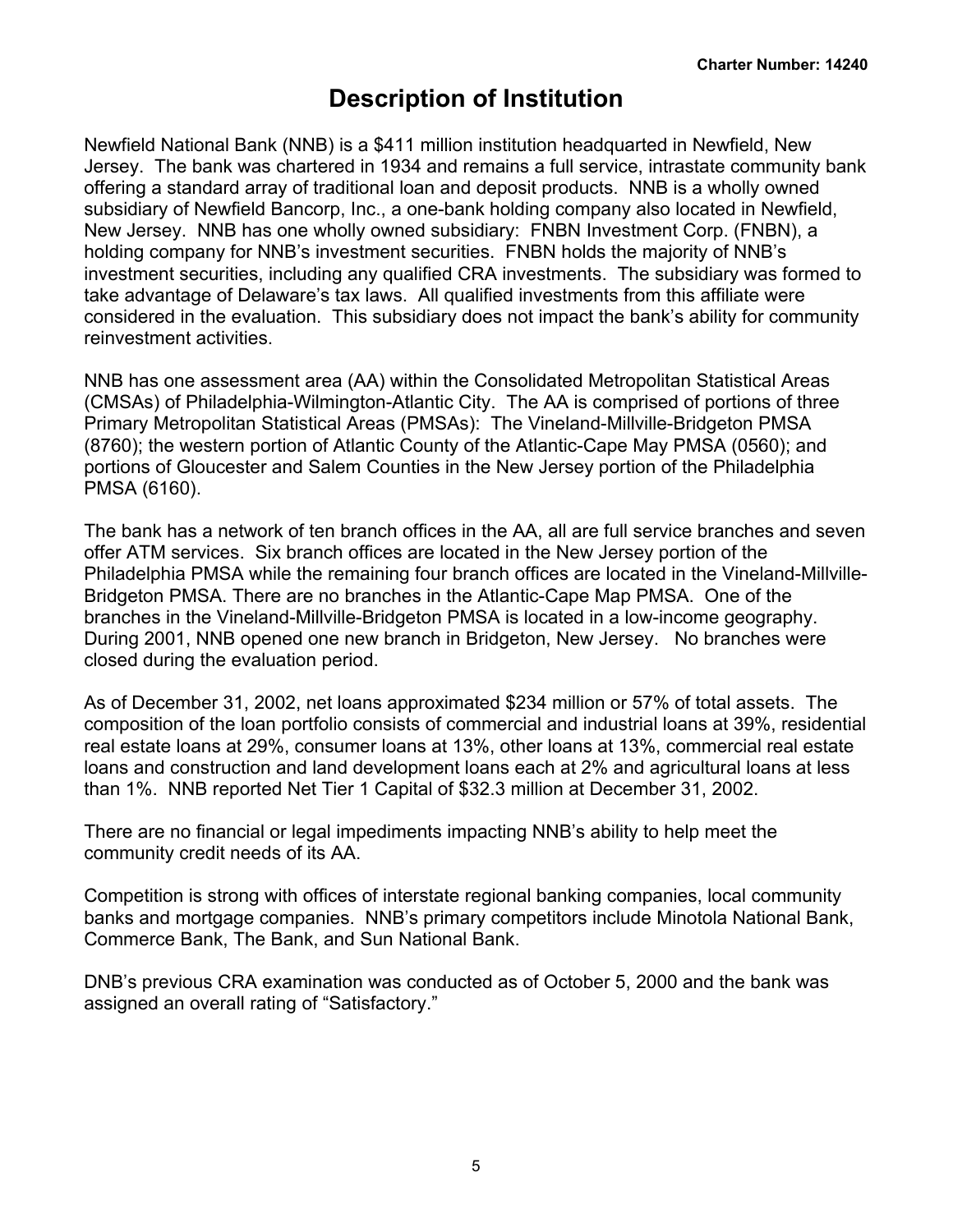## <span id="page-7-0"></span>**Scope of the Evaluation**

## **Evaluation Period/Products Evaluated**

This evaluation covers home purchase, home improvement, home mortgage refinance, and small business lending activity for the period of July 1, 2000 through December 31, 2002. The evaluation period for community development loans and investments was from October 6, 2000 through October 27, 2003. Both community development and retail services were also evaluated for this timeframe.

## **Data Integrity**

During August 2003, NNB's publicly filed information on home mortgages was tested for accuracy. Further, we tested publicly filed data regarding small loans to businesses. Results of this testing evidenced the data is sufficiently accurate for purposes of the CRA review.

Community development loans, investments and services submitted by management were also verified to ensure that they meet the regulatory definition for community development.

## **Selection of Areas for Full-Scope Review**

NNB designates one assessment area (AA) within the Consolidated Metropolitan Statistical Areas (CMSAs) of Philadelphia-Wilmington-Atlantic City. The AA is comprised of portions of three Primary Metropolitan Statistical Areas (PMSAs): The Vineland-Millville-Bridgeton PMSA (8760); the western portion of Atlantic County of the Atlantic-Cape May PMSA (0560); and portions of Gloucester and Salem Counties in the New Jersey portion of the Philadelphia PMSA (6160).

Since the AA covers parts of three PMSAs that have different demographics, we conducted a full scope review for each separate PMSA versus a full-scope review of the sole assessment area.

NNB's assessment area complies with regulatory requirements and does not arbitrarily exclude low- and moderate-income areas. All market share data discussed in this Public Evaluation is from the year 2001 and is in reference to the bank's market share within the stated PMSA rather than in any larger geographic area.

Please refer to Appendix B for further information regarding the market profile of the full-scope reviews for each PMSA.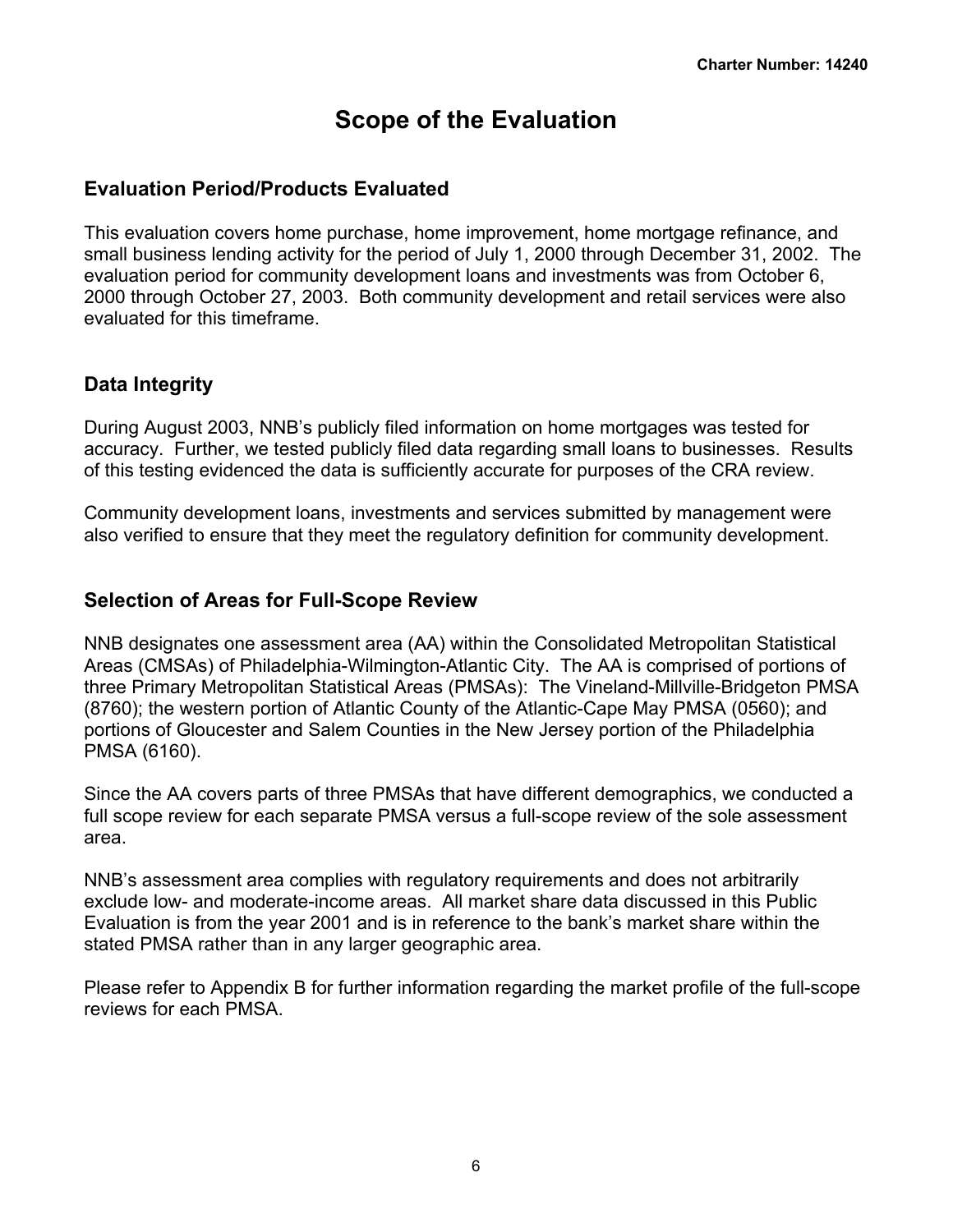## **Ratings**

The ratings are based on conclusions reached in the evaluation of NNB's sole AA. Each PMSA was analyzed separately due to the different demographics in each of the PMSAs.

We placed more weight on the bank's performance in the Vineland-Millville-Bridgeton PMSA, 8760 and the NJ portion of the Philadelphia PMSA, 6160. Ninety percent of NNB's lending activity and all of its branch offices and deposits are located in these two PMSAs. NNB does not have any branches in the Atlantic-Cape May PMSA. However, the western portion of the Atlantic-Cape May PMSA is considered part of the assessment area as it is contiguous to the other two PMSAs and there are branches in the other two PMSAs that are close to Atlantic County.

When determining conclusions for the Lending Test, we placed equal weight on home mortgage products and small loans to businesses since each type of lending comprises 50% of total reported loans. The home mortgage portfolio is comprised of home mortgage refinance loans, which totaled 51%, home improvement loans, which totaled 34%, and home purchase loans, which totaled 15%. The most weight was placed on home mortgage refinance loans and home improvement loans as they represent a majority of the loan originations in the evaluation period.

We also placed more weight on the borrower distribution in evaluating the bank's lending performance given there were no low-income geographies in the Vineland-Millville-Bridgeton PMSA or in the Philadelphia PMSA and there was only one low-income geography in the Atlantic-Cape May PMSA. In addition, there was only one moderate-income geography in each of the Atlantic-Cape May PMSA and the Philadelphia PMSA. There were six moderateincome geographies in the Vineland-Millville-Bridgeton PMSA.

## **Other**

During our examination, we contacted two community groups via the telephone and reviewed internal documentation on other community contacts that were recently conducted. During the discussions and from the internal information reviewed, we learned that affordable housing, flexible lending programs, financial literacy and education programs, counseling for small business owners and prospective small business owners, and economic development are the primary credit needs of the assessment area.

## <span id="page-8-0"></span>**Fair Lending Review**

We found no evidence of illegal discrimination or other illegal credit practices.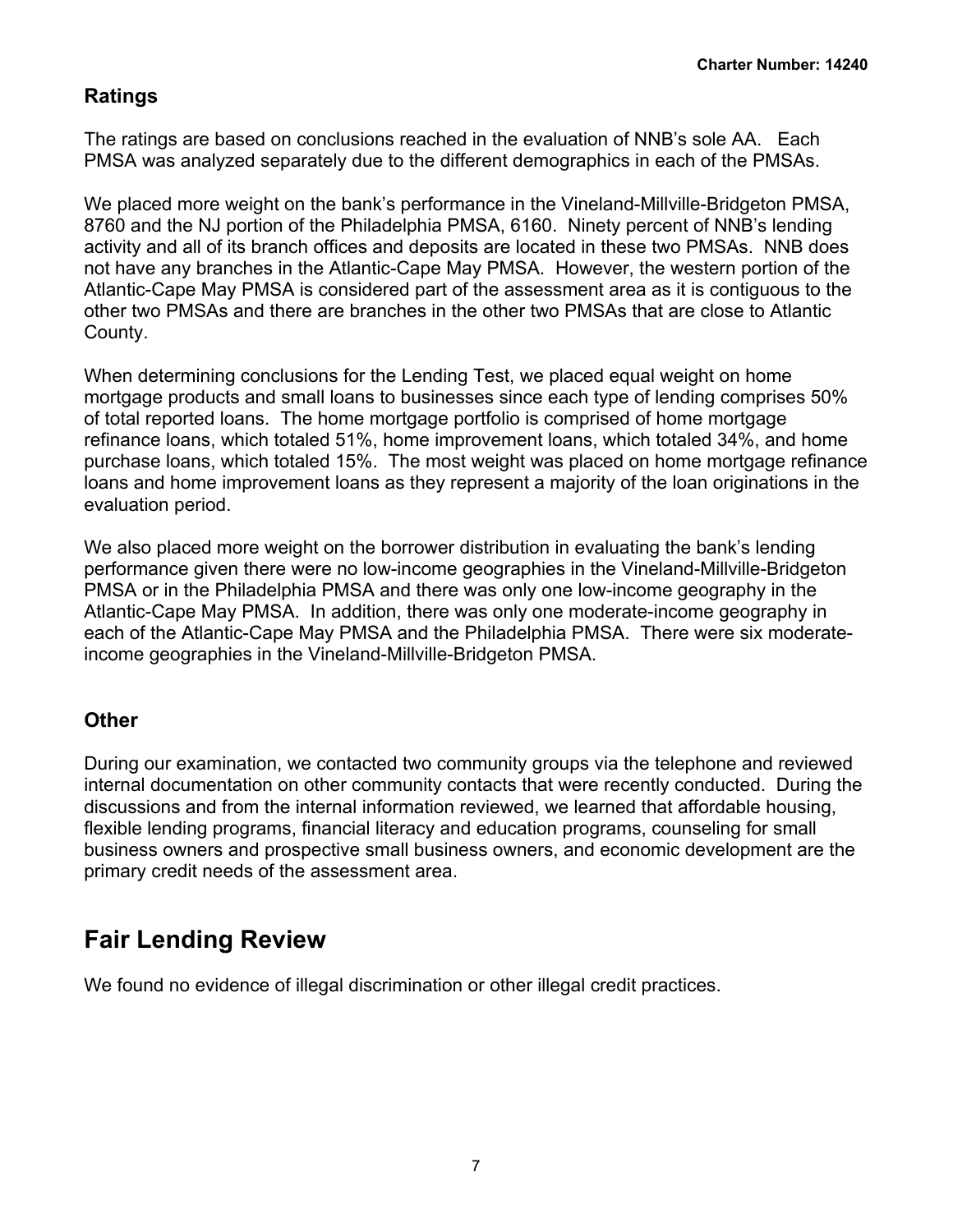## <span id="page-9-0"></span>**Conclusions with Respect to Performance Tests**

## <span id="page-9-1"></span>**LENDING TEST**

The bank's performance under the lending test is rated "High Satisfactory". Based on a fullscope review, NNB's performance in their assessment area is good, reflecting an overall responsiveness to the credit needs of the assessment area. In the individual PMSAs, the bank's performance is good in the Vineland-Millville-Bridgeton PMSA, good in the Philadelphia PMSA, and good in the Atlantic-Cape May PMSA.

## **Conclusions for Areas Receiving Full-Scope Reviews**

## **Lending Activity**

Refer to Tables 1 Lending Volume and 1 Other in appendix C for the facts and data used to evaluate the bank's lending activity.

Lending activity is considered excellent in the Vineland-Millville-Bridgeton PMSA, good in the Atlantic-Cape May PMSA, and good in the Philadelphia PMSA.

### Vineland-Millville-Bridgeton PMSA

Mortgage related lending in this area amounted to 397 mortgage loans or 40% of the total number of such loans made over the review period and constituted \$24.4 million or 41% of the total dollar amount. Broken down by number, home mortgage lending was comprised of 19% home purchase loans, 32% home improvement loans, and 49% home mortgage refinance loans. There were no multifamily loans originated and therefore no analysis was conducted of this type of lending. The bank's record of lending is considered excellent when considering their market share position for home refinance, home improvement, and small business loans.

NNB ranked  $6<sup>th</sup>$  out of 14 lenders in deposit market share with 6% of deposits. The lenders ranked above NNB had deposit market shares ranging from 9% to 18% and include Sun National Bank, Fleet National Bank, Minotola National Bank, Hudson United Bank, and Colonial Bank.

Overall, the bank is ranked  $10<sup>th</sup>$  with a 3% market share in overall HMDA related lending based on 2001 HMDA aggregation data. There are 203 reporting lenders with the leading lenders being large out-of-state mortgage companies or banks. The lenders ranked above NNB had market shares ranging from 3%-8%, indicating that the bank is competitive in this market.

In home purchase lending, NNB ranked  $22<sup>nd</sup>$  out of 122 lenders with a 1% market share based on the same aggregation data. The lenders ranked above NNB include several large nationwide lenders that have market shares ranging from 1% to 15%.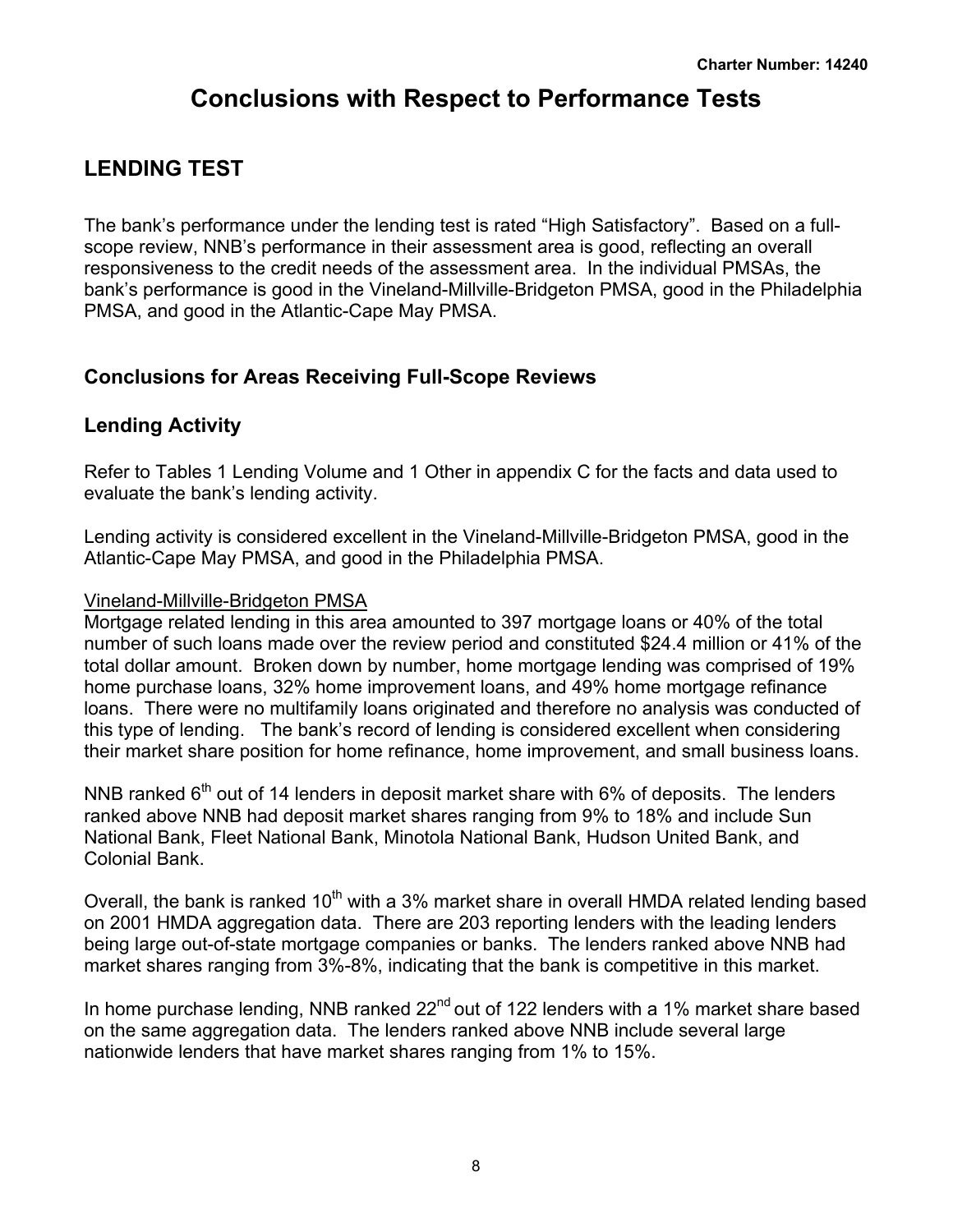NNB ranked  $3<sup>rd</sup>$  out of 47 reporting home improvement lending with a 10% market share, falling just behind Fleet National Bank's 10% market share and Sun National Bank's 12% market share. This performance is considered excellent.

Home refinance analysis shows that NNB ranks  $7<sup>th</sup>$  in the market with a 3% share, which is considered good. Competition is strong with 166 lenders, most of which are nationwide lenders who are very active in the area. The lenders ranked above NNB had market shares ranging from 3% to 9%.

Based upon 2001 CRA aggregating data, NNB ranked  $4<sup>th</sup>$ , with a 10% share of the market for small business reporting lenders. The average loan size for lenders was \$49 thousand, with NNB having an average loan size of \$111 thousand. This performance is excellent considering the strong competition from large national lenders that provide small business credit cards. The top two lenders are national credit card lenders and the third top lender is a local bank.

## Atlantic-Cape May PMSA

Mortgage related lending in this area amounted to 108 mortgage loans or 11% of the total number of such loans made over the review period and constituted \$7.3 million or 12% of the dollar amount. Broken down by number, home mortgage lending was comprised of: 12% home purchase loans, 29% home improvement loans, and 59% home mortgage refinance loans. There were no multifamily loans originated during the review period and therefore no analysis was performed for this type of lending. The bank's record of lending is considered good.

NNB does not have branches in this PMSA and therefore no deposit market share information is available.

The bank ranked 21<sup>st</sup> out of 182 lenders with a 2% market share in overall HMDA related lending based on 2001 HMDA aggregation data. The leading lenders are large out-of-state mortgage companies or banks. The top five lenders had market shares ranging from 4% to 7%. This market is very competitive for home related lending.

In home purchase lending, NNB ranked 33<sup>rd</sup> out of 115 lenders with a 1% market share based on the same aggregation data. The 115 lenders within the market provide strong competition. The top five are large nationwide lenders with market shares ranging from 4% to 10%. Taking this into consideration, the bank's performance is adequate.

NNB ranked  $7<sup>th</sup>$  out of 37 reporting lenders in home improvement lending with a 4% market share. This is good considering the six banks ranked ahead of NNB had market shares ranging from 5% to 19% and are all larger banks including Commerce Bank, Key Bank USA, Fleet National Bank, Sun National Bank, PNC Bank, and Beneficial Corporation.

Home refinance analysis shows that NNB ranks  $15<sup>th</sup>$  in the market with a 2% share. Competition is strong with 147 lenders, most of which are nationwide lenders who are active in the area. The top five lenders had market shares ranging from 4% to 8%. Taking this into consideration, the bank's performance is good.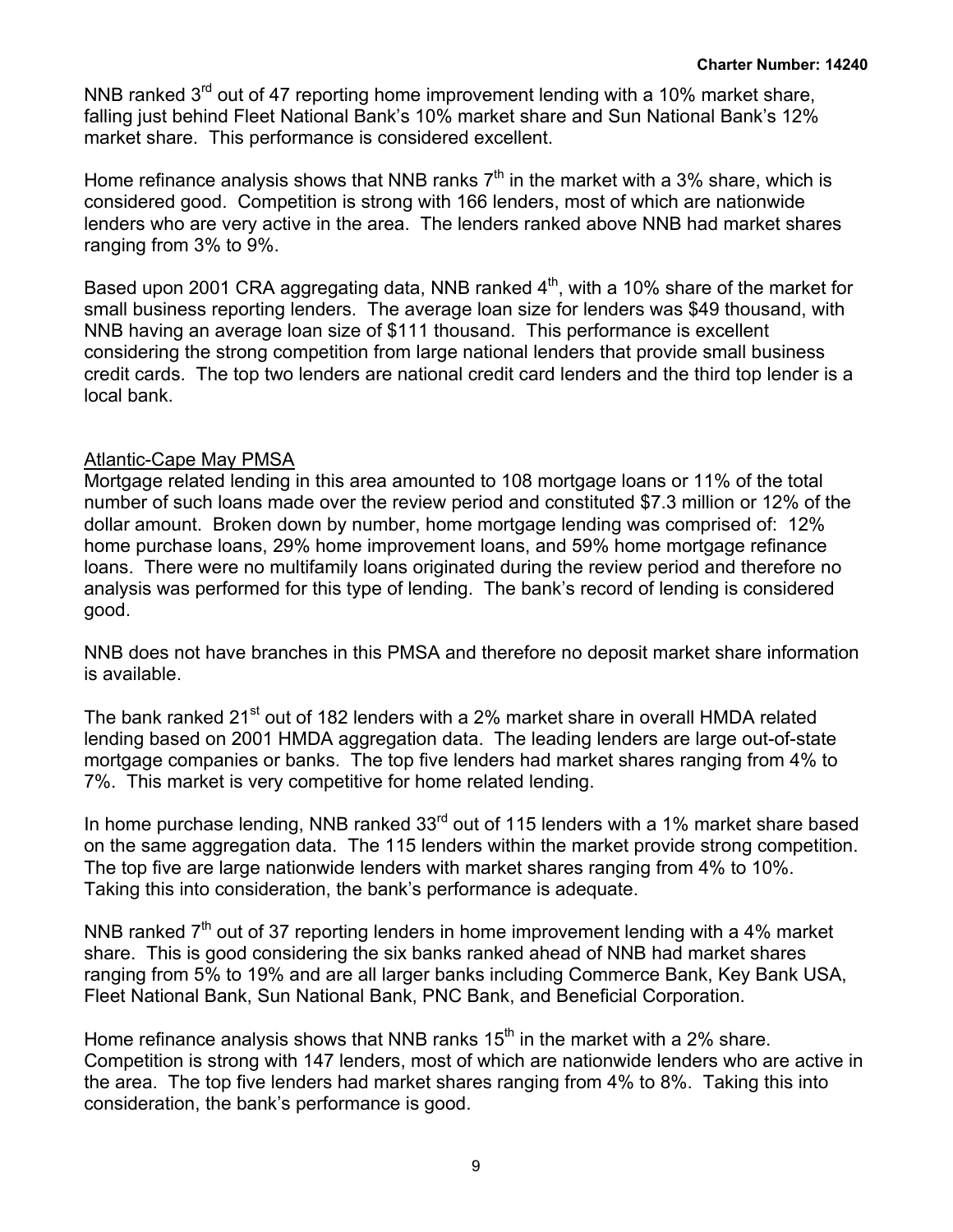Based upon 2001 CRA aggregating data, NNB ranked  $19<sup>th</sup>$ , with a 1% share of the market for small business reporting lenders. NNB's average loan size was \$183 thousand versus the average loan size of \$34 thousand for all reporting lenders. This performance is good considering the strong competition from large national lenders that provide small business credit cards. The top five lenders are national credit card lenders.

### Philadelphia PMSA

Mortgage related lending in this area amounted to 491 mortgage loans or 49% of the total number of loans made over the review period and constituted \$28.5 million or 47% of the dollar amount. Broken down by number, home mortgage lending was comprised of: 12% home purchase loans, 38% home improvement loans, and 50% home mortgage refinance loans. There were no multifamily loans originated during the review period and therefore no analysis was performed for this type of lending. The bank's record of lending is considered good.

NNB ranked  $3<sup>rd</sup>$  out of 23 lenders in deposit market share with 9% of deposits. The lenders ranked above NNB had deposit market shares ranging from 9% to 14%.

Overall, the bank is ranked  $18<sup>th</sup>$  with a 1% market share in overall HMDA related lending based on 2001 HMDA aggregation data. There are 291 reporting lenders with the leading lenders being large out-of-state mortgage companies and large nationwide lenders. The lenders ranked above NNB had market shares ranging from 1%-7%. This market is very competitive for overall home related lending.

In home purchase lending, NNB ranked  $39<sup>th</sup>$  with less than a 1% market share based on the same aggregation data. The 205 reporting lenders within the market, including several large nationwide lenders and mortgage companies, provide strong competition. The top five lenders had market shares ranging from 5% to 9%.

NNB ranked  $6<sup>th</sup>$  in home improvement lending with a 4% market share, which is considered good. The five banks ranked ahead of NNB had market shares ranging from 4% to 32%, with Commerce Bank ranking 1<sup>st</sup>. Competition is less intense with only 75 reporting lenders.

Home refinance analysis shows that NNB ranks  $22<sup>nd</sup>$  in the market with a 1% share. Competition is very strong with 240 lenders, most of which are nationwide lenders who are very active in the area. The top five lenders had market shares ranging from 4% to 7%.

Based upon 2001 CRA aggregating data, NNB ranked  $9<sup>th</sup>$ , with a 3% share of the market for small business reporting lenders. The performance is good considering the competition from large national lenders that provide small business credit cards. NNB's average loan size was \$111 thousand, with an average loan size of \$38 thousand for all reporting lenders. The top five lenders are national credit card lenders with market share ranging from 8% to 15%.

## **Distribution of Loans by Income Level of the Geography**

The geographic distribution of NNB's home mortgage loans reflects adequate penetration throughout the assessment area. In the individual PMSAs, geographic distribution is adequate in Vineland-Millville-Bridgeton, excellent in Atlantic-Cape May, and adequate in Philadelphia.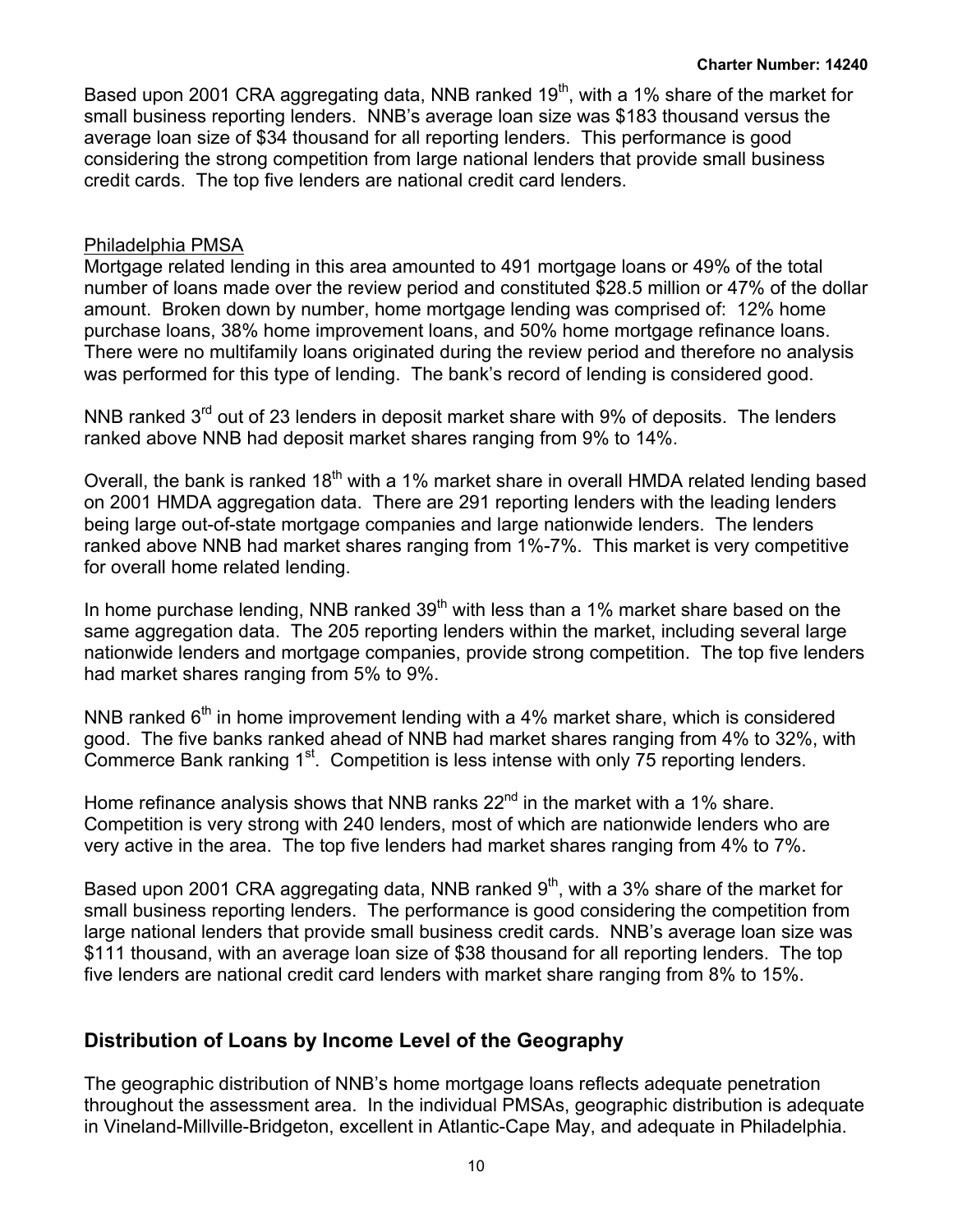### *Home Mortgage Loans*

Refer to Tables 2, 3, and 4 in appendix C for the facts and data used to evaluate the geographic distribution of the bank's home mortgage loan originations and purchases.

#### Vineland-Millville-Bridgeton PMSA

NNB's distribution of home mortgage loans within this PMSA is adequate given the demographics and competition within this area.

It is important to note that the only low-income geography and four of the six moderate-income geographies located in this PMSA are within the Cumberland Empowerment Zone ("CEZ"), which is described in the Appendix. Development in these areas is geared to commercial development thereby impacting the level of residential lending in these areas.

An analysis of NNB's distribution of home mortgage products for low-income geographies would not be meaningful because there is only one low-income geography and lending opportunities are very limited. There are only 202 housing units in that geography with only twenty-two owner-occupied units. The remaining units are renter occupied (85%) or vacant  $(5\%)$ .

The distribution for home purchase loans in moderate-income geographies is adequate, given the demographics and performance within this area. The percentage of lending in the moderate-income tracts is below the level of owner-occupied housing in those geographies. NNB only originated a total of seventy-four home purchase loans during the evaluation period, of which, three or 4% were located in moderate-income geographies. Again, four of the moderate-income tracts are within the CEZ and the ongoing efforts to develop those areas impact this type of lending. Further, home purchase loans are not a significant portion of NNB's lending activity. NNB's market share in the moderate-income tracts is below the overall market share; however, it is important to note that the bank has a small market share (1.19%) for home purchase loans in this PMSA. The market share reports indicate there are 54 lenders, including several large nationwide lenders and mortgage companies, which indicates strong competition.

The bank's geographic distribution of home improvement loans is adequate, given the demographics and performance of its competition within this area. The percentage of NNB's lending in the moderate-income tracts is below the level of owner occupied housing in those geographies. The bank's market share in moderate-income tracts is below the overall market share. However, NNB ranks  $7<sup>th</sup>$  out of 17 lenders with a 6% market share. The lenders ranked above NNB had market shares ranging from 6% to 18% and include larger nationwide lenders.

The distribution for home refinance loans is poor. The percentage of lending in the moderateincome tracts is well below the level of owner occupied housing in those geographies. The bank's market share in moderate-income geographies is below the overall market share. NNB ranks 21<sup>st</sup> out of 67 lenders with a 1% market share. The lenders ranked above NNB include larger nationwide and mortgage lenders with market shares ranging from 1% to a high of 20%.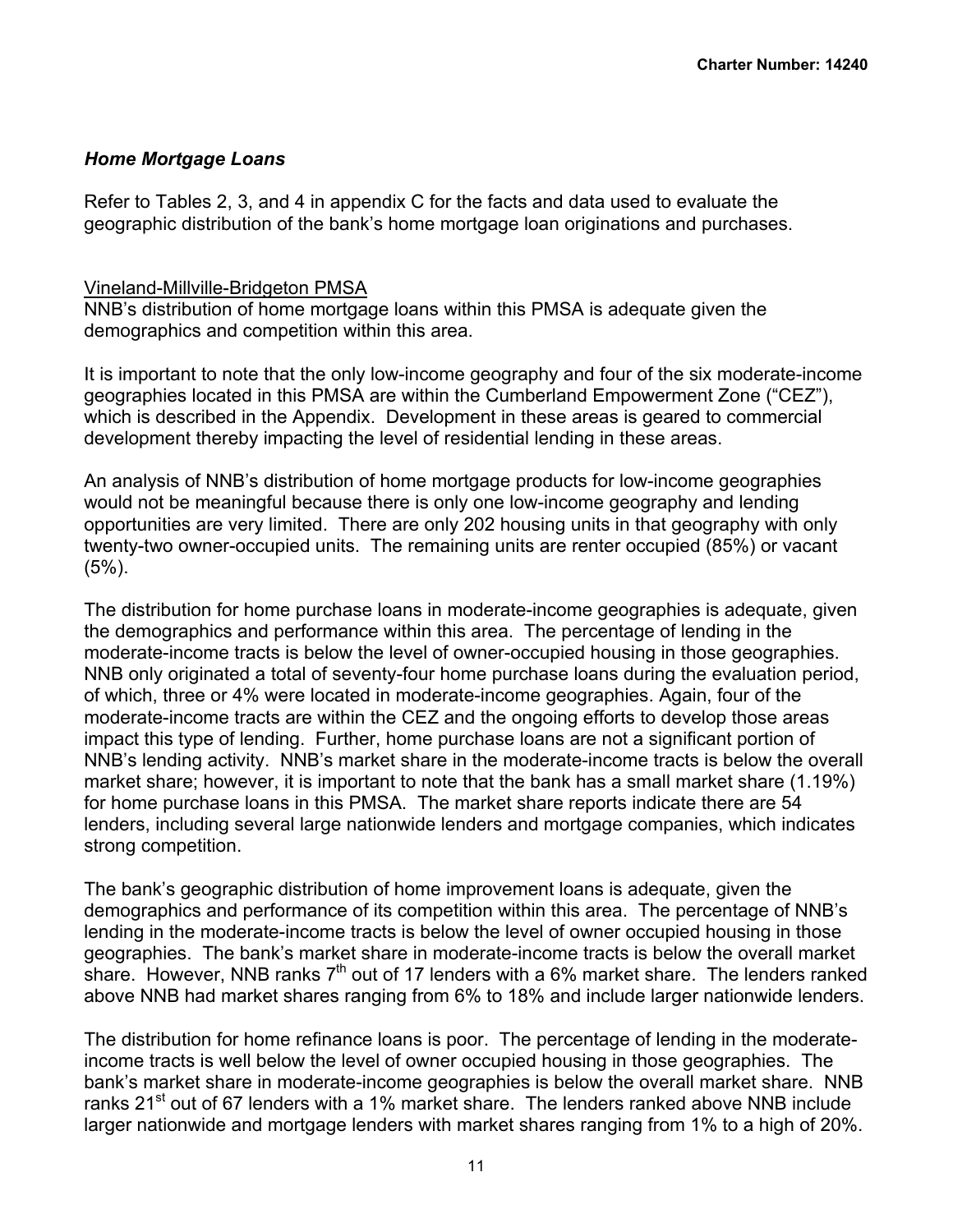### Atlantic-Cape May PMSA

NNB's distribution of home mortgage loans within this PMSA is excellent.

An analysis of NNB's distribution of home mortgage products for low-income geographies would not be meaningful because there are no low-income geographies within this PMSA.

The distribution for home purchase loans is excellent. The percentage of lending in the moderate-income tracts greatly exceeds the level of owner-occupied housing in those geographies. The bank's market share in moderate-income tracts exceeds the overall market share for those geographies.

The bank's geographic distribution of home improvement loans is excellent. The percentage of lending in moderate-income tracts greatly exceeds the level of owner-occupied housing in those geographies. The bank's market share in moderate-income tracts exceeds the overall market share for those geographies.

The distribution for home refinance loans is excellent. The percentage of lending in moderateincome tracts greatly exceeds the level of owner-occupied housing in those geographies. The bank's market share in moderate-income tracts greatly exceeds the overall market share for those geographies.

### Philadelphia PMSA

NNB's distribution of home mortgage loans within this PMSA is adequate.

An analysis of NNB's distribution of home mortgage products for low-income geographies would not be meaningful because there are no low-income geographies within this PMSA.

The distribution for home purchase loans is excellent. The percentage of lending in the moderate-income tracts exceeds the level of owner-occupied housing in those geographies. Given that the bank has a very small market share for home purchase loans in the moderateincome tracts, a market share comparison is not meaningful and is not discussed.

The bank's geographic distribution of home improvement loans is adequate. The percentage of lending in the moderate-income tracts is below the level of owner-occupied housing in those geographies. The bank's market share in moderate-income tracts is below the overall market share for those geographies. However, this is considered adequate performance when considering the limited opportunities and competition for home improvement loans in moderate-income geographies. There are only 1,303 housing units located in moderateincome tracts, of which, only 631 units are owner-occupied. The remaining units are renteroccupied (45%) or vacant (7%).

The distribution of home refinance loans is poor. The percentage of lending in moderateincome geographies is below the level of owner occupied housing in those geographies. The bank's market share in moderate-income tracts is below the overall market share for those geographies.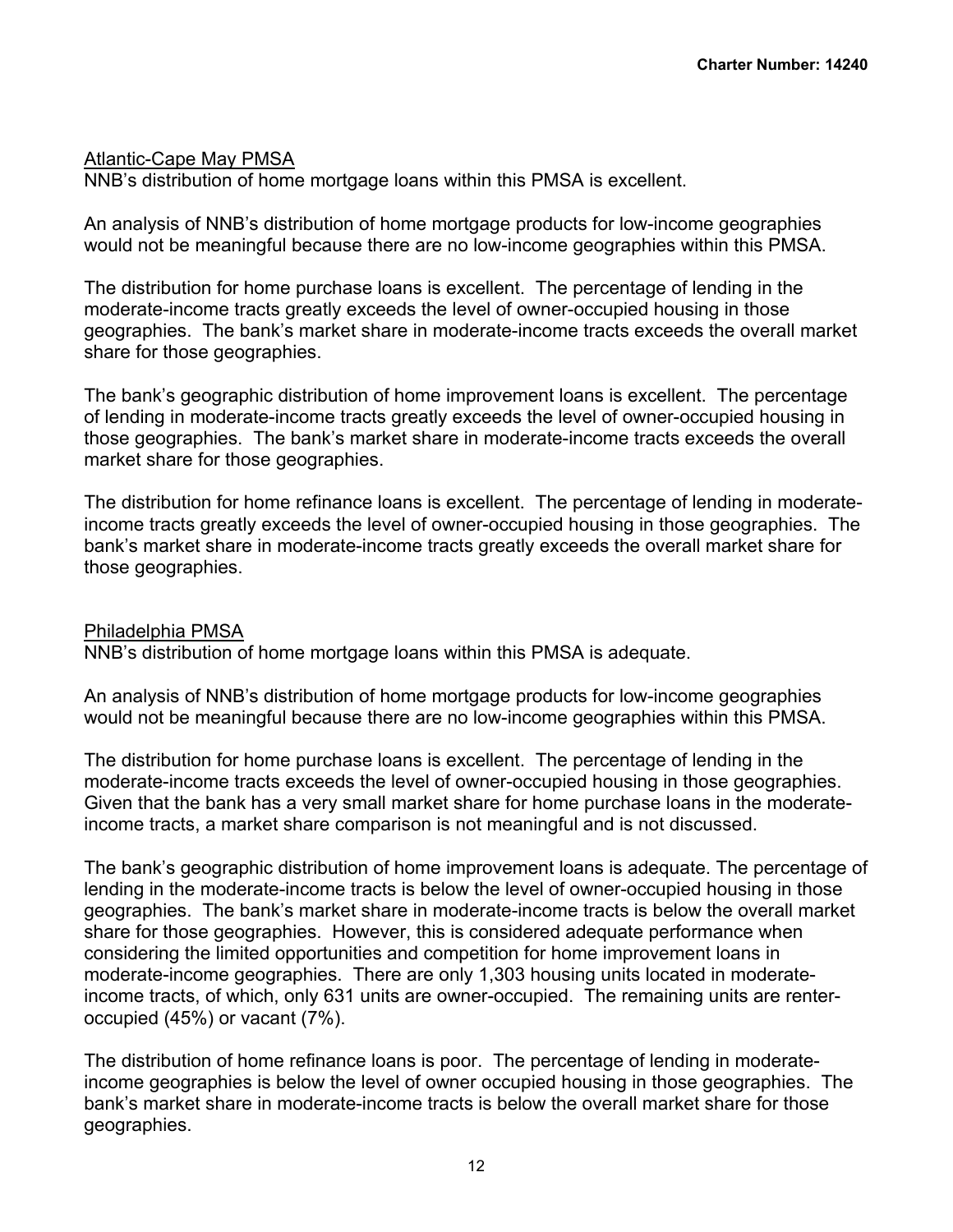### *Small Loans to Businesses*

Refer to Table 6 in appendix C for the facts and data used to evaluate the geographic distribution of the bank's origination/purchase of small loans to businesses.

The geographic distribution of NNB's small business loans reflects adequate penetration throughout the assessment area. In the individual PMSAs, geographic distribution is adequate in Vineland-Millville-Bridgeton, excellent in Atlantic-Cape May, and in Philadelphia.

#### Vineland-Millville-Bridgeton PMSA

Distribution of business loans based upon geographic distribution within this PMSA is deemed to be adequate.

Within this area, NNB originated 538 loans during the review period. The percentage of loans made in the low-income geography is below the percentage of loans located within that geography. The percentage of loans made in the moderate-income geographies is below the percentage of loans located within those geographies. NNB's market share in the only lowincome geography exceeds the overall market share. NNB ranks  $2<sup>nd</sup>$  out of 53 lenders with an 11% market share. The top lender was GE Capital Financial Inc. with a 12% market share. Loans in moderate-income geographies are below the bank's overall market share. NNB ranked  $5<sup>th</sup>$  out of 53 lenders with an 8% market share. Three of the top four lenders are larger nationwide lenders with market shares ranging between 10% and 14%.

### Atlantic-Cape May PMSA

Distribution of business loans based upon geographic distribution within this PMSA is deemed to be excellent.

Within this area, NNB originated 97 loans during the review period. There were no low-income geographies; therefore, an analysis would not be meaningful. The percentage of loans made in moderate-income geographies greatly exceeds the percentage of loans located within those geographies. The bank's market share is close to the overall market share. NNB ranked  $12^{\text{th}}$ out of 70 lenders with a 2% market share.

## Philadelphia PMSA

Distribution of business loans based upon geographic distribution within this PMSA is deemed to be adequate.

Within this area, NNB originated 370 loans during the review period. There were no lowincome geographies; therefore, an analysis would not be meaningful. The percentage of loans made in moderate-income geographies is well below the percentage of loans located within those geographies. The bank's market share is near their overall market share. Based on the market share reports, NNB ranked 16<sup>th</sup> out of 65 lenders and faces strong competition from large national lenders that provide small business credit cards. In addition, there are limited opportunities for lending in this geography, as only 2.80% or 229 businesses are located in the one moderate- income geography. NNB's performance is considered adequate when considering their competition and the limited opportunities for lending.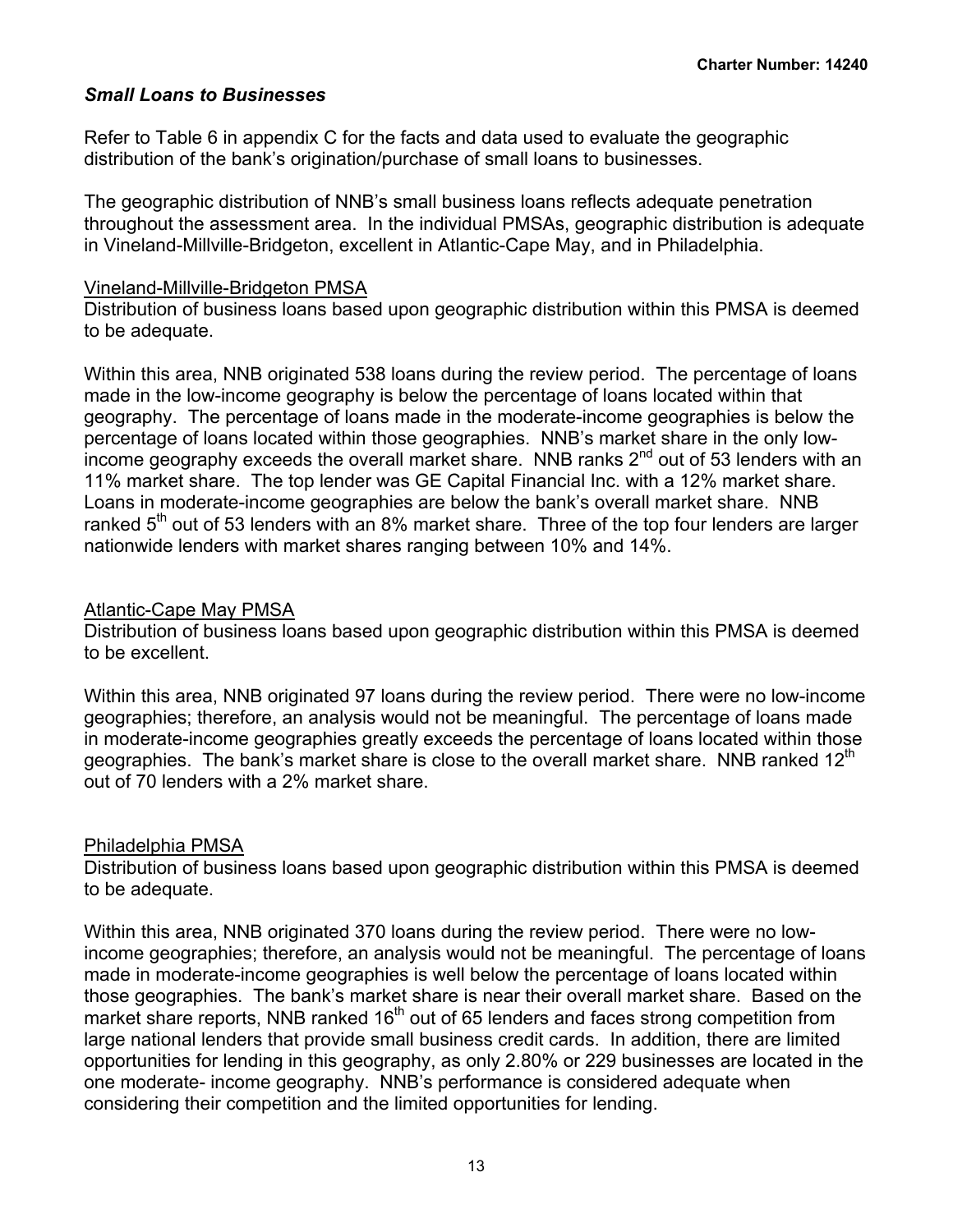### *Small Loans to Farms*

The bank only originated two small loans to farm; therefore, this type of lending was not considered for this evaluation.

#### *Consumer Loans and Multifamily Loans*

The bank chooses not to track its consumer lending. In turn, consumer lending was not considered for this evaluation and the corresponding tables were eliminated. The bank did not originate multi-family loans; therefore, this type of lending was not considered and the corresponding tables were eliminated.

## **Lending Gap Analysis**

No unexplained gaps were identified based upon the analysis of NNB's home mortgage and small business lending during the evaluation period.

### *Inside/Outside Ratio*

The inside/outside ratio analysis indicates NNB originates a high percentage of loans throughout the assessment area and is responsive to all income segments.

During the evaluation period, 89% of the number and 82% of the dollar amount of total HMDA originations were within the bank's overall assessment area. The assessment area is the consolidation of the three PMSAs. The number and dollar amount of loans originated in the assessment area during the evaluation period by the product types are as follows: 81% of the number and 72% of the dollar amount of home purchase loans, 92% of the number and 82% of the dollar amount of home improvement loans, 89% of the number and 86% of the dollar amount of home refinance loans. During this timeframe, 84% of the number and 80% of the dollar amount of total small loans to businesses were within the assessment area.

## **Distribution of Loans by Income Level of the Borrower**

The borrower distribution of NNB's home mortgage loans reflects good penetration among borrowers of different income levels throughout the assessment area. In the individual PMSAs, the borrower distribution is good in Vineland-Millville-Bridgeton, adequate in Atlantic-Cape May, and good in Philadelphia.

### *Home Mortgage Loans*

Refer to Tables 8, 9, and 10 in appendix C for the facts and data used to evaluate the borrower distribution of the bank's home mortgage loan originations and purchases.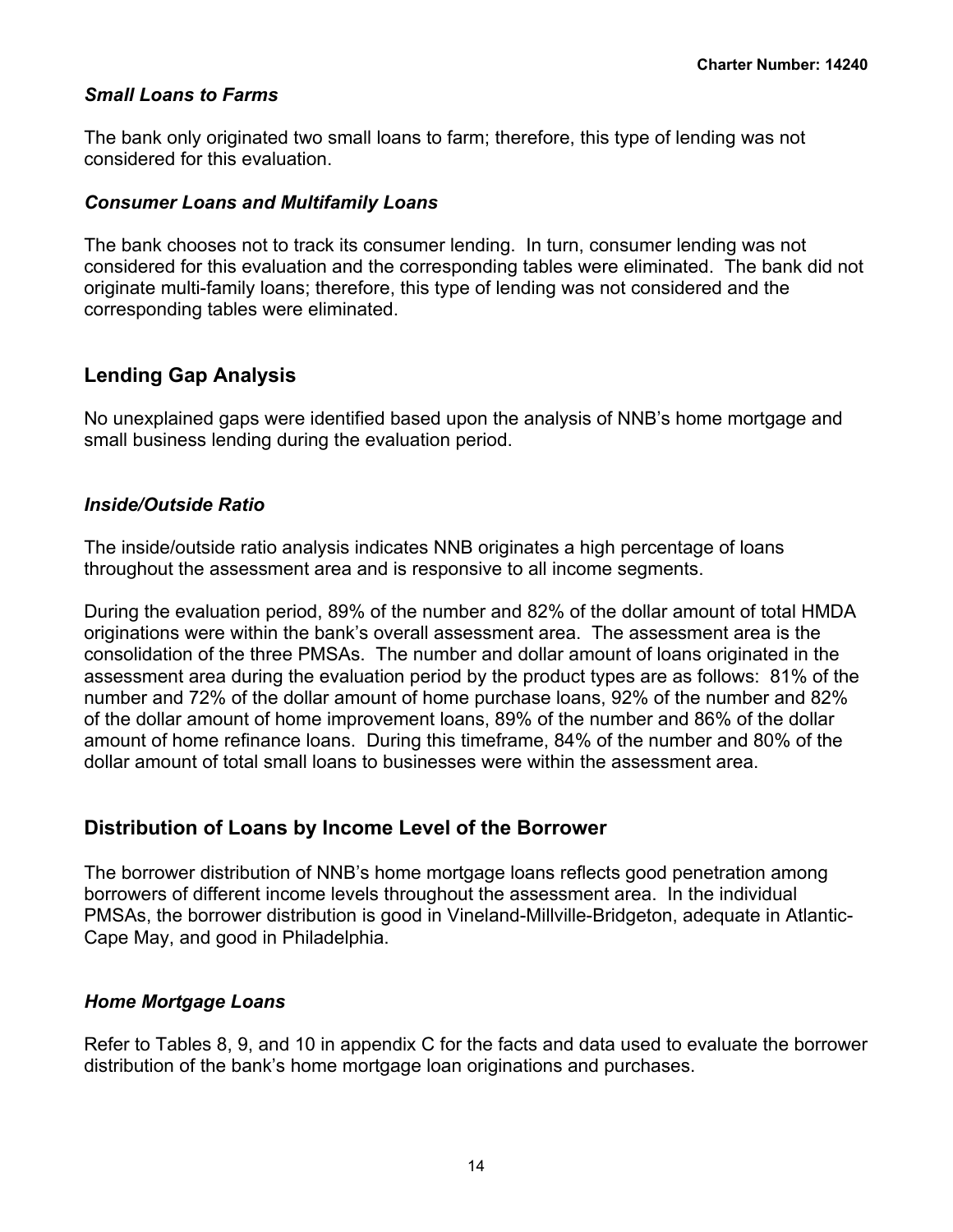### Vineland-Millville-Bridgeton PMSA

The overall distribution of home mortgage loans based upon the income level of the borrowers is good based upon the competition, cost of housing and poverty levels within the PMSA.

Our analysis revealed that overall lending to low-income borrowers for all home mortgage products is below the percentage of low-income families within the PMSA. Within the Vineland-Millville-Bridgeton PMSA, low- and moderate-income families respectively comprise 21% and 17% of all families residing in this PMSA. Poverty level is also high at 13% of the households. We considered the lack of affordability for a low-income individual or family to purchase a home. The lack of affordability is evident as the median housing value approximates \$72 thousand, while a low-income family earns just less than \$25 thousand per year. Accordingly, lending to low-income individuals is considered adequate.

NNB's distribution of home purchase loans is adequate. The percentage of lending to both low-and moderate-income families is below the level of families in those categories. The market share to low-and moderate-income families is below the overall market share.

NNB's distribution of home improvement loans is good. The percentage of lending to lowincome families is below the level of families in this category. However, the percentage of lending to moderate-income families exceeds the level of families at this level with the PMSA. In addition, the market share to both low- and moderate-income families is near NNB's overall market share. Based on the 2001 HMDA aggregation data, NNB ranks  $6<sup>th</sup>$  out of 16 lenders with a 9% market share for lending to low-income families and ranks  $4<sup>th</sup>$  out of 21 lenders with a 10% market share in lending to moderate-income families. Sun National Bank, Fleet National Bank, Beneficial Corporation, and Chevy Chase Bank were some of the banks that ranked above NNB in home improvement lending to low-and moderate-income families.

The bank's distribution of home refinance loans is good. The percentage of lending to lowincome families is well below the level of families in this category. The percentage of lending to moderate-income families is near the level of families in this category. The bank's market share to low-income families is below the overall market share while the bank's market share to moderate-income families exceeds the bank's overall market share. The bank's market share position is considered good. Based on 2001 HMDA aggregation data, NNB ranks 8<sup>th</sup> out of 71 lenders with a 4.28% market share in lending to moderate-income families. Fleet National Bank ranks 1<sup>st</sup> with a 6.58% market share followed by Minotola National Bank with a 6.25% market share, GMAC with a 5.59% market share, Beneficial with a 5.26% market share, Hudson United Bank with a 4.61% market share and Gateway Funding Mortgage Services and ADCO Financial Mortgage, with a 4.28% market share each.

### Atlantic-Cape May PMSA

The overall distribution of home mortgage loans based upon the income level of the borrowers is adequate based upon the competition, cost of housing, and poverty levels within the PMSA.

Our analysis revealed that overall lending to low-and moderate-income borrowers for all home mortgage products is below the percentage of low-and moderate-income families within the PMSA. Within the Atlantic-Cape May PMSA, low- and moderate-income families respectively comprise 18% and 20% of all families residing in this PMSA. The poverty level is also high at 9% of the households. We considered the lack of affordability for a low-or moderate-income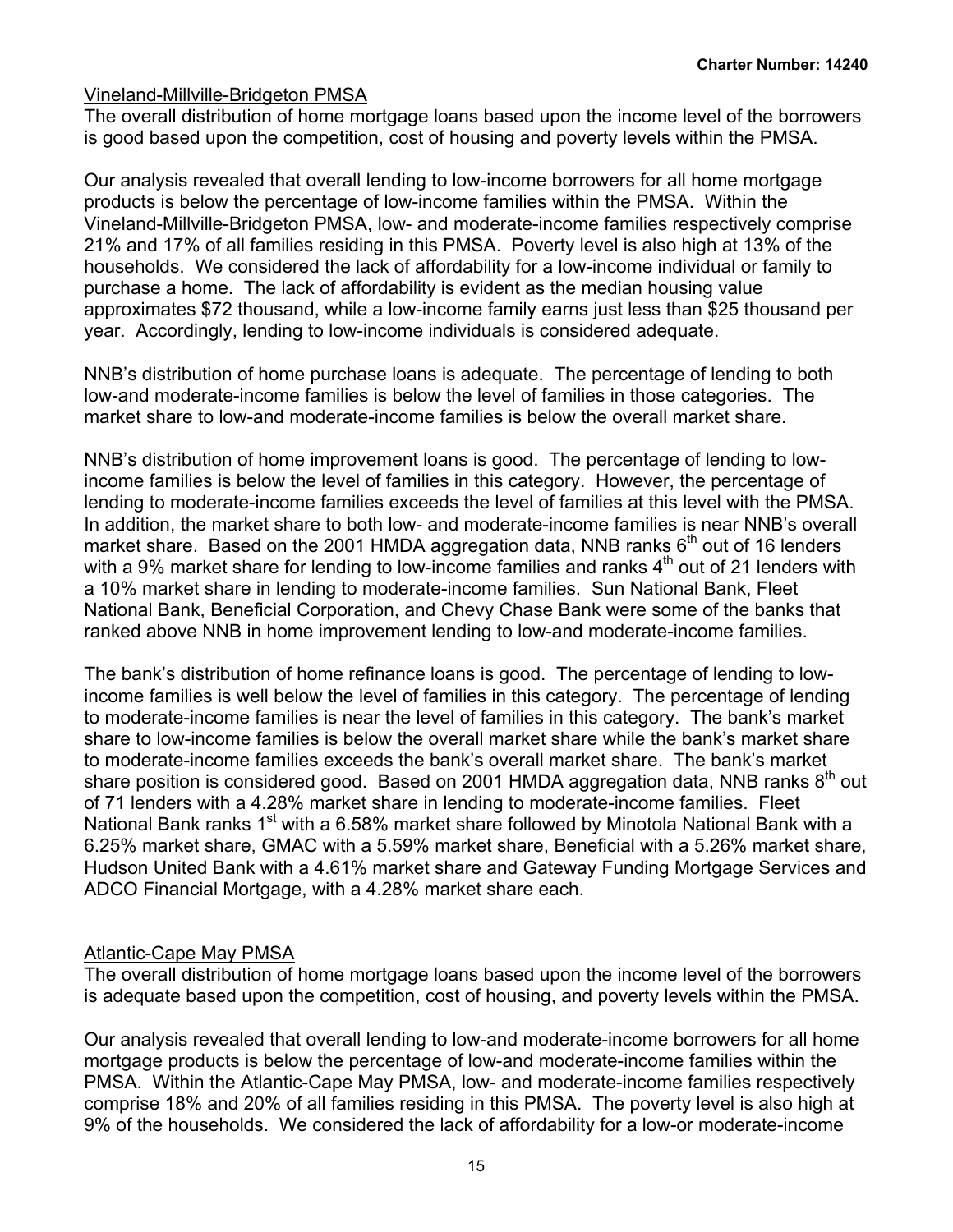individual or family to purchase a home. The lack of affordability is evident as the median housing value approximates \$91 thousand, while a low-income family earns less than \$25.9 thousand per year and a moderate-income family earns less than \$41.4 thousand per year. Accordingly, lending to low-and moderate-income individual is considered adequate.

Distribution of home purchase loans in this PMSA is adequate. The percentage of lending to both low-and moderate-income families is below the level of families in those categories. Given that the bank has a very small market share for home purchase loans to low- and moderate-income individuals in this PMSA, a market share comparison is not meaningful and is not discussed.

NNB's distribution of home improvement loans is adequate. The percentage of lending to lowincome families is below the level of families in this category and the percentage of lending to moderate-income families is well below the level of families in this category. The bank's market share for low-income families exceeds the bank's overall market share while the bank's market share for moderate-income families is near the bank's overall market share.

The bank's distribution of home refinance loans is adequate. The percentage of lending to both low-and moderate-income families is well below the level of families in those categories. The bank's market share for low-income families is below the overall market share while the bank's market share for moderate-income families is near the bank's overall market share.

### Philadelphia PMSA

The overall distribution of home mortgage loans based upon the income level of the borrowers is good based upon the competition, cost of housing and poverty levels within the PMSA.

Within the Philadelphia PMSA, low- and moderate-income families respectively comprise 15% and 17% of all families residing in this PMSA and the poverty level totals 6% of the households. We considered the lack of affordability for a low-income individual or family to purchase a home. The lack of affordability is evident as the median housing value approximates \$105 thousand, while a low-income family earns just less than \$31.6 thousand per year. Accordingly, lending to low-income individuals is considered good.

NNB's distribution of home purchase loans is good. The percentage of lending to low-income families is below the level of families in this category. The percentage of lending to moderateincome families greatly exceeds the level of families in this category. The market share to lowand moderate-income families exceeds the overall market share.

NNB's distribution of home improvement loans is excellent. The percentage of lending to lowincome families exceeds the level of families in this category. The percentage of lending to moderate-income families greatly exceeds the level of families in this category. NNB's market share to low- and moderate-income families exceeds their overall market share.

The bank's distribution of home refinance loans is good. The percentage of lending to lowincome families is below the level of families in this category. The level of moderate-income families exceeds the level of families in this category. NNB's market share to both low- and moderate-income families is near their overall market share.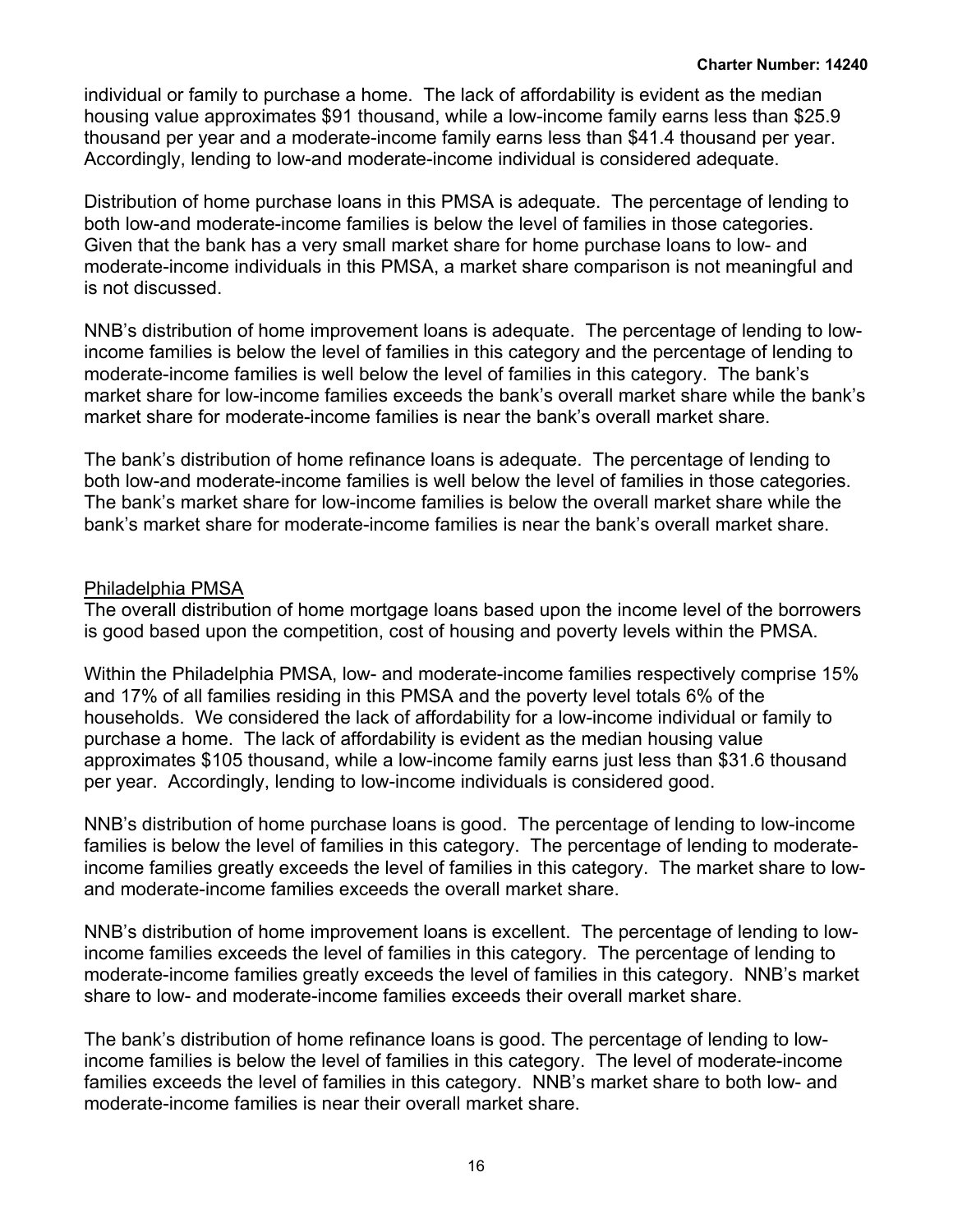## *Small Loans to Businesses*

Refer to Table 11 in appendix C for the facts and data used to evaluate the borrower distribution of the bank's origination/purchase of small loans to businesses.

The distribution of small loans to businesses reflects good penetration throughout the assessment area. In the individual PMSAs, the distribution is good in the Vineland-Millville-Bridgeton PMSA, good in Atlantic-Cape May PMSA, and good in Philadelphia PMSA.

## Vineland-Millville-Bridgeton PMSA

NNB's distribution of small loans to businesses is good in this PMSA. Although the percentage of NNB's small loans to small businesses (businesses with gross annual revenues of \$1 million or less) is below the percentage of small businesses, the bank's market share of lending to small businesses significantly exceeds its overall business loan market share. The distribution by size of loan reflects that a majority (64%) of loan originations during the evaluation period were less than \$100,000. NNB's performance is considered good when considering the strong competition from larger national lenders. Based on the 2001 market share reports, NNB ranked  $2^{nd}$  out of 52 lenders and faces strong competition from large national lenders that provide small business credit cards. Please refer to the Lending Activity section for additional information.

## Atlantic-Cape May PMSA

NNB's distribution of small loans to businesses is good in this PMSA. The percentage of small loans to small businesses (businesses with gross annual revenues of \$1 million or less) is close to the percentage of small businesses. The bank's market share of lending to small businesses exceeds its overall business loan market share. The distribution by size of loan reflects that a majority (73%) of loan originations during the evaluation period were less than \$100,000. NNB's performance is considered good when considering the strong competition from larger national lenders. Based on the 2001 market share reports, NNB ranked 14<sup>th</sup> out of 70 lenders and faces strong competition from large local community banks and large national lenders that provide small business credit cards. The top five lenders include Associates Capital Bank, Advanta Bank Corporation, American Express, MBNA America, and Commerce Bank. Please refer to the Lending Activity section for additional information.

## Philadelphia PMSA

NNB's distribution of small loans to businesses is good in this PMSA. The percentage of small loans to small businesses (businesses with gross annual revenues of \$1 million or less) is close to the percentage of small businesses. The bank's market share of lending to small businesses significantly exceeds its overall business loan market share. The distribution by size of loan reflects that a majority (71%) of loan originations during the evaluation period were less than \$100,000. NNB's performance is considered good when considering the strong competition from larger national lenders and local community banks. Based on the 2001 market share reports, NNB ranked  $7<sup>th</sup>$  out of 65 lenders. The top lenders include Associates Capital Bank, Advanta Bank Corporation, The Bank of Gloucester County, MBNA America,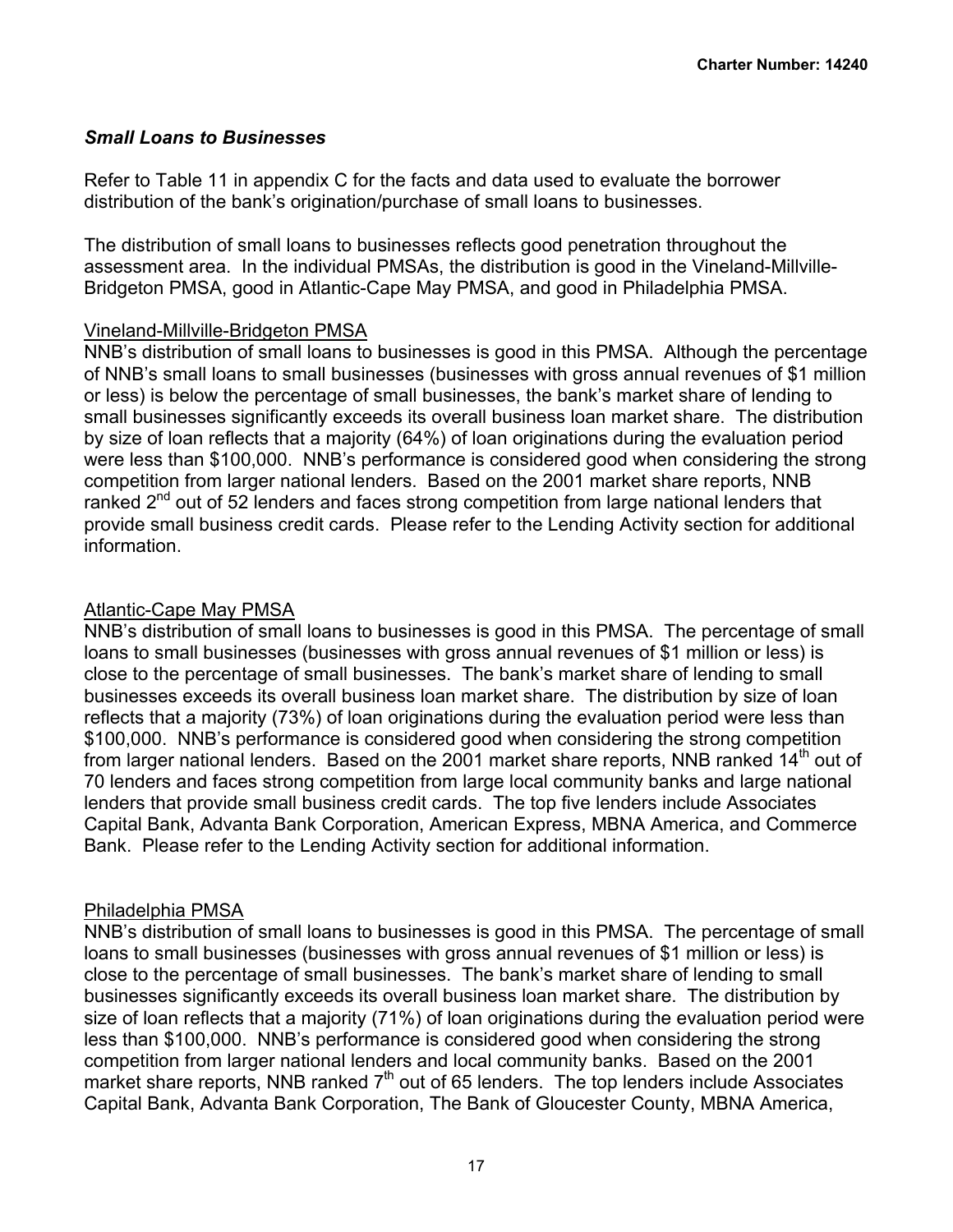American Express, and Woodstown National Bank and Trust. Please refer to the Lending Activity section for additional information.

## *Small Loans to Farms*

The bank only originated two small loans to farm; therefore, this type of lending was not considered for this evaluation.

### *Consumer Loans and Multifamily Loans*

The bank chooses not to track its consumer lending. In turn, consumer lending was not considered for this evaluation and the corresponding tables were eliminated. The bank did not originate multi-family loans; therefore, this type of lending was not considered and the corresponding tables were eliminated.

## **Community Development Lending**

Refer to Table 1 Lending Volume in appendix C for the facts and data used to evaluate the bank's level of community development lending.

NNB originated thirteen small business loans, which totaled \$3.9 million, during the evaluation period that have community development purposes; however, these loans are included in the bank's CRA small business loan data because they do not exceed \$1 million. As a result, the bank has not, technically, extended community development loans during the evaluation period.

## **Product Innovation and Flexibility**

Product innovation and flexibility has a neutral impact on the Lending Test conclusions for the assessment area and for each individual PMSA.

NNB's flexible lending practices are used throughout the assessment area and are available in each PMSA; therefore, they are discussed as bank-wide products and not by individual PMSAs.

NNB employs flexible lending practices on a limited basis in order to serve the credit needs of its assessment area. NNB participates in the "Helping Hand" loan program. To qualify, the maximum household income can not exceed 80% of the HUD MSA Median Family Income. The program includes reduced interest rates, extended loan terms, a slightly higher maximum loan amount, and flexible underwriting. Since the programs inception, the bank has made eight loans totaling \$29 thousand dollars.

In addition, the bank participates in the Home Buyers program administered by the New Jersey Housing and Mortgage Finance Agency. This residential mortgage program assists individuals in becoming "First Time Home Buyers". The loan program is flexible, allowing for below market rates and points, reduced application fees, and flexible underwriting. The program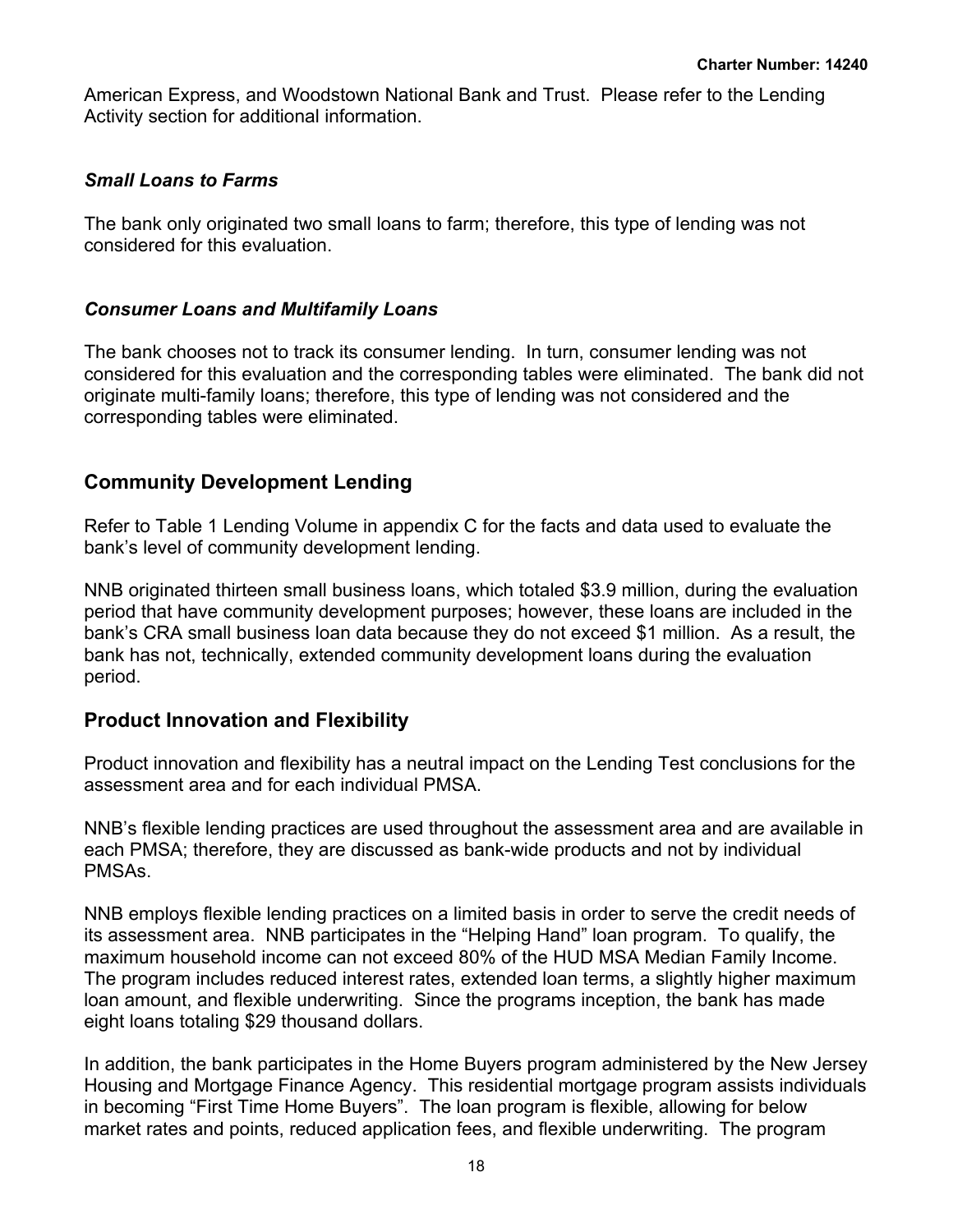allows for a maximum 97% Loan-to-Value (LTV) with mortgage insurance required for LTVs over 80%. NNB closed a total of nine loans for \$753 thousand during the evaluation period for this program.

## <span id="page-20-0"></span>**INVESTMENT TEST**

## **Conclusions for Areas Receiving Full-Scope Reviews**

The bank's performance under the investment test is rated "Low Satisfactory". Based on fullscope reviews, the bank's performance in the Vineland-Millville-Bridgeton PMSA, Atlantic-Cape May PMSA and the Philadelphia PMSA is adequate.

Refer to Table 14 in appendix C for the facts and data used to evaluate the bank's level of qualified investments.

### Vineland-Millville-Bridgeton PMSA

During the evaluation period, NNB purchased a \$514 thousand mortgage-backed security with \$56 thousand directly benefiting this PMSA. All loans securing the investment were to LMI individuals and aid in addressing the stated need of assisting low- and moderate-income individuals purchase affordable housing. In addition, NNB made 25 qualifying grants and donations totaling \$58 thousand in the Vineland-Millville-Bridgeton PMSA.

The grants, donations, and investments targeted affordable housing, community development services for LMI individuals, and economic development and meet the identified credit needs in this PMSA. Based on our community contact and internal research, investment opportunities are available but the market is highly competitive.

### Atlantic-Cape May PMSA

During the evaluation period, NNB made 5 qualifying grants and donations totaled \$4 thousand in the Atlantic-Cape May PMSA. The grants, donations, and qualified investments in this PMSA are considered adequate.

The grants, donations, and investments target affordable housing, community development services for LMI individuals and counseling for small business owners and prospective small business owners. Our internal research indicated that investment opportunities in this PMSA are limited and the organizations servicing the area are small with limited capacity. Available opportunities consist of small projects in Atlantic City, which is not part of NNB's assessment area. Based on this information, the level of qualified investments, grants, and donations is adequate.

### Philadelphia PMSA

During the evaluation period, NNB purchased a \$514 thousand mortgage-backed security with \$458 thousand directly benefiting this PMSA. All loans securing the investment were to LMI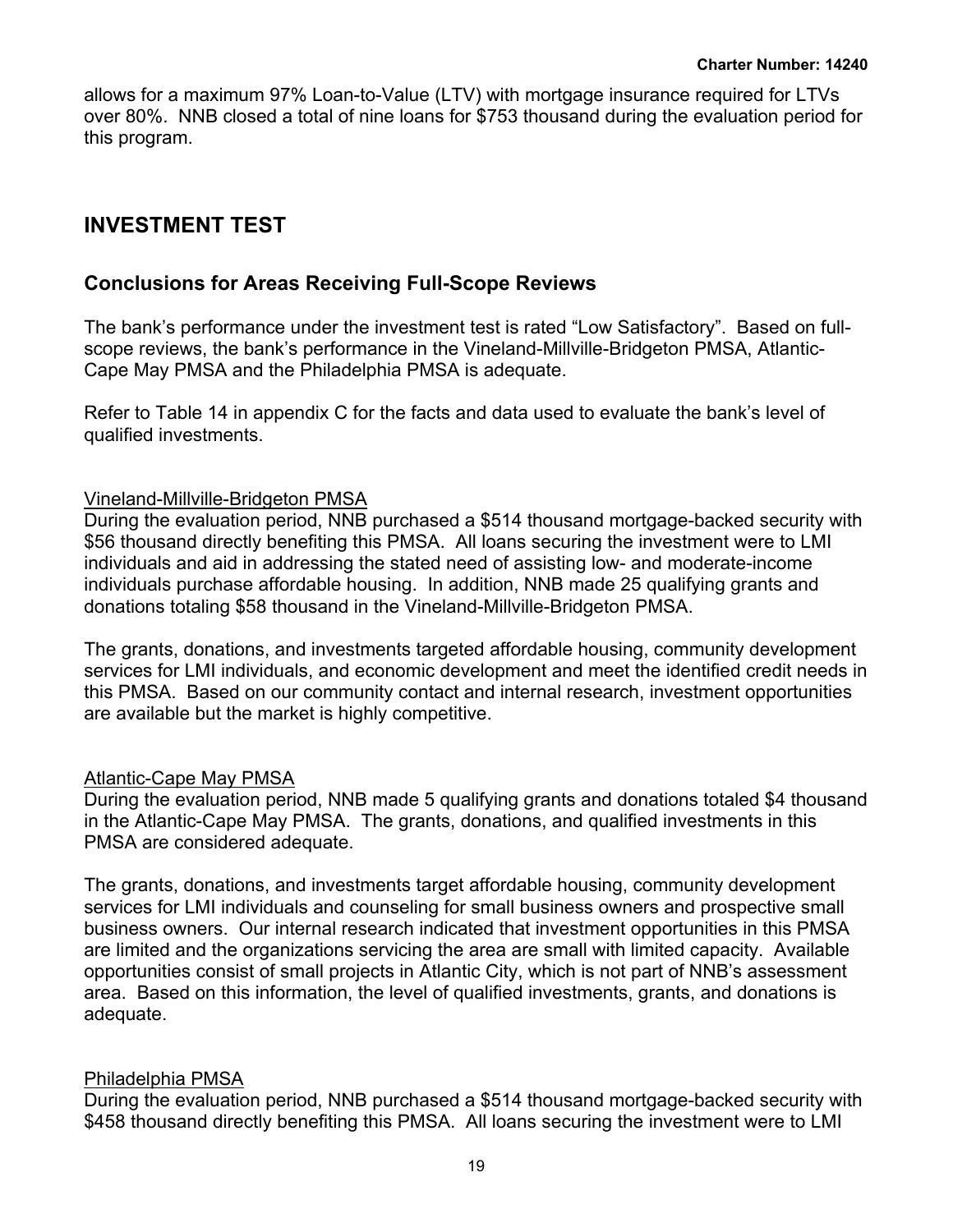individuals and aid in addressing the stated need of assisting low- and moderate-income individuals purchase affordable housing. In addition, NNB made 8 qualifying grants and donations totaling \$5 thousand in the Philadelphia PMSA. The grants, donations, and investments that have been made meet the identified credit needs in the PMSA and are considered adequate based on the level of opportunities and competition.

The grants, donations, and investments target affordable housing, economic development, small business counseling, and community development services to LMI individuals. Based on our community contact and internal research, investment opportunities are available in Gloucester County. However, many of these are targeted to areas in the Pennsylvania portion of this PMSA, projects and opportunities that are available in New Jersey are generally outside the bank's assessment area and are larger projects that may not be appropriate for a bank of NNB's size, and the market is competitive.

NNB purchased one qualified investment that covers a statewide area and includes all three PMSAs:

• The bank purchased a \$15 thousand par value New Jersey Rental Housing Revenue Bond from the New Jersey Housing Finance Agency (HFA). HFA's purpose is to increase the supply of safe and affordable multifamily housing for the low- and moderate-income residents of New Jersey.

There were no prior period investments. None of the investments made during the evaluation period are considered complex or innovative.

## <span id="page-21-0"></span>**SERVICE TEST**

## **Conclusions for Areas Receiving Full-Scope Reviews**

The bank's performance under the Service Test is rated "High Satisfactory". Based on fullscope reviews, the bank's overall performance is good. Performance within the individual PMSAs is good in the Vineland-Millville-Bridgeton PMSA, adequate in the Atlantic-Cape May PMSA, and good in the Philadelphia PMSA. Conclusions and the rating for the Service Test are primarily based on the bank's performance in the Vineland-Millville-Bridgeton PMSA and the Philadelphia PMSA because NNB does not have any branch offices in the Atlantic-Cape May PMSA.

## **Retail Banking Services**

Refer to Table 15 in appendix C for the facts and data used to evaluate the distribution of the bank's branch delivery system and branch openings and closings.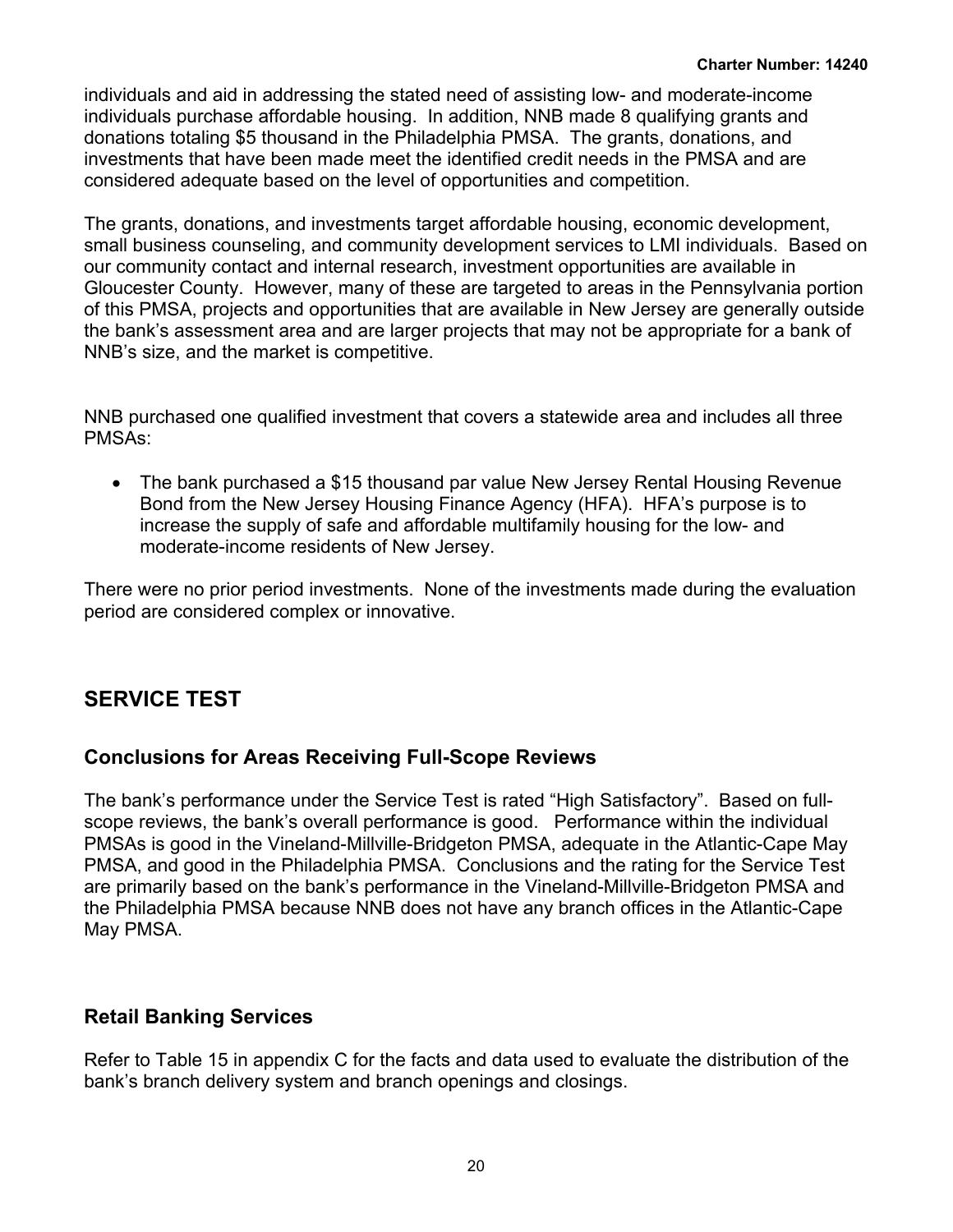### Vineland-Millville-Bridgeton PMSA

Delivery systems are accessible to geographies and individuals of different income levels in this PMSA. NNB operates four full-service offices in this PMSA. During the evaluation period, one new branch was opened in a middle-income geography and no offices were closed. All of the offices offer drive-in facilities as well as extended evening and Saturday hours. Three of the four offices offer ATM services. NNB's hours and services do not vary in a way that inconveniences certain portions of the assessment area.

The percentage of branches in low-income geographies significantly exceeds the demographics of the population residing in the geography. While there are no branches located in moderate-income census tracts, the branch located in a low-income geography is less than five miles from two of the six moderate-income geographies. Further, the new branch, located in a middle-income geography, is located within five miles from the remaining four moderate-income geographies. This new branch has improved the accessibility of NNB's delivery systems, particularly in low- and moderate-income geographies and/or to low- and moderate-income individuals.

### Atlantic-Cape May PMSA

Delivery systems are reasonably accessible to geographies and individuals of different income levels in this PMSA. NNB does not operate branches, drive-in facilities, or ATM services in this PMSA. However, two branches in the Vineland-Millville-Bridgeton PMSA border this PMSA and provide reasonable accessibility, as they are located within five miles of a moderate-income census tract.

### Philadelphia PMSA

Delivery systems are accessible to geographies and individuals of different income levels in this PMSA. NNB operates six full-service offices in this PMSA. There were no offices opened or closed. All of the offices offer drive-in facilities as well as extended evening and Saturday hours. Four of the offices offer ATM services. NNB's hours and services do not vary in a way that inconveniences certain portions of the assessment area.

There are no low-income geographies and only one moderate-income geography in this PMSA. While none of the six NNB branches are located in the moderate-income geography, one branch is located within five miles of the only moderate-income geography. In addition, only 2.01% of the population resides within the moderate-income geography.

NNB offers a standard array of products and services that are considered appropriate for an institution of its size and capacity. Consumer products include various demand deposit and savings plans priced to meet the needs of a variety of customers. NNB provides alternative systems for delivering retail banking services to its community, including Internet Banking, Bank-By-Phone, Bank-By-Mail, electronic bill payment, Electronic Transfer Accounts, and ATMs. Significant weight was not placed on the bank's alternative delivery systems because they do not track how well these systems actually reach and meet the needs of low- and moderate-income individuals.

NNB continues to offer a no minimum balance checking account, "Nifty-Fifty", to senior citizens over fifty years of age, including those who are low- and moderate-income, which allows these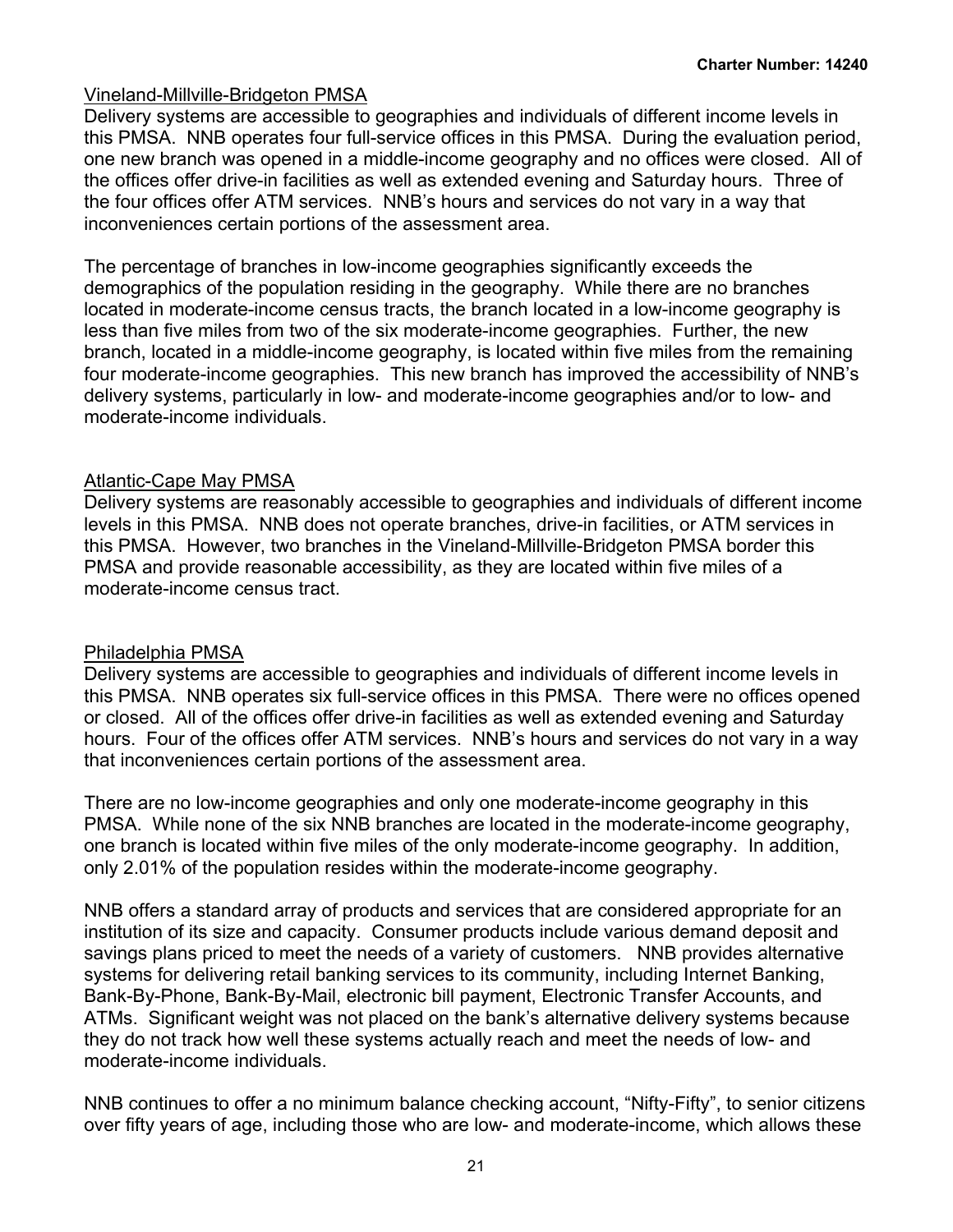individuals to maintain regular checking accounts without fees. There are no other maintenance or check writing fees associated with this particular account.

The bank continues to offer the New Jersey Consumer Checking Account. (NJCCA). The targeted markets for this product are consumers who are young, low- to moderate-income individuals or elderly on fixed income. NJCCA offers a low minimum maintenance balance of \$1 before the \$3 monthly service charge is assessed. A minimum deposit of \$50 is required to open the account.

In addition, NNB offers the "Children Savings Program" in order to encourage savings for children. Bank personnel have made several presentations about the program at local schools including those schools located in low- and moderate-income geographies and for children in low- and moderate-income families. The program promotes savings through the use of coin books with \$5 in coins contained in each book. The bank will match the child's \$5 and deposit \$10 into the account. There are no service charges.

## **Community Development Services**

## Vineland-Millville-Bridgeton PMSA

NNB provides a good level of community development services within this PMSA. Bank officers and employees assist in making a difference through their participation in seven organizations and/or functions. Activities are primarily focused on community services geared toward low- and moderate-income individuals and activities that are responsive to the identified needs regarding loan programs and assistance for start-up businesses and small business owners. The following are examples of community development services provided by NNB officers and employees.

- A member of management is an instructor for an entrepreneurial training program. This program assists individuals in understanding the business needs and how to operate a business, including obtaining financing. This is a statewide program that focuses on attracting LMI individuals in starting businesses. The Entrepreneurial Training Institute (ETI). ETI's purpose is to assist new and future entrepreneurs in New Jersey to prepare business plans, manage day-to-day operations of business and financing options and information.
- Two employees are members of a non-profit organization that provides community services to low- and moderate-income individuals. One of them is the Treasurer of the organization and contributes accounting and bookkeeping services to the organization.
- A member of the Board of Directors was appointed to a five-year term for a local housing authority, whose main purpose is affordable housing for low- and moderateincome individuals and families.
- A member of the Board of Directors is Chairman of the Fund Drive committee for a nonprofit organization that provides community services to low- and moderate-income individuals.
- A loan officer participated in a financial resource fair to educate primarily low- and moderate-income individuals and current and future small business owners on issues such as home ownership, credit repair, and small business ownership and financing.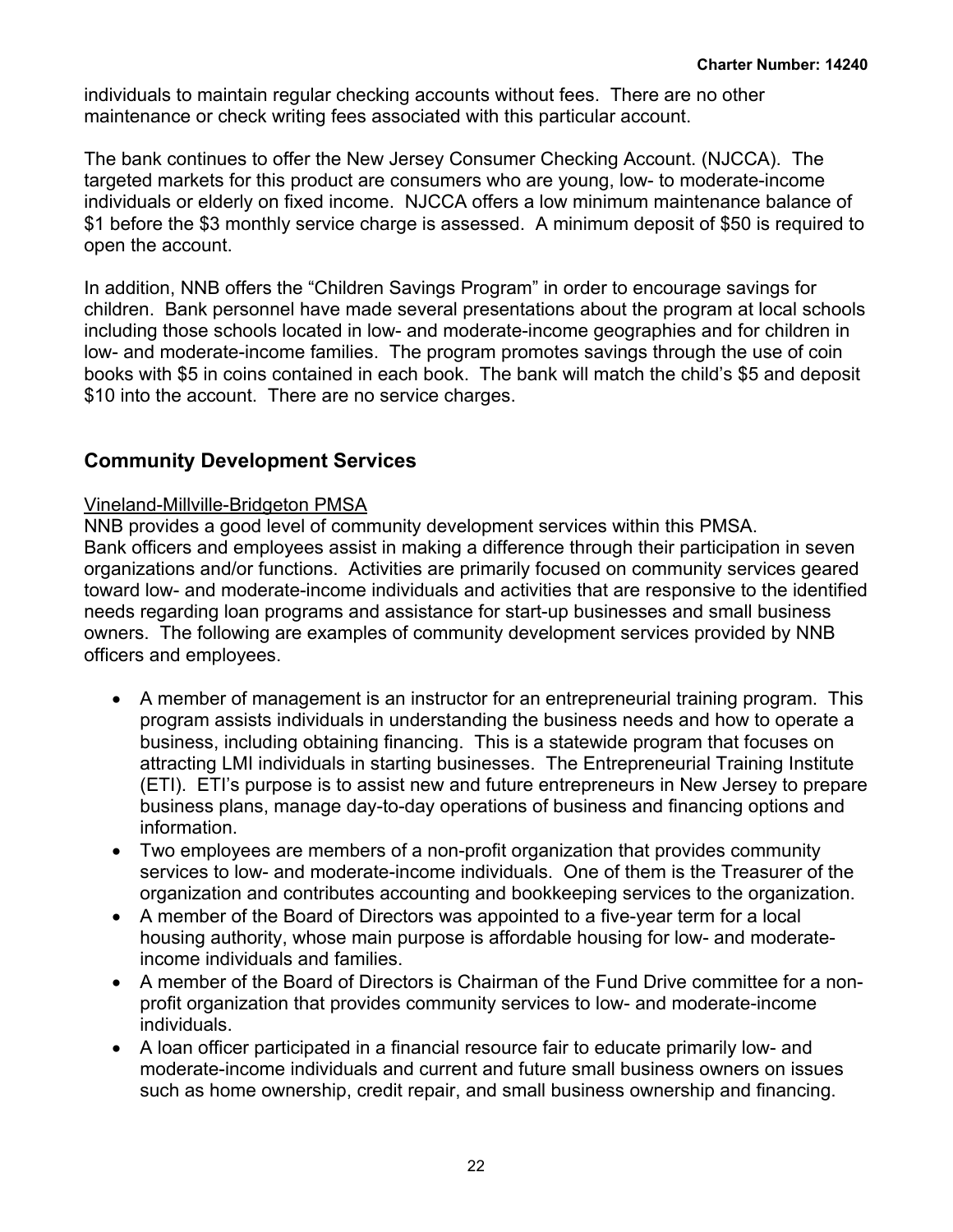- An employee serves on the Board of Directors for a non-profit organization located in a low-income geography whose goal is community development and to promote, maintain, and improve the businesses of its members.
- Five employees of the bank presented NNB's Children's Savings Program on nine separate occasions to primarily low- and moderate-income students.

### Atlantic-Cape May PMSA

NNB provides an adequate level of community development services within this PMSA. The following are examples of community development services provided by NNB officers and employees.

• A member of management is an instructor for an entrepreneurial training program. This program assists individuals in understanding the business needs and how to operate a business, including obtaining financing. This is a statewide program that focuses on attracting LMI individuals in starting businesses. The Entrepreneurial Training Institute (ETI). ETI's purpose is to assist new and future entrepreneurs in New Jersey to prepare business plans, manage day-to-day operations of business and financing options and information.

### Philadelphia PMSA

Within this PMSA, NNB provides an adequate level of community development services in this PMSA. Bank officers and employees assist in making a difference through their participation in four different organizations. Activities are primarily focused on community services geared toward low- and moderate-income individuals and small business owner education. The following are examples of community development services provided by NNB officers and employees.

- A member of management is an instructor for an entrepreneurial training program. This program assists individuals in understanding the business needs and how to operate a business, including obtaining financing. This is a statewide program that focuses on attracting LMI individuals in starting businesses. The Entrepreneurial Training Institute (ETI). ETI's purpose is to assist new and future entrepreneurs in New Jersey to prepare business plans, manage day-to-day operations of business and financing options and information.
- A member of the Board of Directors is Chairman of the Fund Drive committee for a nonprofit organization that provides community services to low- and moderate-income individuals.
- Two employees addressed a group of individuals, including small business owners, about financing programs and deposit accounts.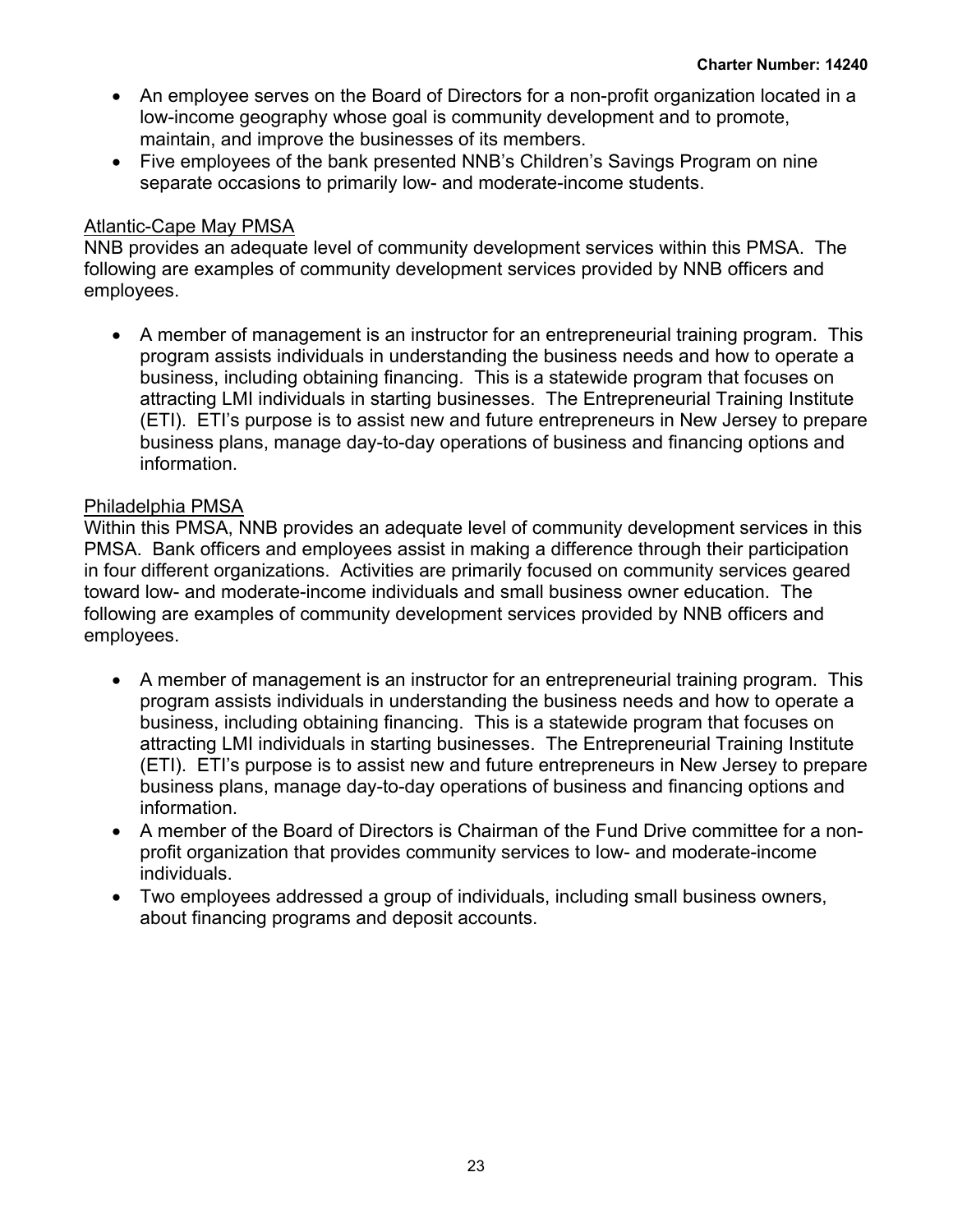## <span id="page-25-0"></span>**Appendix A: Scope of Examination**

The following table identifies the time period covered in this evaluation, affiliate activities that were reviewed, and loan products considered. The table also reflects the metropolitan and non-metropolitan areas that received comprehensive examination review (designated by the term "full-scope") and those that received a less comprehensive review (designated by the term "limited-scope").

|                                                  | Lending Test (excludes CD Loans):          |                                                                        |  |  |  |  |  |
|--------------------------------------------------|--------------------------------------------|------------------------------------------------------------------------|--|--|--|--|--|
|                                                  |                                            | July 1, 2000 to December 31, 2002                                      |  |  |  |  |  |
| <b>Time Period Reviewed</b>                      | Investment and Service Tests and CD Loans: |                                                                        |  |  |  |  |  |
|                                                  |                                            | October 6, 2000 to October 27, 2003                                    |  |  |  |  |  |
| <b>Financial Institution</b>                     |                                            | <b>Products Reviewed</b>                                               |  |  |  |  |  |
|                                                  |                                            |                                                                        |  |  |  |  |  |
| Newfield National Bank (NNB)                     |                                            | Home mortgage, small loans to                                          |  |  |  |  |  |
| Newfield, New Jersey                             |                                            | businesses, community development<br>loans, and qualified investments. |  |  |  |  |  |
|                                                  | <b>Affiliate</b>                           |                                                                        |  |  |  |  |  |
| Affiliate(s)                                     | Relationship                               | <b>Products Reviewed</b>                                               |  |  |  |  |  |
|                                                  |                                            |                                                                        |  |  |  |  |  |
|                                                  |                                            |                                                                        |  |  |  |  |  |
| FNBN Investment Corp. (FNBN)                     | <b>NNB Subsidiary</b>                      | Qualified Investments.                                                 |  |  |  |  |  |
|                                                  |                                            |                                                                        |  |  |  |  |  |
|                                                  |                                            |                                                                        |  |  |  |  |  |
| List of Assessment Areas and Type of Examination |                                            |                                                                        |  |  |  |  |  |
| <b>Assessment Area</b>                           | <b>Type of Exam</b>                        | <b>Other Information</b>                                               |  |  |  |  |  |
| Vineland-Millville-Bridgeton<br>PMSA #8760       | Full-scope                                 |                                                                        |  |  |  |  |  |
|                                                  |                                            |                                                                        |  |  |  |  |  |
| Atlantic-Cape May PMSA # 0560                    | Full-scope                                 | None                                                                   |  |  |  |  |  |
|                                                  |                                            |                                                                        |  |  |  |  |  |
| Philadelphia PMSA # 6160                         | Full-scope                                 |                                                                        |  |  |  |  |  |
|                                                  |                                            |                                                                        |  |  |  |  |  |
|                                                  |                                            |                                                                        |  |  |  |  |  |
|                                                  |                                            |                                                                        |  |  |  |  |  |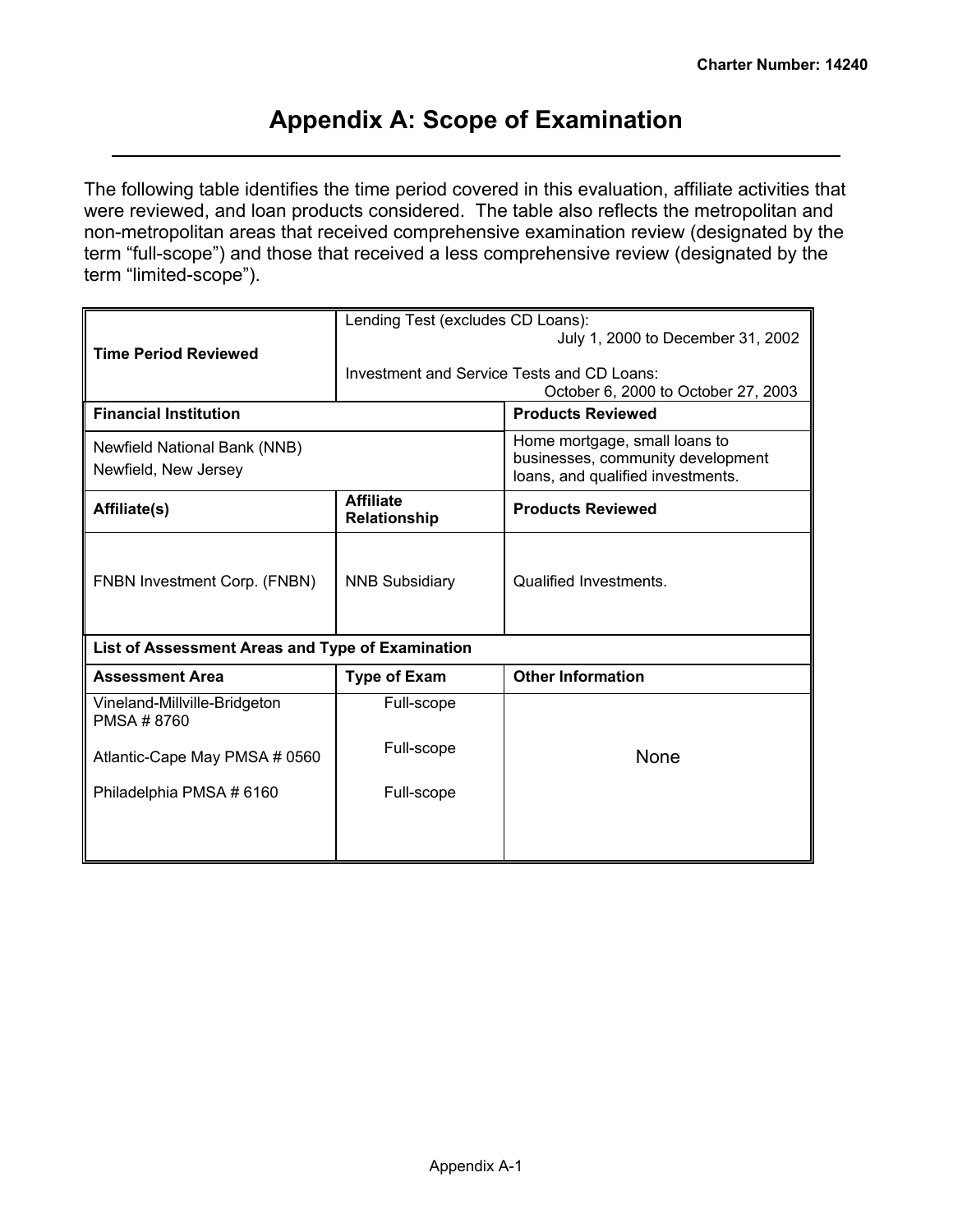## <span id="page-26-0"></span>**Appendix B: Market Profiles for Full-Scope Areas**

## **Table of Contents**

## **Market Profiles for Areas Receiving Full-Scope Reviews**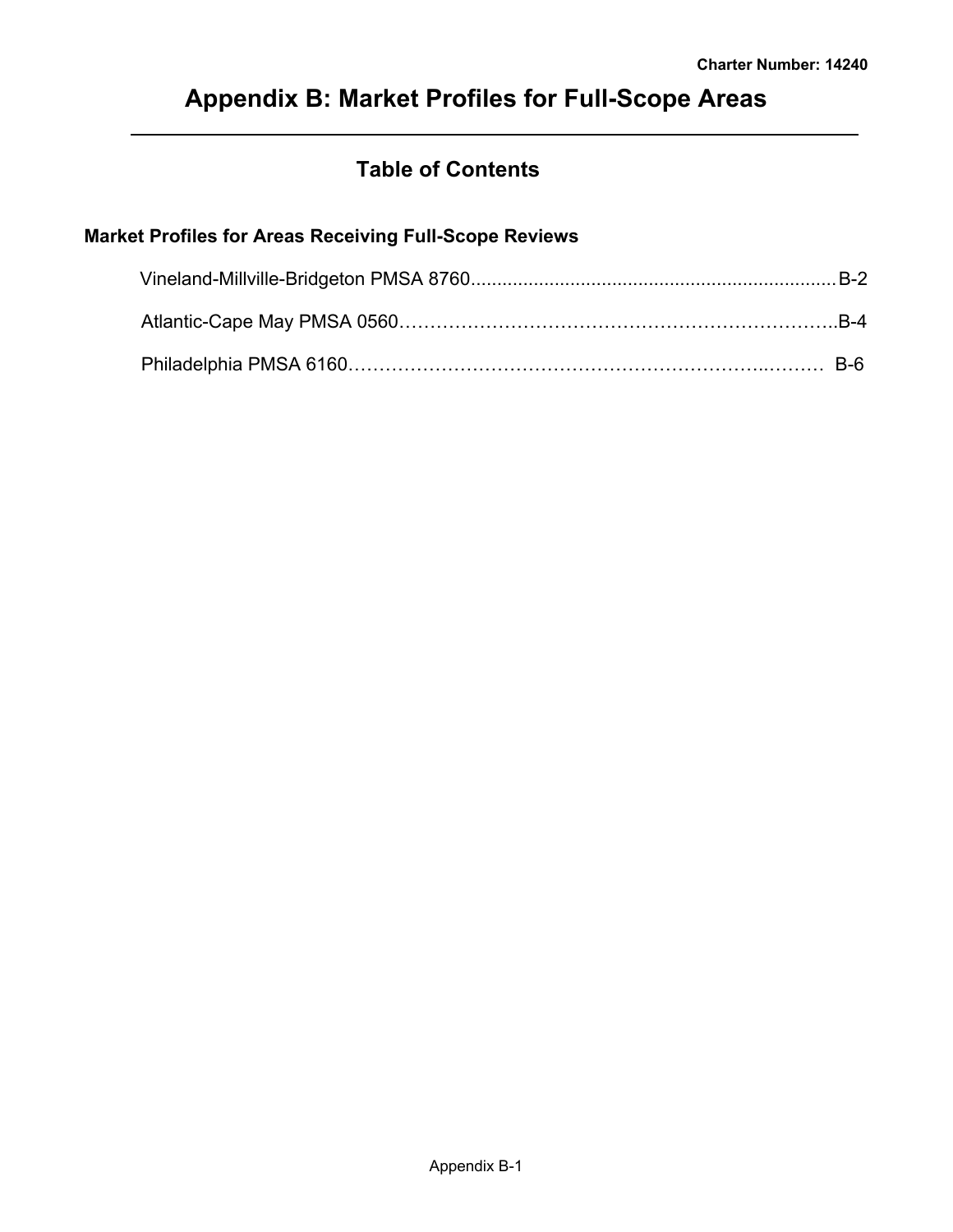# Vineland-Millville-Bridgeton PMSA 8760

| Demographic Information for Full Scope Area: Vineland-Millville-Bridgeton PMSA 8760                         |         |                            |                                                               |                    |                   |                    |  |  |  |  |  |  |  |
|-------------------------------------------------------------------------------------------------------------|---------|----------------------------|---------------------------------------------------------------|--------------------|-------------------|--------------------|--|--|--|--|--|--|--|
| Demographic Characteristics                                                                                 | #       | Low<br>$%$ of #            | Moderate<br>$%$ of #                                          | Middle<br>$%$ of # | Upper<br>$%$ of # | $NA^*$<br>$%$ of # |  |  |  |  |  |  |  |
| Geographies (Census Tracts/BNAs)                                                                            | 29      | 3.45                       | 20.69                                                         | 62.07              | 13.79             | 0.00               |  |  |  |  |  |  |  |
| Population by Geography                                                                                     | 138,053 | 0.40                       | 17.22                                                         | 65.83              | 16.55             | 0.00               |  |  |  |  |  |  |  |
| Owner-Occupied Housing by<br>Geography                                                                      | 32.299  | 0.07                       | 10.48                                                         | 71.46              | 17.99             | 0.00               |  |  |  |  |  |  |  |
| <b>Business by Geography</b>                                                                                | 5,671   | 7.02                       | 15.29                                                         | 60.82              | 16.88             | 0.00               |  |  |  |  |  |  |  |
| Farms by Geography                                                                                          | 228     | 1.75                       | 3.07                                                          | 78.07              | 17.11             | 0.00               |  |  |  |  |  |  |  |
| Family Distribution by Income Level                                                                         | 35,383  | 21.12                      | 17.29                                                         | 22.82              | 38.77             | 0.00               |  |  |  |  |  |  |  |
| Distribution of Low and Moderate<br>Income Families throughout AA<br>Geographies                            | 13,591  | 0.69                       | 25.38                                                         | 61.95              | 11.98             | 0.00               |  |  |  |  |  |  |  |
| Median Family Income<br>HUD Adjusted Median Family Income for 2002<br><b>Households Below Poverty Level</b> |         | 34,572<br>50.200<br>13.04% | Median Housing Value<br>Unemployment Rate<br>(September 2003) |                    | 71.983<br>7.8%    |                    |  |  |  |  |  |  |  |

(\*) The NA category consists of geographies that have not been assigned an income classification. Source: 1990 US Census and 2002 HUD updated MFI

The Vineland-Millville-Bridgeton PMSA consists of Cumberland County in its entirety. This area is located in the southwest region of New Jersey and is comprised of 29 census tracts. There is one low-income (3%), six moderate-income (21%), eighteen middle-income (62%), and four upper-income (14%). The one low-income and two of the six moderate-income census tracts are located in Vineland. The remaining four moderate-income census tracts are located in Bridgeton.

The 1990 U.S. census reported the total population of the assessment area at 138,053. This population was comprised of 47,259 households and 35,383 families. There are 50,294 housing units of which 81% were one to four family units and 31% were rental units. Owneroccupied housing is 64.22%, rental-occupied housing is 29.46%, and 6% is vacant. The median housing cost is \$71,983.

The 1990 census non-metropolitan median income was \$34,572 and the adjusted median family income is \$50,200. Households below the poverty level are 13%. Approximately 21% of the families in the assessment area are low-income, 17% moderate-income, 23% middleincome and 39% upper-income.

According to the 2002 business demographics, there are a total of 5,671 businesses and 228 farms. Eighty one percent of the businesses reporting have revenues less than \$1 million and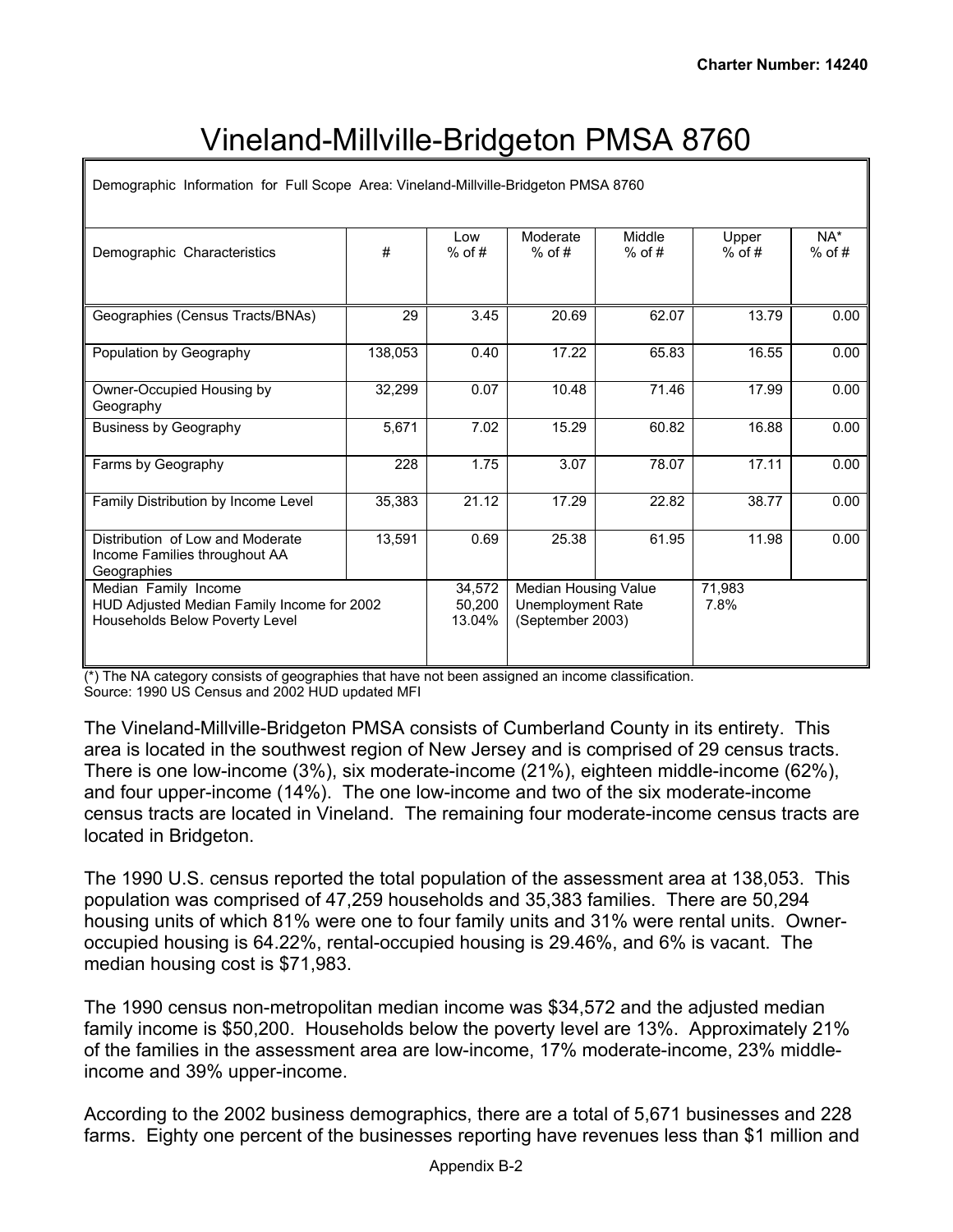eighty one percent of the farms reporting have revenues less than \$1 million. Seventy one percent of the businesses and farms reporting have less than 10 employees.

The principal centers of population and commerce in Cumberland County include Vineland, Millville, and Bridgeton. While Bridgeton is more developed, Vineland and Millville have rural areas and open spaces as well as developed core areas. According to the March 2003 top employers report by Cumberland County Department of Planning and Development, the top employers include South Jersey Hospital System, Lawson Mardon Wheaton Company, Durand Glass Manufacturing Company, Training School at Vineland, and Kimble Glass. Having stated that, our community contact advised many of the glass companies have been closing.

Based on discussions with management and our community contact, the bank's trade area has experienced economic decline during the past decade largely due to the closing of local glass factories. The December 2002 unemployment rate for Cumberland County was 8.5% versus 6.0% for the state of New Jersey. As of September 2003, the unemployment rate for this PMSA was 7.8%. Cumberland County has the highest unemployment rate in the state of New Jersey. During January of 1999, the county was designated as an Empowerment Zone (EZ) by the federal government. An EZ is an area considered in need of economic assistance. Cumberland County will receive approximate \$250 million in federal aid over the next ten years for economic development.

Competition within the county is strong, and includes branches of interstate regional banking companies, mortgage companies, and local community banks. According to the June 30, 2003 FDIC data, NNB ranks  $6<sup>th</sup>$  in deposit market share within this PMSA with a 10% share from its four offices. Sun National Bank ranks first with 8 offices and a 22% market, followed by Minotola National Bank with 5 offices and a 15% market share, Fleet National Bank with 7 offices and a 13% market share. All of these institutions provide stiff competition for loans and deposits.

Identified credit needs of the community were determined during this examination through discussions with management and by an interview with a local community group. Both indicated that primary credit needs are affordable housing loans that provide flexible underwriting standards and small business loans. Housing related needs include financial education, homebuyer assistance, rental assistance, affordable housing construction in lowand moderate-income areas and for low- and moderate-income individuals, and single family housing rehabilitation. Economic development and assistance to support small business development, infrastructure improvement, and job creation for low-income individuals are also needed within this PMSA. Opportunities for CD loans, investments, and services are available in the county; however, there is strong competition from other financial institutions.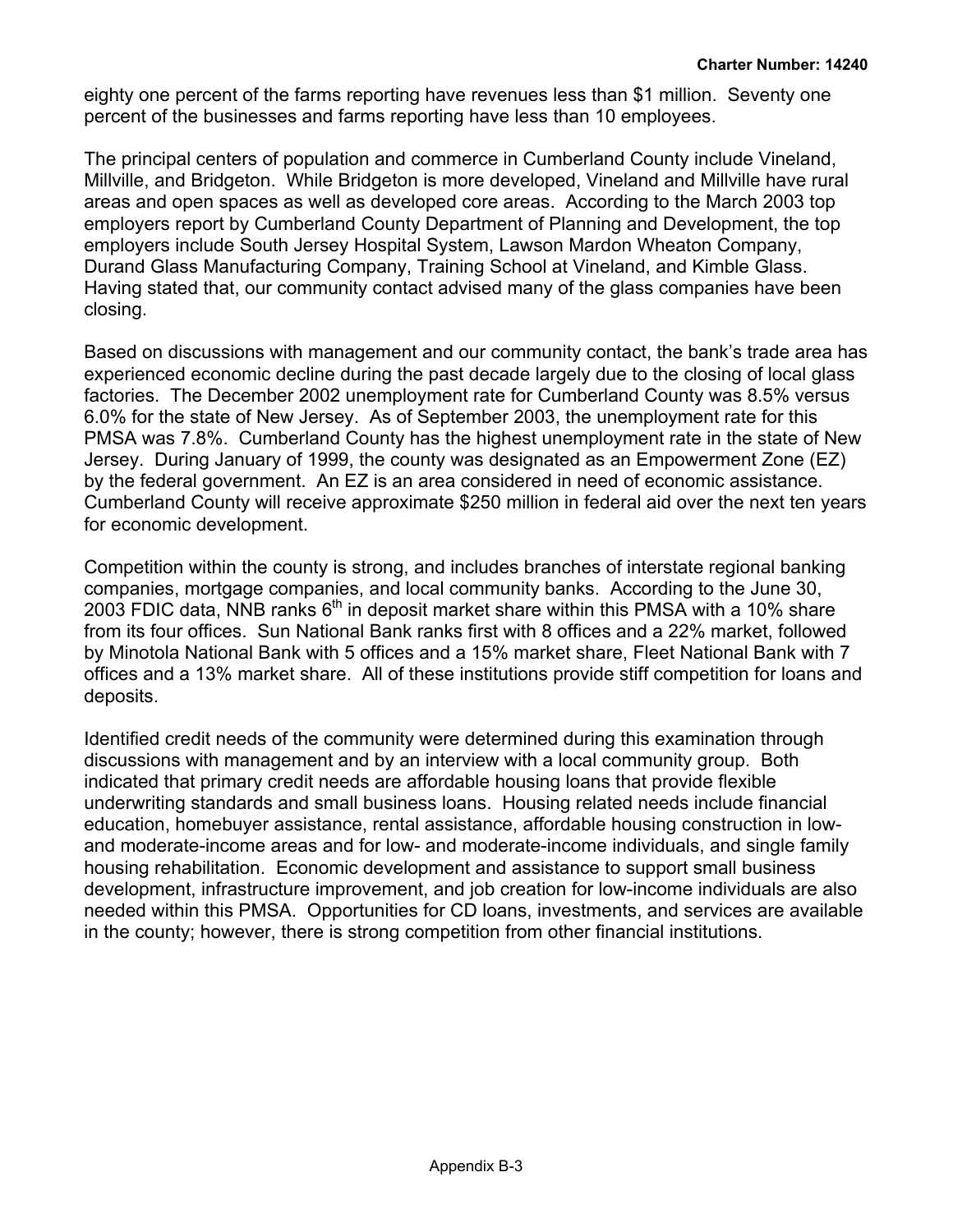# Atlantic-Cape May PMSA 0560

| Demographic Information for Full Scope Area: Atlantic-Cape May PMSA 0560                                |        |                           |                                                                      |                    |                   |                 |
|---------------------------------------------------------------------------------------------------------|--------|---------------------------|----------------------------------------------------------------------|--------------------|-------------------|-----------------|
| Demographic Characteristics                                                                             | #      | Low<br>$%$ of #           | Moderate<br>$%$ of #                                                 | Middle<br>$%$ of # | Upper<br>$%$ of # | NA*<br>$%$ of # |
| Geographies (Census<br>Tracts/BNAs)                                                                     | 12     | 0.00                      | 8.33                                                                 | 91.67              | 0.00              | 0.00            |
| Population by Geography                                                                                 | 49,899 | 0.00                      | 8.90                                                                 | 91.10              | 0.00              | 0.00            |
| Owner-Occupied Housing by<br>Geography                                                                  | 13,571 | 0.00                      | 8.35                                                                 | 91.65              | 0.00              | 0.00            |
| <b>Business by Geography</b>                                                                            | 2,939  | 0.00                      | 5.99                                                                 | 94.01              | 0.00              | 0.00            |
| Farms by Geography                                                                                      | 152    | 0.00                      | 9.21                                                                 | 90.79              | 0.00              | 0.00            |
| Family Distribution by Income<br>Level                                                                  | 13,328 | 17.57                     | 19.70                                                                | 26.06              | 36.67             | 0.00            |
| Distribution of Low and<br>Moderate Income Families<br>throughout AA Geographies                        | 4,968  | 0.00                      | 11.65                                                                | 88.35              | 0.00              | 0.00            |
| Median Family Income<br>HUD Adjusted Median Family Income for<br>2002<br>Households Below Poverty Level |        | 39.034<br>51,800<br>9.04% | Median Housing Value<br><b>Unemployment Rate</b><br>(September 2003) |                    | 91.244<br>6.5%    |                 |

(\*) The NA category consists of geographies that have not been assigned an income classification. Source: 1990 US Census and 2002 HUD updated MFI

NNB's assessment area within the Atlantic-Cape May PMSA consists of the western census tracts of Atlantic County. NNB does not have any branches in the Atlantic-Cape May PMSA. However, this is considered part of the assessment area as it is contiguous to the other two PMSAs and the other two PMSAs have branches close to Atlantic County. The dividing line for the assessment area is the Great Egg Harbor River in the southeast, and then follows Route 50 northeast to the Burlington County border. NNB only has limited lending and deposit activity in the eastern portion of Atlantic County and the exclusion of those census tracts does not arbitrarily exclude low- or moderate-income geographies.

There are twelve census tracts in the western portion of Atlantic County. There are zero lowincome (0%), one moderate-income (8%), eleven middle-income (92%), and zero upperincome (0%).

The 1990 U.S. census reported the total population of the assessment area at 49,899. This population was comprised of 17,348 households and 13,328 families. There are 18,393 housing units of which 89% were one to four family units and 22% were rental-occupied units.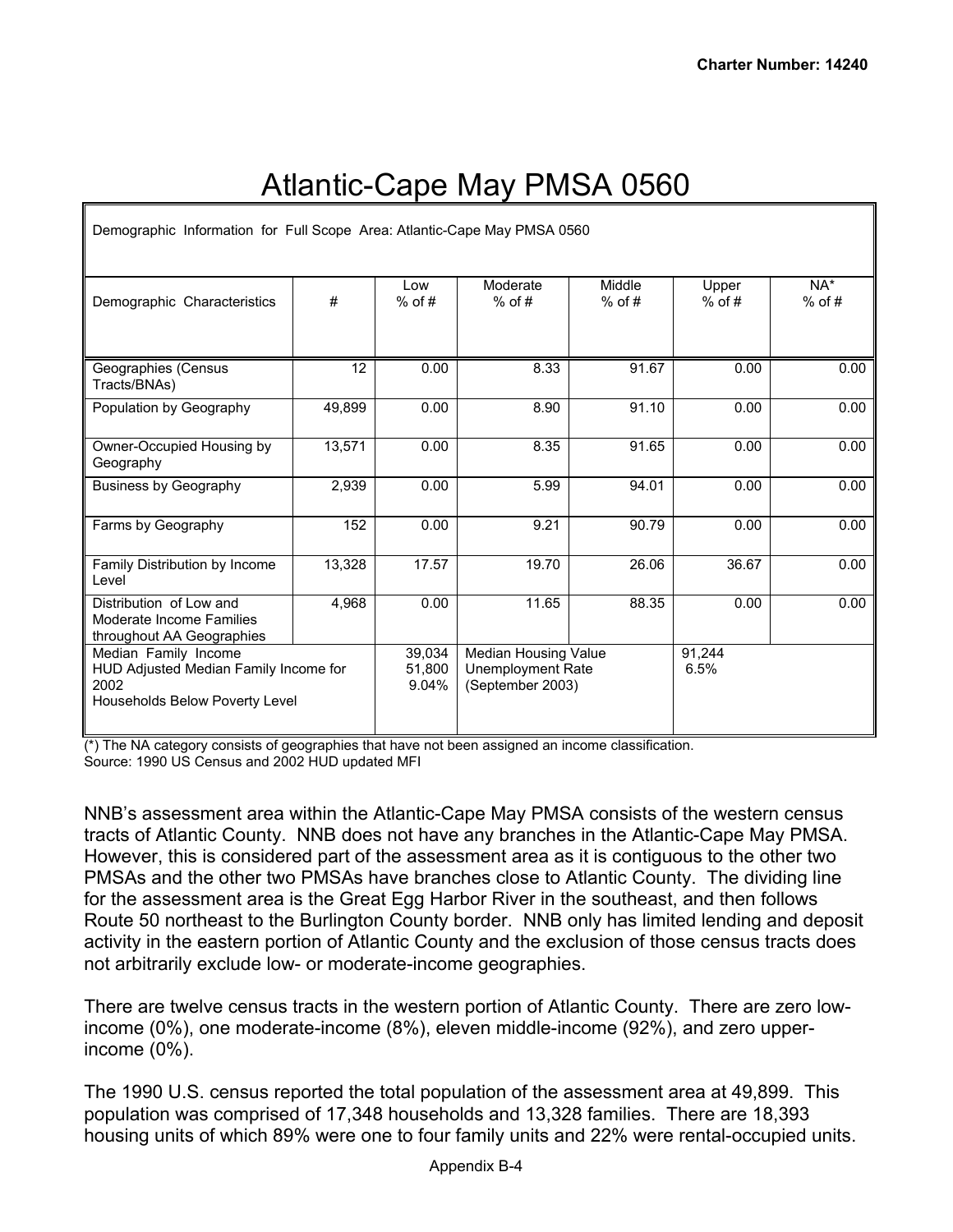Owner-occupied housing is 73.78%, rental-occupied housing is 20.23%, and 5.99% is vacant. The median housing cost is \$91,244.

The 1990 census non-metropolitan median income was \$39,034 and the adjusted median family income is \$51,800. Households below the poverty level are 9.04%. Approximately18 % of the families in the assessment area are low-income, 20% moderate-income, 26% middleincome and 37% upper-income.

According to the 2002 business demographics, there are a total of 2,939 businesses and 152 farms. Eighty one percent of the businesses reporting have revenues less than \$1 million and eighty six percent of the farms reporting have revenues less than \$1 million. Seventy two percent of the businesses and farms reporting have less than 10 employees.

Employment within this PMSA is mainly centered in retail trade, services, and construction. Some of the largest, non-casino, employers include Atlanticare Health System, Shore Memorial Hospital, Conectiv, and Wawa.

The December 2002 unemployment rate for Atlantic County was 6.2%, which has increased to 6.9% as of September 2003. The unemployment rate for the state of New Jersey was 6.0% in December 2002 and 5.8% in September 2003. As of September 2003, the unemployment rate for the Atlantic-Cape May PMSA was 6.5%.

Competition includes branches of interstate regional banking companies and large local commercial and community banks. NNB does not have a branch in this PMSA; therefore, deposit market share is unavailable. According to bank management, NNB's primary competition includes Sun National Bank, Commerce Bank, and Minotola National Bank.

The primary needs for this area include assistance to support small business development, lending to small businesses and financial literacy programs. Our internal research indicated that investment opportunities in this PMSA are limited and the organizations servicing the area are small with limited capacity. Available opportunities consist of small projects in Atlantic City, which is not part of NNB's assessment area.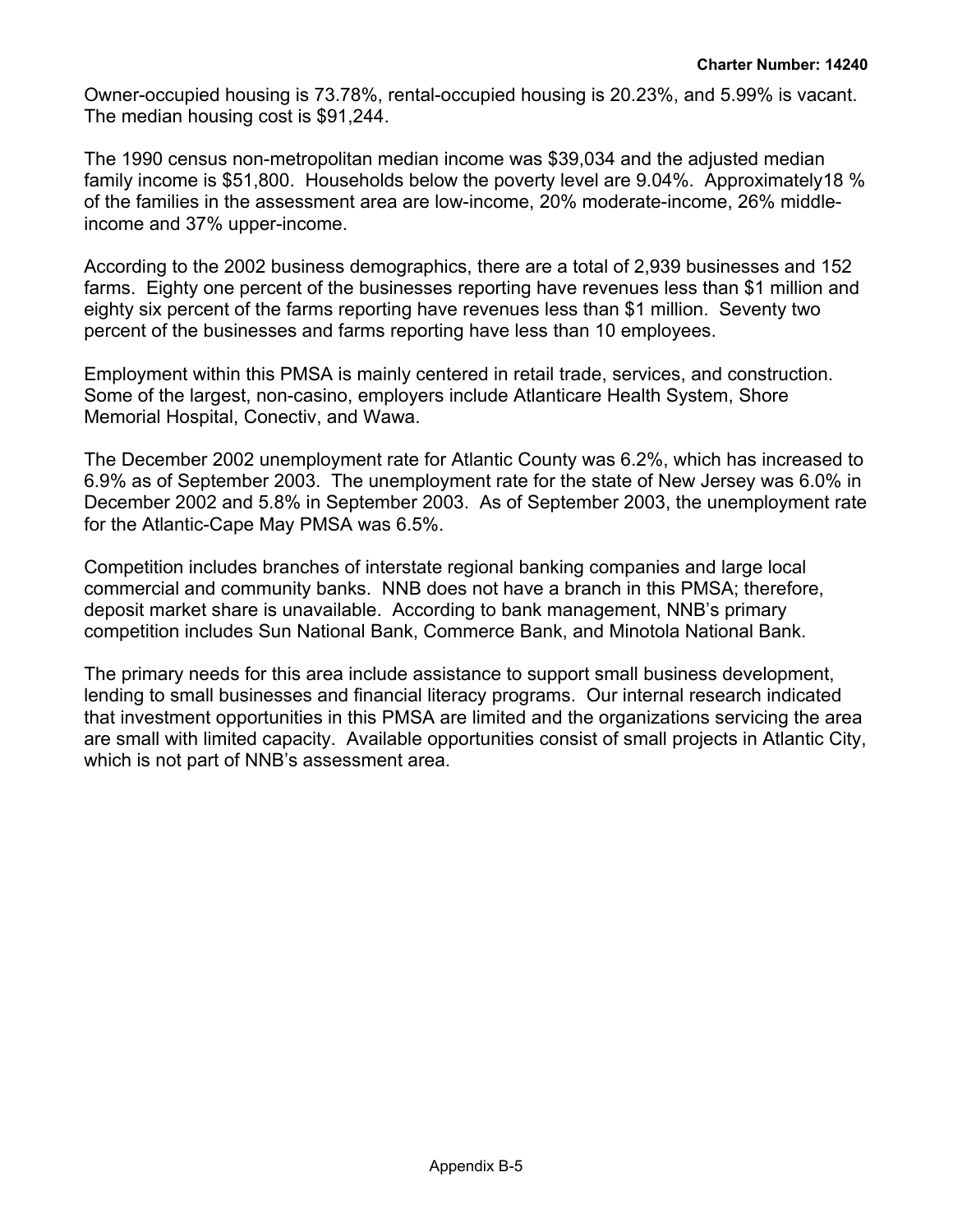## Philadelphia PMSA 6160

| Demographic Information for Full Scope Area: Philadelphia PMSA 6160                                  |         |                           |                                                                             |       |                   |                    |  |  |
|------------------------------------------------------------------------------------------------------|---------|---------------------------|-----------------------------------------------------------------------------|-------|-------------------|--------------------|--|--|
| Demographic Characteristics                                                                          | #       | Low<br>$%$ of #           | Moderate<br>$%$ of #                                                        |       | Upper<br>$%$ of # | $NA^*$<br>$%$ of # |  |  |
|                                                                                                      |         |                           |                                                                             |       |                   |                    |  |  |
| Geographies (Census Tracts/BNAs)                                                                     | 44      | 0.00                      | 2.27                                                                        | 70.45 | 27.27             | 0.00               |  |  |
| Population by Geography                                                                              | 175,127 | 0.00                      | 2.01                                                                        | 68.28 | 29.71             | 0.00               |  |  |
| Owner-Occupied Housing by<br>Geography                                                               | 47,611  | 0.00                      | 1.33                                                                        | 68.75 | 29.93             | 0.00               |  |  |
| <b>Business by Geography</b>                                                                         | 8,166   | 0.00                      | 2.80                                                                        | 66.42 | 30.77             | 0.00               |  |  |
| Farms by Geography                                                                                   | 378     | 0.00                      | 0.26                                                                        | 71.96 | 27.78             | 0.00               |  |  |
| Family Distribution by Income Level                                                                  | 46,601  | 14.74                     | 16.99                                                                       | 26.31 | 41.96             | 0.00               |  |  |
| Distribution of Low and Moderate<br>Income Families throughout AA<br>Geographies                     | 14,787  | 0.00                      | 2.93                                                                        | 76.74 | 20.33             | 0.00               |  |  |
| Median Family Income<br>HUD Adjusted Median Family Income for 2002<br>Households Below Poverty Level |         | 41,908<br>63,300<br>5.73% | <b>Median Housing Value</b><br><b>Unemployment Rate</b><br>(September 2003) |       | 104.807<br>5.4%   |                    |  |  |

(\*) The NA category consists of geographies that have not been assigned an income classification. Source: 1990 US Census and 2002 HUD updated MFI

NNB's assessment area within the New Jersey portion of the Philadelphia PMSA consists of forty-one census tracts in Gloucester County and three in Salem County. This PMSA is comprised of zero low-income (0%), one moderate-income (2%), thirty-one middle-income (70%), and twelve upper-income (27%).

The 1990 U.S. census reported the total population of the assessment area at 175,127. This population was comprised of 58,148 households and 46,601 families. There are 60,998 housing units of which 86% were one to four family units. Owner-occupied housing is 78.05%, rental-occupied housing is 17%, and 5% is vacant. The median housing cost is \$104,807.

The 1990 census non-metropolitan median income was \$41,908 and the adjusted median family income is \$63,300. Households below the poverty level are 5.73%. Approximately 15% of the families in the assessment area are low-income, 17% moderate-income, 26% middleincome and 42% upper-income.

According to the 2002 business demographics, there are a total of 8,166 businesses and 378 farms. Eighty one percent of the businesses reporting have revenues less than \$1 million and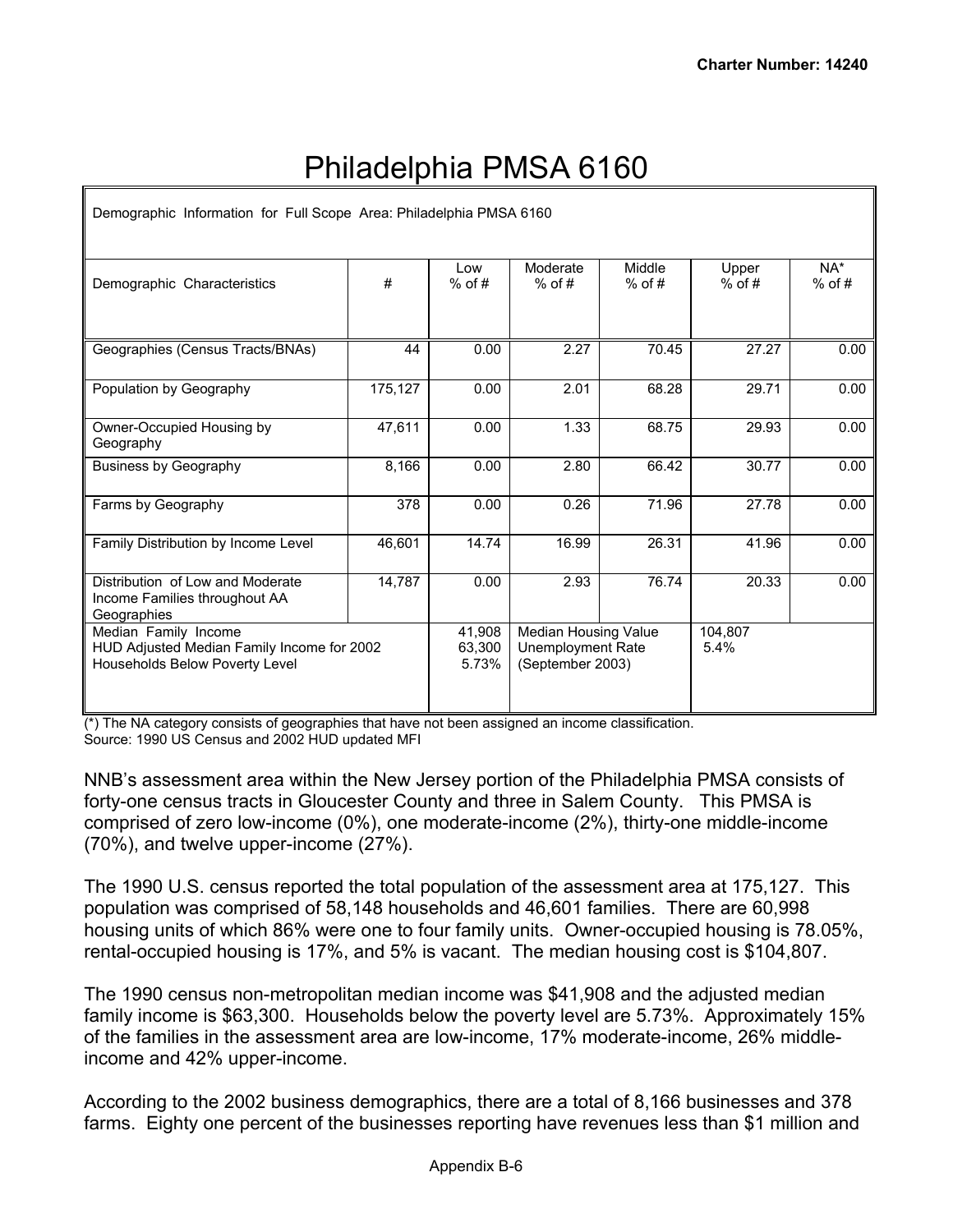eighty nine percent of the farms reporting have revenues less than \$1 million. Seventy three percent of the businesses and farms reporting have less than 10 employees.

The landscape of the PMSA ranges from urban concentrations and suburban bedroom communities to rural/agricultural locations. The local economy is diverse as employment opportunities can be found in the various manufacturing, agriculture, retail, healthcare, and professional industries based within the area. The major private sector employers include Rowan University, Underwood Memorial Hospital, US Food Services, and Kennedy Memorial Hospital.

The December 2002 unemployment rate for Gloucester County was 5.1%, increasing to 5.6% in September 2003. The December 2002 unemployment rate for Salem County was 6.9%, declining to 6.2% in September 2003. The unemployment rate for the state of New Jersey was 6.0% in December 2002 and 5.8% in September 2003. As of September 2003, the unemployment rate for the Philadelphia, PA--NJ PMSA was 5.4%.

Primary competitors in this PMSA are #1-Wachovia Bank, NA with 242 offices and a 24% of deposits, #2-PNC Bank, NA with 156 offices and 12% of deposits, #3-Citizens Bank of PA with 163 offices and 11% of deposits and #4-Commerce Bank, NA with 42 offices and 5% of deposits. These four banks comprise 52% of the total deposits in this PMSA.

.

Identified credit needs of the community were determined during this examination through discussions with management, internal research, and by an interview with a local community group. The primary credit needs are housing related, community development, and infrastructure improvement. Opportunities for CD loans, investments, and services are available in the county; however, there is strong competition from other financial institutions.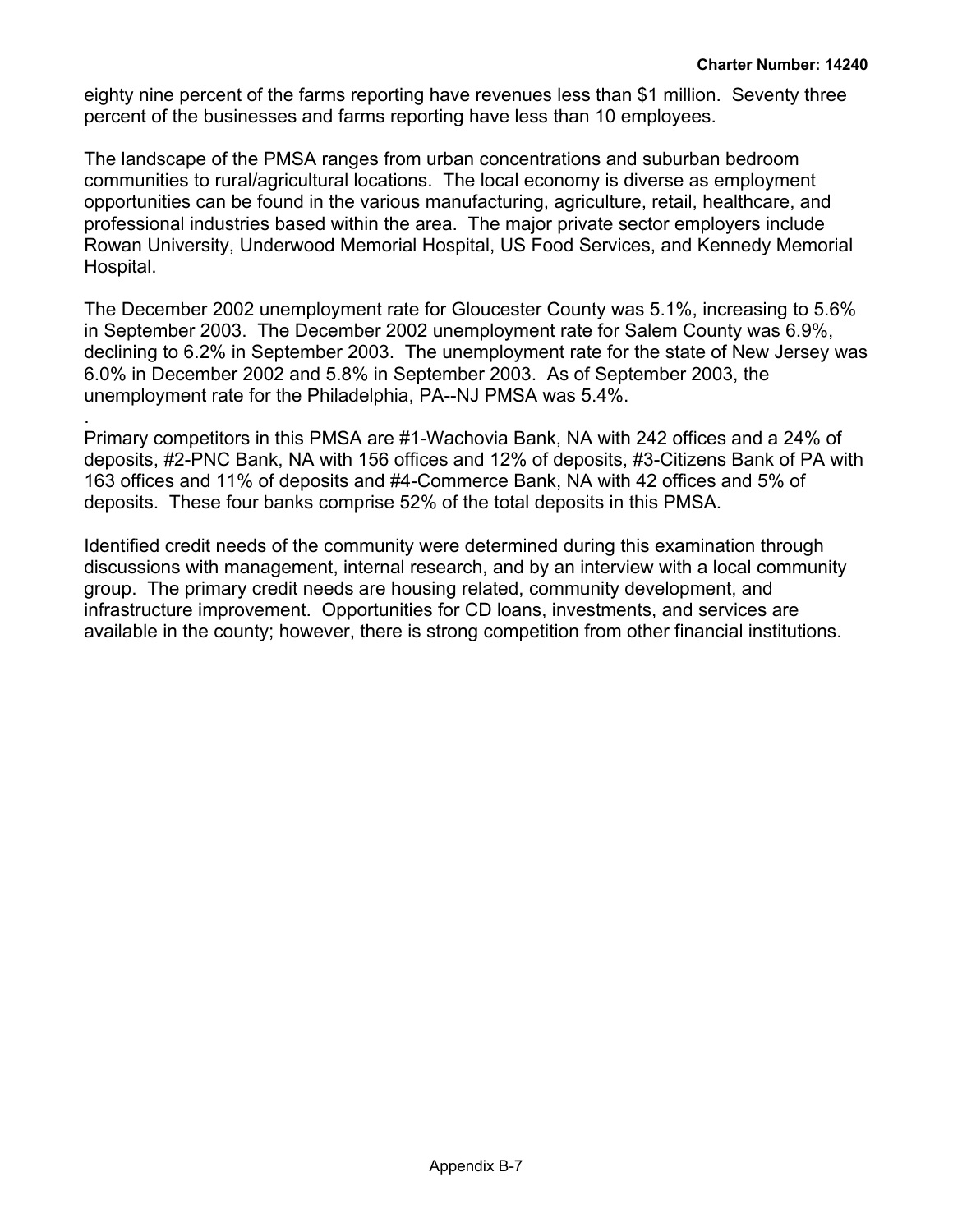## <span id="page-33-0"></span>**Appendix C: Tables of Performance Data**

## **Content of Standardized Tables**

References to the "bank" include activities of any affiliates that the bank provided for consideration (refer to appendix A: Scope of the Examination). For purposes of reviewing the lending test tables, the following are applicable: purchased loans are treated as originations/purchases and market share is the number of loans originated and purchased by the bank as a percentage of the aggregate number of reportable loans originated and purchased by all lenders in the MA/assessment area. Tables without data are not included in this PE.

The following is a listing and brief description of the tables:

- **Table 1. Lending Volume** Presents the number and dollar amount of reportable loans originated and purchased by the bank over the evaluation period by MA/assessment area. Community development loans to statewide or regional entities or made outside the bank's assessment area may receive positive CRA consideration. Refer to Interagency Q&As \_\_.12(i) - 5 and - 6 for guidance on when a bank may receive positive CRA consideration for such loans. When such loans exist, insert a line item with the appropriate caption, such as "Statewide/Regional" or "Out of Assessment Area," in the MA/Assessment Area column and record the corresponding numbers and amounts in the "Community Development Loans" column.
- **Table 1. Other Products**  Presents the number and dollar amount of any unreported category of loans originated and purchased by the bank over the evaluation period by MA/assessment area. Examples include consumer loans or other data that a bank may provide, at its option, concerning its lending performance. This is a twopage table that lists specific categories.
- **Table 2. Geographic Distribution of Home Purchase Loans** Compares the percentage distribution of the number of loans originated and purchased by the bank in low-, moderate-, middle-, and upper-income geographies to the percentage distribution of owner-occupied housing units throughout those geographies. The table also presents market share information based on the most recent aggregate market data available.
- **Table 3. Geographic Distribution of Home Improvement Loans** See Table 2.
- **Table 4. Geographic Distribution of Home Mortgage Refinance Loans** See Table 2.
- **Table 5. Geographic Distribution of Multifamily Loans** Compares the percentage distribution of the number of multifamily loans originated and purchased by the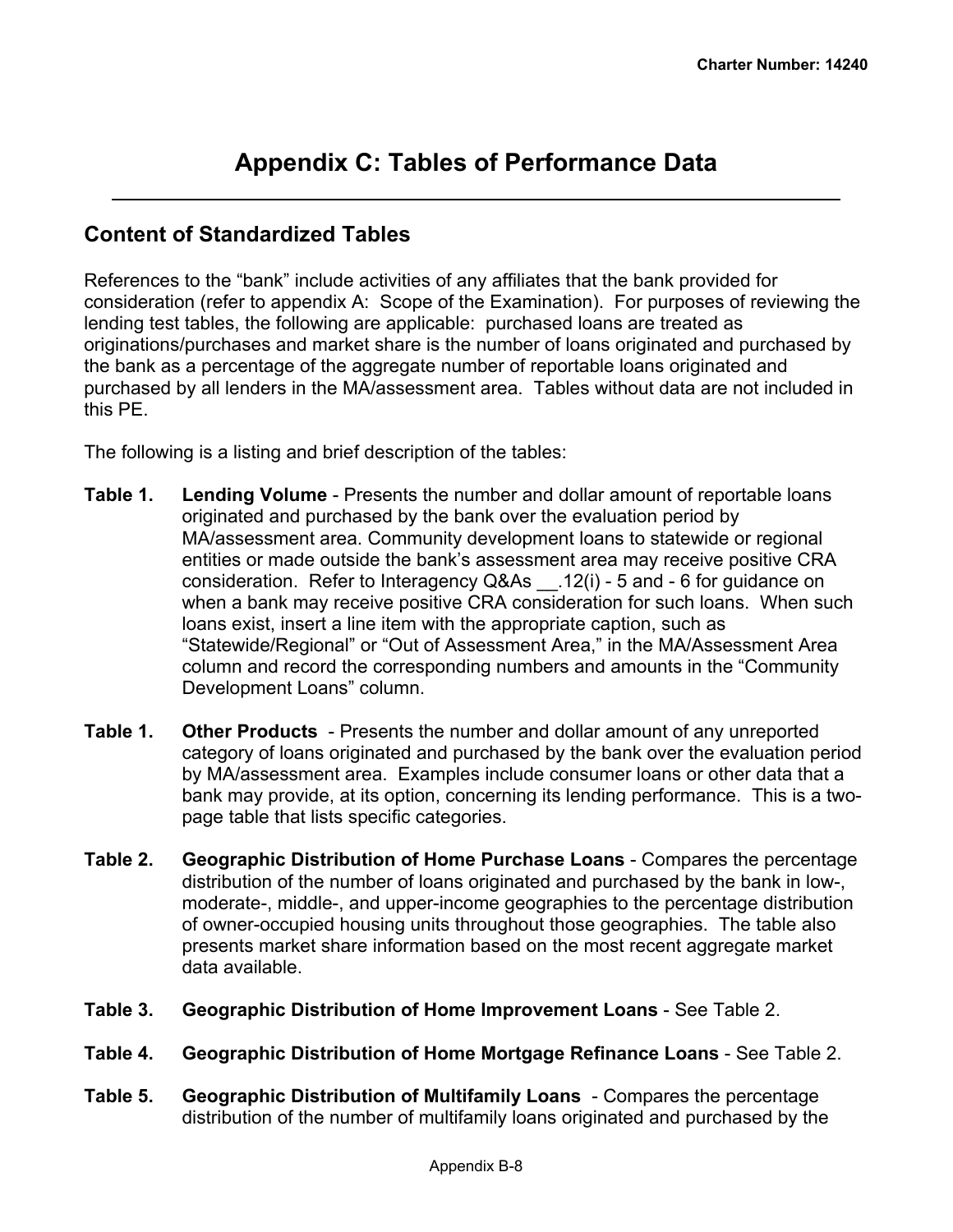bank in low-, moderate-, middle-, and upper-income geographies to the percentage distribution of multifamily housing units throughout those geographies. The table also presents market share information based on the most recent aggregate market data available.

- **Table 6. Geographic Distribution of Small Loans to Businesses** The percentage distribution of the number of small loans (less than or equal to \$1 million) to businesses originated and purchased by the bank in low-, moderate-, middle-, and upper-income geographies compared to the percentage distribution of businesses (regardless of revenue size) throughout those geographies. The table also presents market share information based on the most recent aggregate market data available. Because small business data are not available for geographic areas smaller than counties, it may be necessary to use geographic areas larger than the bank's assessment area.
- **Table 7. Geographic Distribution of Small Loans to Farms** The percentage distribution of the number of small loans (less than or equal to \$500,000) to farms originated and purchased by the bank in low-, moderate-, middle-, and upper-income geographies compared to the percentage distribution of farms (regardless of revenue size) throughout those geographies. The table also presents market share information based on the most recent aggregate market data available. Because small farm data are not available for geographic areas smaller than counties, it may be necessary to use geographic areas larger than the bank's assessment area.
- **Table 8. Borrower Distribution of Home Purchase Loans** Compares the percentage distribution of the number of loans originated and purchased by the bank to low-, moderate-, middle-, and upper-income borrowers to the percentage distribution of families by income level in each MA/assessment area. The table also presents market share information based on the most recent aggregate market data available.
- **Table 9. Borrower Distribution of Home Improvement Loans** See Table 8.
- **Table 10. Borrower Distribution of Refinance Loans** See Table 8.
- **Table 11. Borrower Distribution of Small Loans to Businesses** Compares the percentage distribution of the number of small loans (less than or equal to \$1 million) originated and purchased by the bank to businesses with revenues of \$1 million or less to the percentage distribution of businesses with revenues of \$1 million or less. In addition, the table presents the percentage distribution of the number of loans originated and purchased by the bank by loan size, regardless of the revenue size of the business. Market share information is presented based on the most recent aggregate market data available.
- **Table 12. Borrower Distribution of Small Loans to Farms** Compares the percentage distribution of the number of small loans (less than or equal to \$500,000) originated and purchased by the bank to farms with revenues of \$1 million or less to the percentage distribution of farms with revenues of \$1 million or less. In addition, the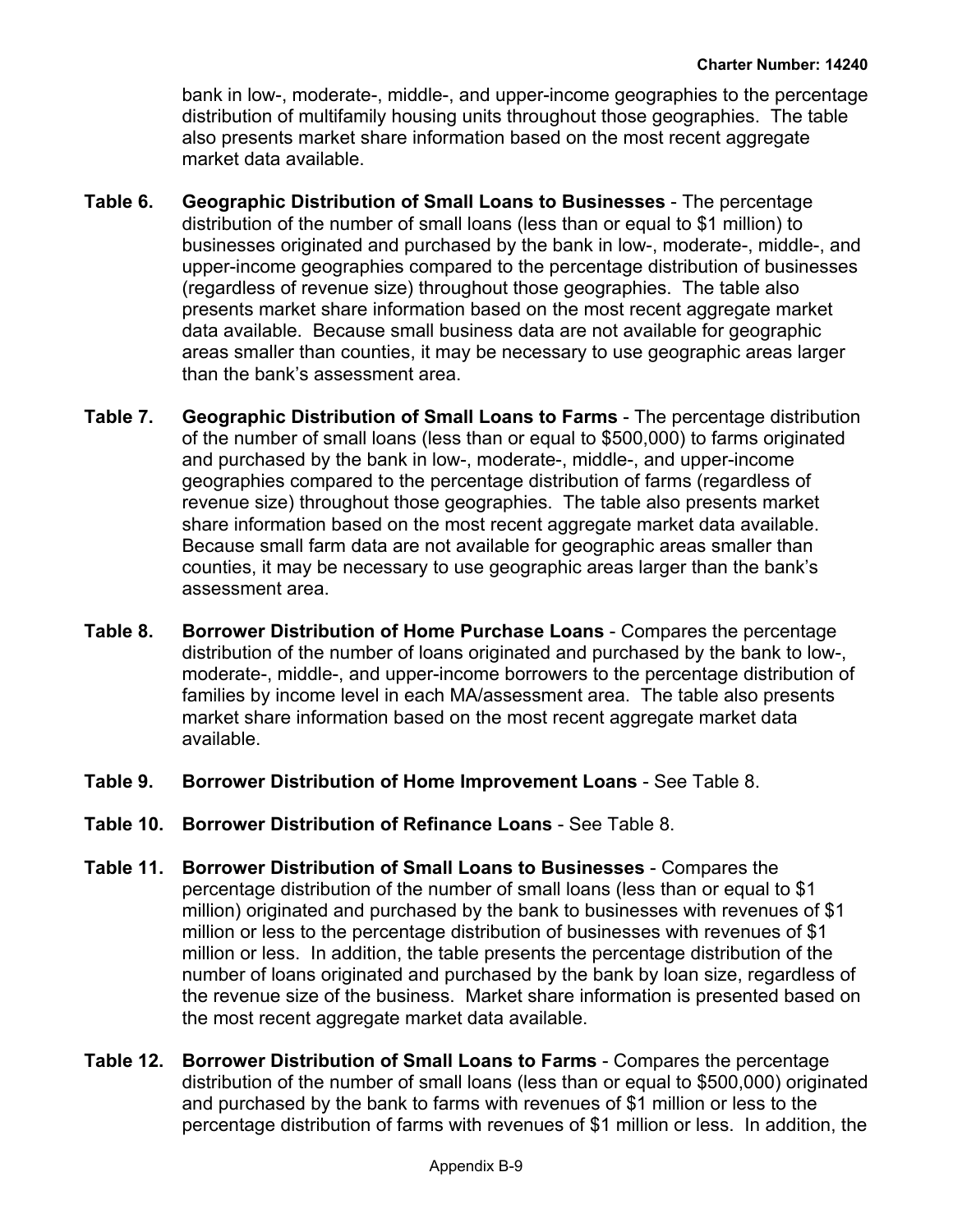table presents the percentage distribution of the number of loans originated and purchased by the bank by loan size, regardless of the revenue size of the farm. Market share information is presented based on the most recent aggregate market data available.

- **Table 13. Geographic and Borrower Distribution of Consumer Loans (OPTIONAL)** For geographic distribution, the table compares the percentage distribution of the number of loans originated and purchased by the bank in low-, moderate-, middle-, and upper-income geographies to the percentage distribution of households within each geography. For borrower distribution, the table compares the percentage distribution of the number of loans originated and purchased by the bank to low-, moderate-, middle-, and upper-income borrowers to the percentage of households by income level in each MA/assessment area.
- **Table 14. Qualified Investments** Presents the number and dollar amount of qualified investments made by the bank in each MA/AA. The table separately presents investments made during prior evaluation periods that are still outstanding and investments made during the current evaluation period. Prior-period investments are reflected at their book value as of the end of the evaluation period. Current period investments are reflected at their original investment amount even if that amount is greater than the current book value of the investment. The table also presents the number and dollar amount of unfunded qualified investment commitments. In order to be included, an unfunded commitment must be legally binding and tracked and recorded by the bank's financial reporting system.

A bank may receive positive consideration for qualified investments in statewide/regional entities or made outside of the bank's assessment area. See Interagency Q&As \_\_.12(i) - 5 and - 6 for guidance on when a bank may receive positive CRA consideration for such investments. When such investments exist, insert a line item with the appropriate caption, such as "Statewide/Regional" or "Out of Assessment Area," in the MA/Assessment Area column and record the corresponding numbers and amounts in the "Qualified Investments" column.

**Table 15. Distribution of Branch Delivery System and Branch Openings/Closings** - Compares the percentage distribution of the number of the bank's branches in low-, moderate-, middle-, and upper-income geographies to the percentage of the population within each geography in each MA/AA. The table also presents data on branch openings and closings in each MA/AA.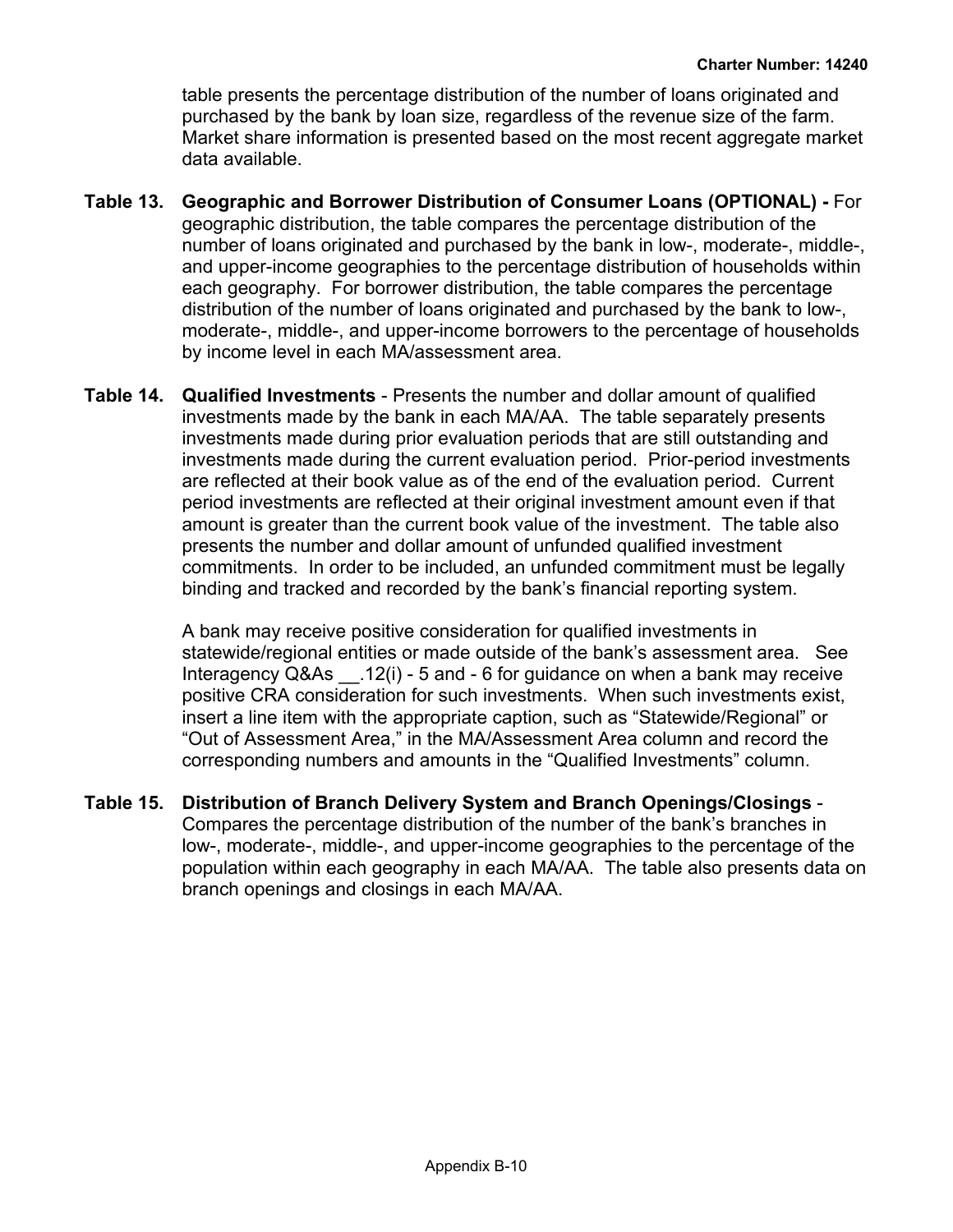<span id="page-36-2"></span><span id="page-36-1"></span><span id="page-36-0"></span>

| LENDING VOLUME                                                |                          |        |                                                             |        |            | Geography: NEWFIELD BY PMSA |                    | Evaluation Period: JULY 1, 2000 TO DECEMBER 31, 2002 |                         |                                         |           |  |
|---------------------------------------------------------------|--------------------------|--------|-------------------------------------------------------------|--------|------------|-----------------------------|--------------------|------------------------------------------------------|-------------------------|-----------------------------------------|-----------|--|
| % of<br>Rated<br>Home Mortgage<br>Area                        |                          |        | Small Loans to Farms<br>Small Loans to<br><b>Businesses</b> |        |            | Development Loans           | Community<br>$***$ |                                                      | Total Reported<br>Loans | % of Rated Area<br>Deposits in<br>MA/AA |           |  |
| MA/Assessment Area<br>$(2002)$ :                              | Loans (#)<br>ın<br>MA/AA | #      | \$ (000's)                                                  | #      | \$ (000's) | #                           | \$ (000's)         | #                                                    | \$ (000's)              | #                                       | \$(000's) |  |
| <b>Full Review:</b>                                           |                          |        |                                                             |        |            |                             |                    |                                                      |                         |                                         |           |  |
| 397<br>46.73<br>Vineland-Millville-Bridgeton  <br><b>PMSA</b> |                          | 24.466 | 538                                                         | 61.592 |            | 75                          |                    |                                                      | 936                     | 86.133                                  | 42.19     |  |
| 10.23<br>108<br>Atlantic-Cape May PMSA                        |                          | 7.277  | 97                                                          | 11.020 |            |                             |                    |                                                      | 205                     | 18,297                                  | 0.00      |  |
| Philadelphia PMSA                                             | 370                      | 38,208 |                                                             | 18     | U          |                             | 862                | 66,754                                               | 57.81                   |                                         |           |  |

# Table 1. Lending Volume

<sup>\*</sup> Loan Data as of December 31, 2002. Rated area refers to either the state or multi-state MA rating area.

<sup>\*\*</sup> The evaluation period for Community Development Loans is From July 01, 2000 to December 31, 2002.

<sup>\*\*\*\*</sup> Deposit Data as of December 31, 2002. Rated Area refers to either the state, multi-state MA, or institution, as appropriate.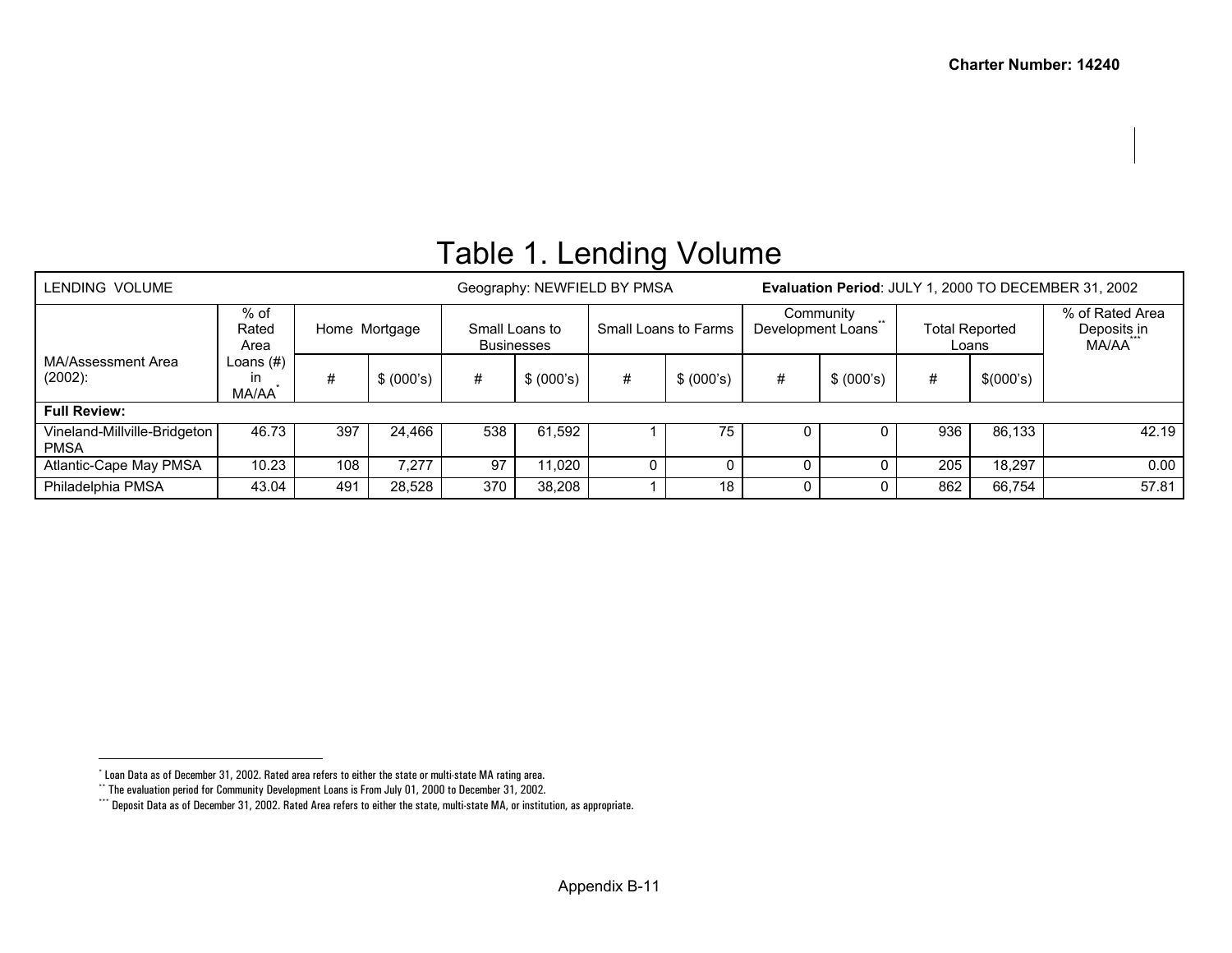## <span id="page-37-2"></span><span id="page-37-1"></span><span id="page-37-0"></span>Table2. Geographic Distribution of Home Purchase Loans

| Geographic Distribution: HOME PURCHASE       |                              |                 |                            |                 | Geography: NEWFIELD BY PMSA    | <b>Evaluation Period: JULY 1, 2000 TO DECEMBER 31, 2002</b> |                              |                 |                             |                 |                                |      |      |      |      |
|----------------------------------------------|------------------------------|-----------------|----------------------------|-----------------|--------------------------------|-------------------------------------------------------------|------------------------------|-----------------|-----------------------------|-----------------|--------------------------------|------|------|------|------|
|                                              | Total Home Purchase<br>Loans |                 | Low-Income<br>Geographies  |                 | Moderate-Income<br>Geographies |                                                             | Middle-Income<br>Geographies |                 | Upper-Income<br>Geographies |                 | Market Share (%) by Geography* |      |      |      |      |
| MA/Assessment Area:                          |                              | % of<br>Total** | % Owner<br>Occ<br>Units*** | % BANK<br>Loans | % Owner<br>Occ<br>Units***     | % BANK<br>Loans                                             | % Owner<br>Occ<br>Units***   | % BANK<br>Loans | % Owner<br>Occ<br>Units***  | % BANK<br>Loans | Overall                        | Low  | Mod  | Mid  | Upp  |
| <b>Full Review:</b>                          |                              |                 |                            |                 |                                |                                                             |                              |                 |                             |                 |                                |      |      |      |      |
| Vineland-Millville-<br><b>Bridgeton PMSA</b> | 74                           | 50.34           | 0.07                       | 0.00            | 10.48                          | 4.05                                                        | 71.46                        | 59.46           | 17.99                       | 36.49           | . 19                           | 0.00 | 0.00 | .27  | .62  |
| Atlantic-Cape May PMSA                       | 13                           | 8.84            | 0.00                       | 0.00            | 8.35                           | 46.15                                                       | 91.65                        | 53.85           | 0.00                        | 0.00            | 0.60                           | 0.00 | 5.33 | 0.28 | 0.00 |
| Philadelphia PMSA                            | 60                           | 40.82           | 0.00                       | 0.00            | .33                            | 1.67                                                        | 68.75                        | 86.67           | 29.93                       | 11.67           | 0.47                           | 0.00 | 0.00 | 0.53 | 0.38 |

<sup>\*</sup> Based on 2001 Peer Mortgage Data: Northeast Region.

<sup>\*\*</sup> Home purchase loans originated and purchased in the MA/AA as a percentage of all home purchase loans originated and purchased in the rated area.

<sup>\*\*\*\*</sup> Percentage of Owner Occupied Units is the number of owner occupied housing units in a particular geography divided by the number of owner occupied housing units in the area based on 1990 Census information.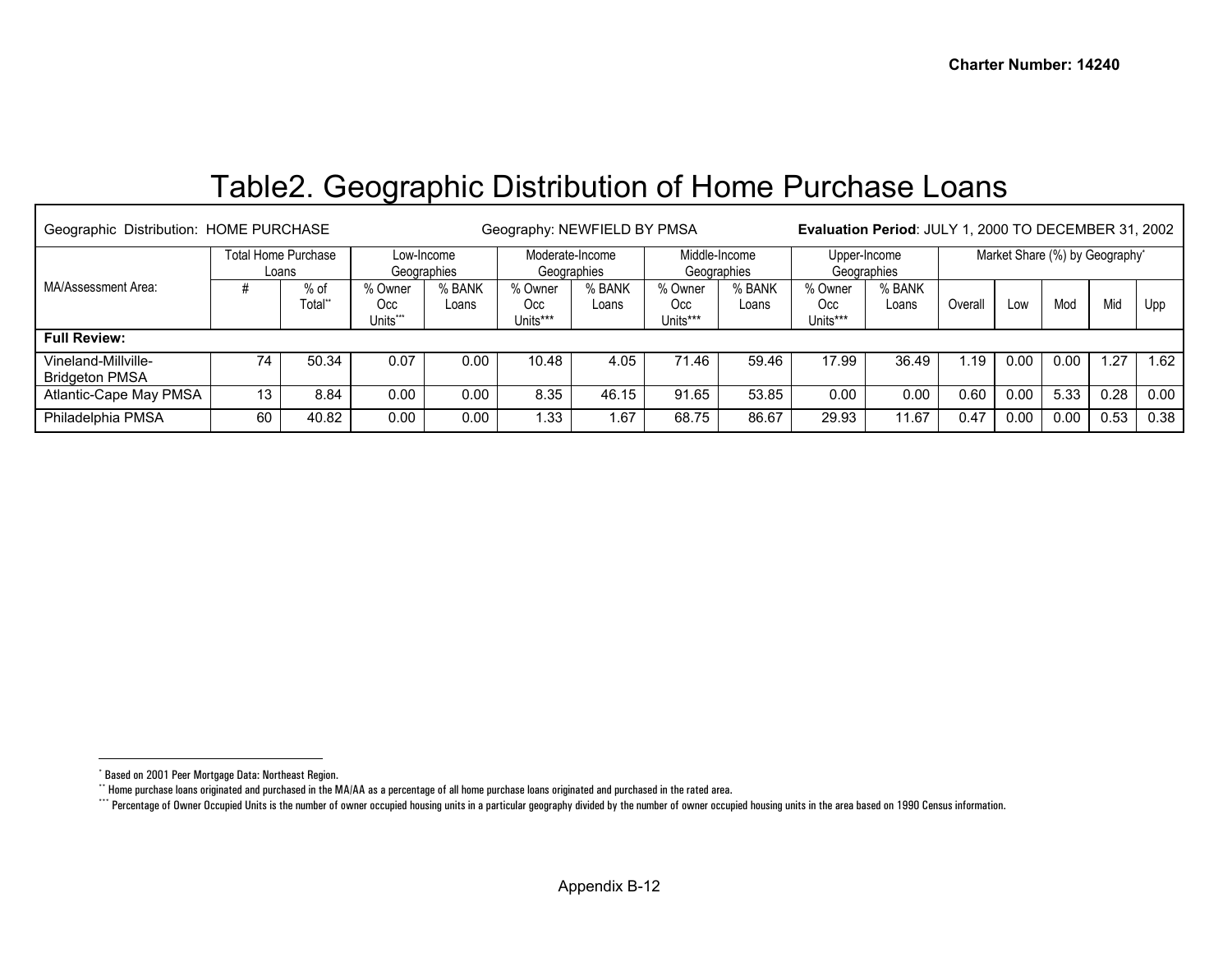# <span id="page-38-2"></span><span id="page-38-1"></span><span id="page-38-0"></span>Table 3. Geographic Distribution of Home Improvement Loans

| Geographic Distribution: HOME IMPROVEMENT    |     |                   |                            |                 |                                | Geography: NEWFIELD BY PMSA |                              | Evaluation Period: JULY 1, 2000 TO DECEMBER 31, 2002 |                             |                 |                                |      |       |      |       |
|----------------------------------------------|-----|-------------------|----------------------------|-----------------|--------------------------------|-----------------------------|------------------------------|------------------------------------------------------|-----------------------------|-----------------|--------------------------------|------|-------|------|-------|
| Total Home<br>Improvement Loans              |     |                   | Low-Income<br>Geographies  |                 | Moderate-Income<br>Geographies |                             | Middle-Income<br>Geographies |                                                      | Upper-Income<br>Geographies |                 | Market Share (%) by Geography* |      |       |      |       |
| MA/Assessment Area:                          |     | $%$ of<br>Total** | % Owner<br>Occ<br>Jnits*** | % BANK<br>Loans | % Owner<br>Occ<br>Units***     | % BANK<br>Loans             | % Owner<br>Occ<br>Units***   | % BANK<br>Loans                                      | % Owner<br>Occ<br>Units***  | % BANK<br>Loans | Overal                         | LOW  | Mod   | Mid  | Upp   |
| <b>Full Review:</b>                          |     |                   |                            |                 |                                |                             |                              |                                                      |                             |                 |                                |      |       |      |       |
| Vineland-Millville-<br><b>Bridgeton PMSA</b> | 127 | 36.81             | 0.07                       | 0.00            | 10.48                          | 6.30                        | 71.46                        | 64.57                                                | 17.99                       | 29.13           | 9.79                           | 0.00 | 6.12  | 7.91 | 20.00 |
| Atlantic-Cape May<br><b>PMSA</b>             | 31  | 8.99              | 0.00                       | 0.00            | 8.35                           | 25.81                       | 91.65                        | 74.19                                                | 0.00                        | 0.00            | 4.02                           | 0.00 | 10.00 | 3.77 | 0.00  |
| Philadelphia PMSA                            | 187 | 54.20             | 0.00                       | 0.00            | .33                            | 0.53                        | 68.75                        | 96.26                                                | 29.93                       | 3.21            | 4.40                           | 0.00 | 0.00  | 6.49 | 0.76  |

<sup>\*</sup> Based on 2001 Peer Mortgage Data: Northeast Region.

<sup>\*\*</sup> Home improvement loans originated and purchased in the MA/AA as a percentage of all home improvement loans originated and purchased in the rated area.

<sup>\*\*\*\*</sup> Percentage of Owner Occupied Units is the number of owner occupied housing units in a particular geography divided by number of owner occupied housing units in the area based on 1990 Census information.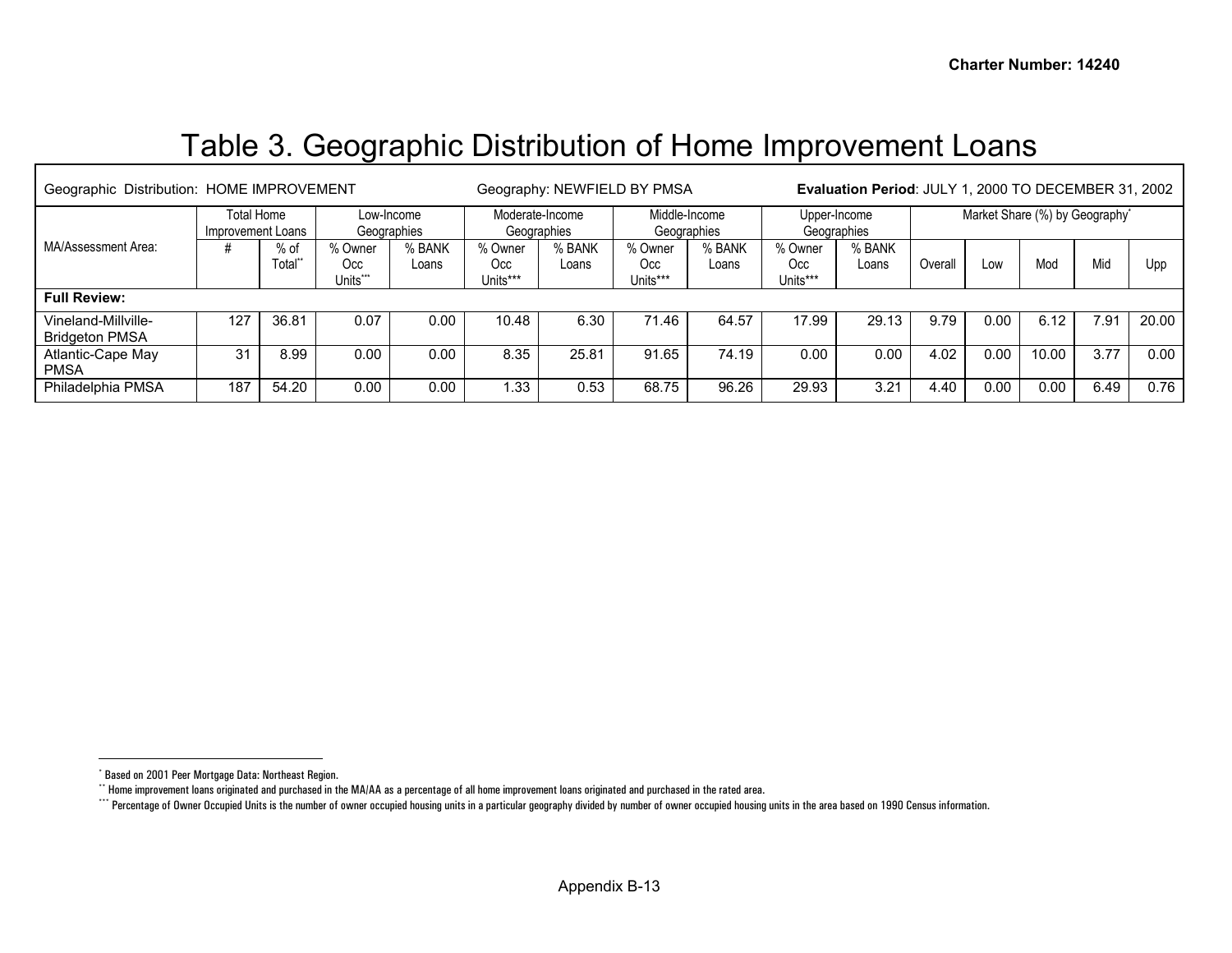## <span id="page-39-2"></span><span id="page-39-1"></span><span id="page-39-0"></span>Table 4. Geographic Distribution of Home Mortgage Refinance Loans

|                                                   | Geographic Distribution: HOME MORTGAGE REFINANCE |                 |                         |                 |                                | Geography: NEWFIELD BY PMSA | Evaluation Period: JULY 1, 2000 TO DECEMBER 31, 2002 |                 |                             |                 |                                |      |       |      |      |
|---------------------------------------------------|--------------------------------------------------|-----------------|-------------------------|-----------------|--------------------------------|-----------------------------|------------------------------------------------------|-----------------|-----------------------------|-----------------|--------------------------------|------|-------|------|------|
| MA/Assessment Area:                               | Total Home<br>Mortgage<br>Refinance Loans        |                 | Low-Income Geographies  |                 | Moderate-Income<br>Geographies |                             | Middle-Income<br>Geographies                         |                 | Upper-Income<br>Geographies |                 | Market Share (%) by Geography* |      |       |      |      |
|                                                   |                                                  | $%$ of<br>Total | % Owner<br>Occ Units*** | % BANK<br>Loans | % Owner<br>Occ<br>Units***     | % BANK<br>Loans             | % Owner<br>Occ<br>Units***                           | % BANK<br>Loans | % Owner<br>Occ<br>Units***  | % BANK<br>Loans | Overall                        | Low  | Mod   | Mid  | Upp  |
| <b>Full Review:</b>                               |                                                  |                 |                         |                 |                                |                             |                                                      |                 |                             |                 |                                |      |       |      |      |
| Vineland-Millville-<br><b>Bridgeton PMSA</b>      | 196                                              | 38.89           | 0.07                    | 0.00            | 10.48                          | 2.55                        | 71.46                                                | 62.24           | 17.99                       | 35.20           | 2.98                           | 0.00 | .32   | 2.76 | 4.31 |
| Atlantic-Cape May<br><b>PMSA</b>                  | 64                                               | 12.70           | 0.00                    | 0.00            | 8.35                           | 29.69                       | 91.65                                                | 70.31           | 0.00                        | 0.00            | 1.90                           | 0.00 | 10.99 | .32  | 0.00 |
| 48.41<br>0.00<br>0.00<br>Philadelphia PMSA<br>244 |                                                  |                 |                         |                 | 1.33                           | 0.00                        | 68.75                                                | 94.26           | 29.93                       | 5.74            | 1.06                           | 0.00 | 0.00  | .61  | 0.09 |

<sup>\*</sup> Based on 2001 Peer Mortgage Data: Northeast Region.

<sup>\*\*</sup> Home mortgage refinance loans originated and purchased in the MA/AA as a percentage of all home mortgage refinance loans originated and purchased in the rated area.

<sup>\*\*\*\*</sup> Percentage of Owner Occupied Units is the number of owner occupied housing units in a particular geography divided by number of owner occupied housing units in the area based on 1990 Census information.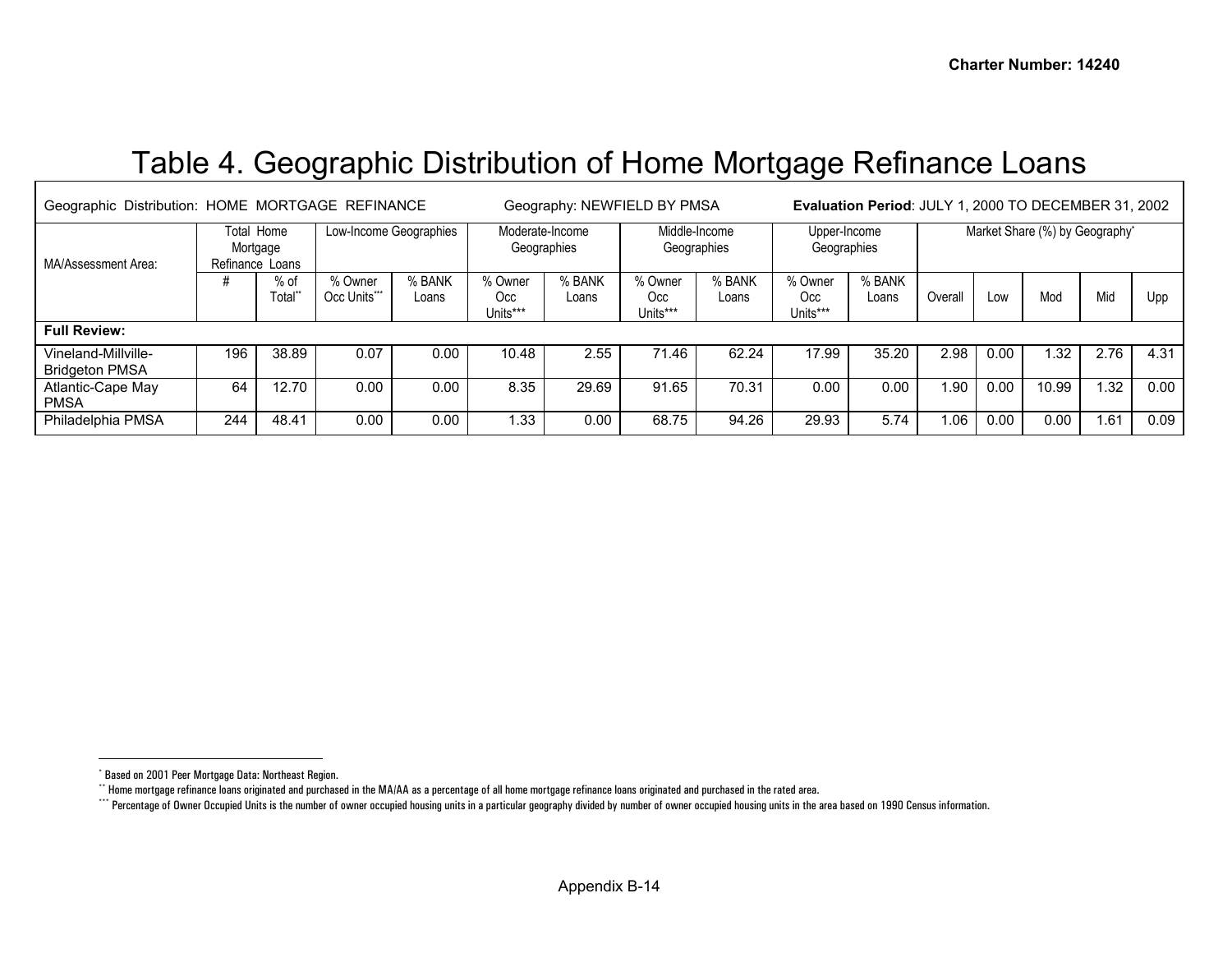# <span id="page-40-2"></span><span id="page-40-1"></span><span id="page-40-0"></span>Table 6. Geographic Distribution of Small Loans to Businesses

| Geographic Distribution: SMALL LOANS TO BUSINESSES |                                             |                           | Geography: NEWFIELD BY PMSA        |                                | Evaluation Period: JULY 1, 2000 TO DECEMBER 31, 2002 |                              |                                |                             |                                |                                |         |       |      |      |       |
|----------------------------------------------------|---------------------------------------------|---------------------------|------------------------------------|--------------------------------|------------------------------------------------------|------------------------------|--------------------------------|-----------------------------|--------------------------------|--------------------------------|---------|-------|------|------|-------|
|                                                    | <b>Total Small</b><br><b>Business Loans</b> | Low-Income<br>Geographies |                                    | Moderate-Income<br>Geographies |                                                      | Middle-Income<br>Geographies |                                | Upper-Income<br>Geographies |                                | Market Share (%) by Geography* |         |       |      |      |       |
| MA/Assessment Area:                                |                                             | $%$ of<br>Total*          | $%$ of<br><b>Businesses</b><br>*** | <b>BANK</b><br>Loans           | $%$ of<br><b>Businesses</b><br>$***$                 | $\%$<br><b>BANK</b><br>Loans | $%$ of<br>Businesses*<br>$***$ | %<br><b>BANK</b><br>Loans   | $%$ of<br>Businesses*<br>$***$ | % BANK<br>Loans                | Overall | LOW   | Mod  | Mid  | Upp   |
| <b>Full Review:</b>                                |                                             |                           |                                    |                                |                                                      |                              |                                |                             |                                |                                |         |       |      |      |       |
| Vineland-Millville-<br><b>Bridgeton PMSA</b>       | 538                                         | 53.53                     | 7.02                               | 5.76                           | 15.29                                                | 8.92                         | 60.82                          | 45.17                       | 16.88                          | 40.15                          | 10.14   | 11.38 | 8.03 | 8.48 | 18.69 |
| Atlantic-Cape May<br><b>PMSA</b>                   | 97                                          | 9.65                      | 0.00                               | 0.00                           | 5.99                                                 | 24.74                        | 94.01                          | 75.26                       | 0.00                           | 0.00                           | 0.82    | 0.00  | 2.33 | 0.91 | 0.08  |
| Philadelphia PMSA                                  | 370                                         | 36.82                     | 0.00                               | 0.00                           | 2.80                                                 | 0.54                         | 66.42                          | 91.62                       | 30.77                          | 7.84                           | 2.99    | 0.00  | 0.99 | 4.05 | 1.09  |

<sup>\*</sup> Based on 2001 Peer Small Business Data: US&PR.

\*\* Small loans to businesses originated and purchased in the MA/AA as a percentage of all small loans to businesses originated and purchased in the rated area.

<sup>\*\*\*</sup> Source Data - Dun and Bradstreet (2002).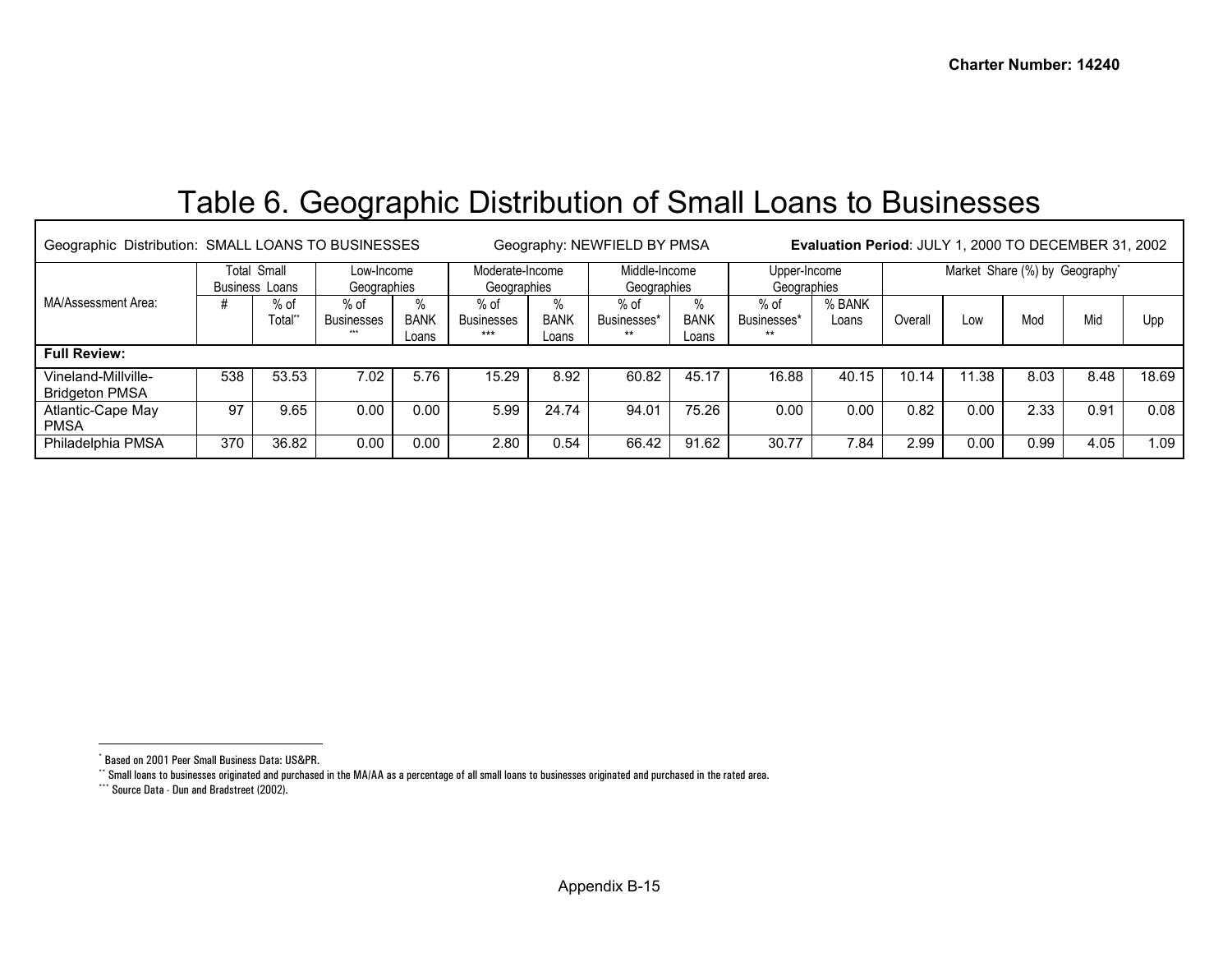# <span id="page-41-2"></span><span id="page-41-1"></span><span id="page-41-0"></span>Table 7. Geographic Distribution of Small Loans to Farms

| Geographic Distribution: SMALL LOANS TO FARMS |                              |               |                           |                 |                                | Geography: NEWFIELD BY PMSA | Evaluation Period: JULY 1, 2000 TO DECEMBER 31, 2002 |                 |                             |                              |         |      |                               |       |      |
|-----------------------------------------------|------------------------------|---------------|---------------------------|-----------------|--------------------------------|-----------------------------|------------------------------------------------------|-----------------|-----------------------------|------------------------------|---------|------|-------------------------------|-------|------|
|                                               | Total Small<br>Loans<br>Farm |               | Low-Income<br>Geographies |                 | Moderate-Income<br>Geographies |                             | Middle-Income<br>Geographies                         |                 | Upper-Income<br>Geographies |                              |         |      | Market Share (%) by Geography |       |      |
| MA/Assessment Area:                           | #                            | % of<br>Total | % of<br>$***$<br>Farms    | % BANK<br>Loans | % of<br>Farms**                | % BANK<br>Loans             | $%$ of<br>Farms**                                    | % BANK<br>Loans | % of<br>Farms**             | $\%$<br><b>BANK</b><br>Loans | Overall | Low  | Mod                           | Mid   | Upp  |
| <b>Full Review:</b>                           |                              |               |                           |                 |                                |                             |                                                      |                 |                             |                              |         |      |                               |       |      |
| Vineland-Millville-<br><b>Bridgeton PMSA</b>  |                              | 50.00         | 1.75                      | 0.00            | 3.07                           | 0.00                        | 78.07                                                | 100.00          | 17.11                       | 0.00                         | 12.50   | 0.00 | 0.00                          | 25.00 | 0.00 |
| Atlantic-Cape May<br><b>PMSA</b>              | 0                            | 0.00          | 0.00                      | 0.00            | 9.21                           | 0.00                        | 90.79                                                | 0.00            | 0.00                        | 0.00                         | 0.00    | 0.00 | 0.00                          | 0.00  | 0.00 |
| Philadelphia PMSA                             |                              | 50.00         | 0.00                      | 0.00            | 0.26                           | 0.00                        | 71.96                                                | 100.00          | 27.78                       | 0.00                         | 0.00    | 0.00 | 0.00                          | 0.00  | 0.00 |

<sup>\*</sup> Based on 2001 Peer Small Business Data: US&PR.

\*\* Small loans to farms originated and purchased in the MA/AA as a percentage of all small loans to farms originated and purchased in the rated area.

<sup>\*\*\*\*</sup> Source Data - Dun and Bradstreet (2002).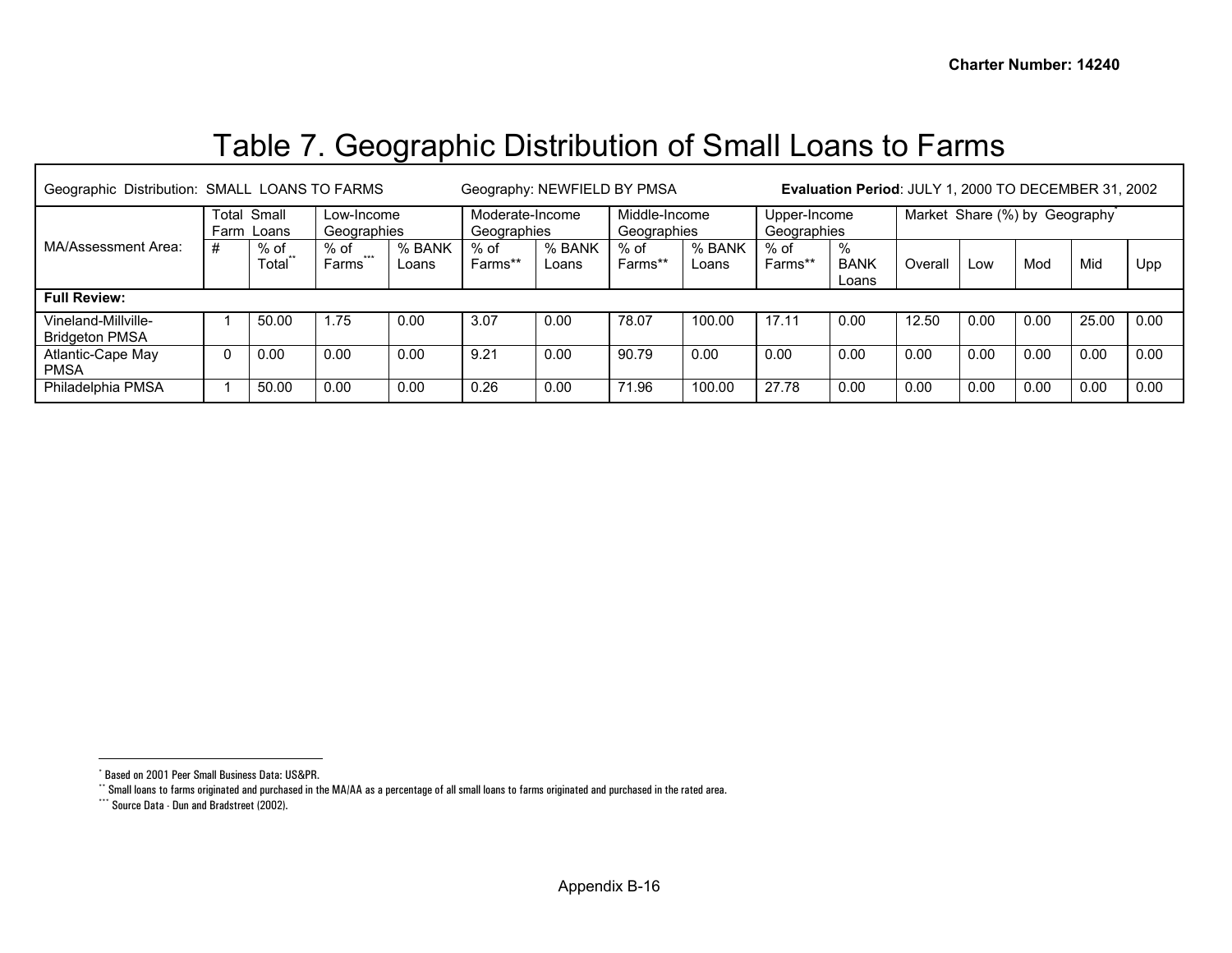## <span id="page-42-3"></span><span id="page-42-2"></span><span id="page-42-1"></span><span id="page-42-0"></span>Table 8. Borrower Distribution of Home Purchase Loans

| Borrower Distribution: HOME PURCHASE         |                              | Geography: NEWFIELD BY PMSA |                      |                  | <b>Evaluation Period: JULY 1, 2000 TO DECEMBER 31, 2002</b> |                     |                  |                         |                  |                        |         |      |               |      |      |
|----------------------------------------------|------------------------------|-----------------------------|----------------------|------------------|-------------------------------------------------------------|---------------------|------------------|-------------------------|------------------|------------------------|---------|------|---------------|------|------|
|                                              | Total Home<br>Purchase Loans |                             | Low-Income Borrowers |                  | Moderate-Income<br><b>Borrowers</b>                         |                     |                  | Middle-Income Borrowers |                  | Upper-Income Borrowers |         |      | Market Share* |      |      |
| MA/Assessment Area:                          |                              | $%$ of<br>Total*            | %<br>Families***     | % BANK<br>Loansî | Families***                                                 | % BANK<br>Loans**** | %<br>Families*** | % BANK<br>Loans****     | %<br>Families*** | % BANK<br>Loans****    | Overall | Low  | Mod           | Mid  | Upp  |
| <b>Full Review:</b>                          |                              |                             |                      |                  |                                                             |                     |                  |                         |                  |                        |         |      |               |      |      |
| Vineland-Millville-<br><b>Bridgeton PMSA</b> | 74                           | 50.34                       | 21.12                | 8.11             | 17.29                                                       | 12.16               | 22.82            | 28.38                   | 38.77            | 51.35                  | .51     | 0.92 | 0.46          | 1.04 | 3.02 |
| Atlantic-Cape May<br><b>PMSA</b>             | 13                           | 8.84                        | 17.57                | 0.00             | 19.70                                                       | 15.38               | 26.06            | 15.38                   | 36.67            | 69.23                  | 0.75    | 0.00 | 0.47          | 0.00 | .64  |
| Philadelphia PMSA                            | 60                           | 40.82                       | 14.74                | 6.78             | 16.99                                                       | 32.20               | 26.31            | 23.73                   | 41.96            | 37.29                  | 0.57    | 0.86 | 0.70          | 0.72 | 0.31 |

<sup>\*</sup> Based on 2001 Peer Mortgage Data: Northeast Region.

<sup>\*\*</sup> As a percentage of loans with borrower income information available. No information was available for 0.68% of loans originated and purchased by BANK.

<sup>\*\*\*</sup> Percentage of Families is based on the 1990 Census information.

<sup>\*\*\*\*</sup> Home purchase loans originated and purchased in the MA/AA as a percentage of all home purchase loans originated and purchased in the rated area.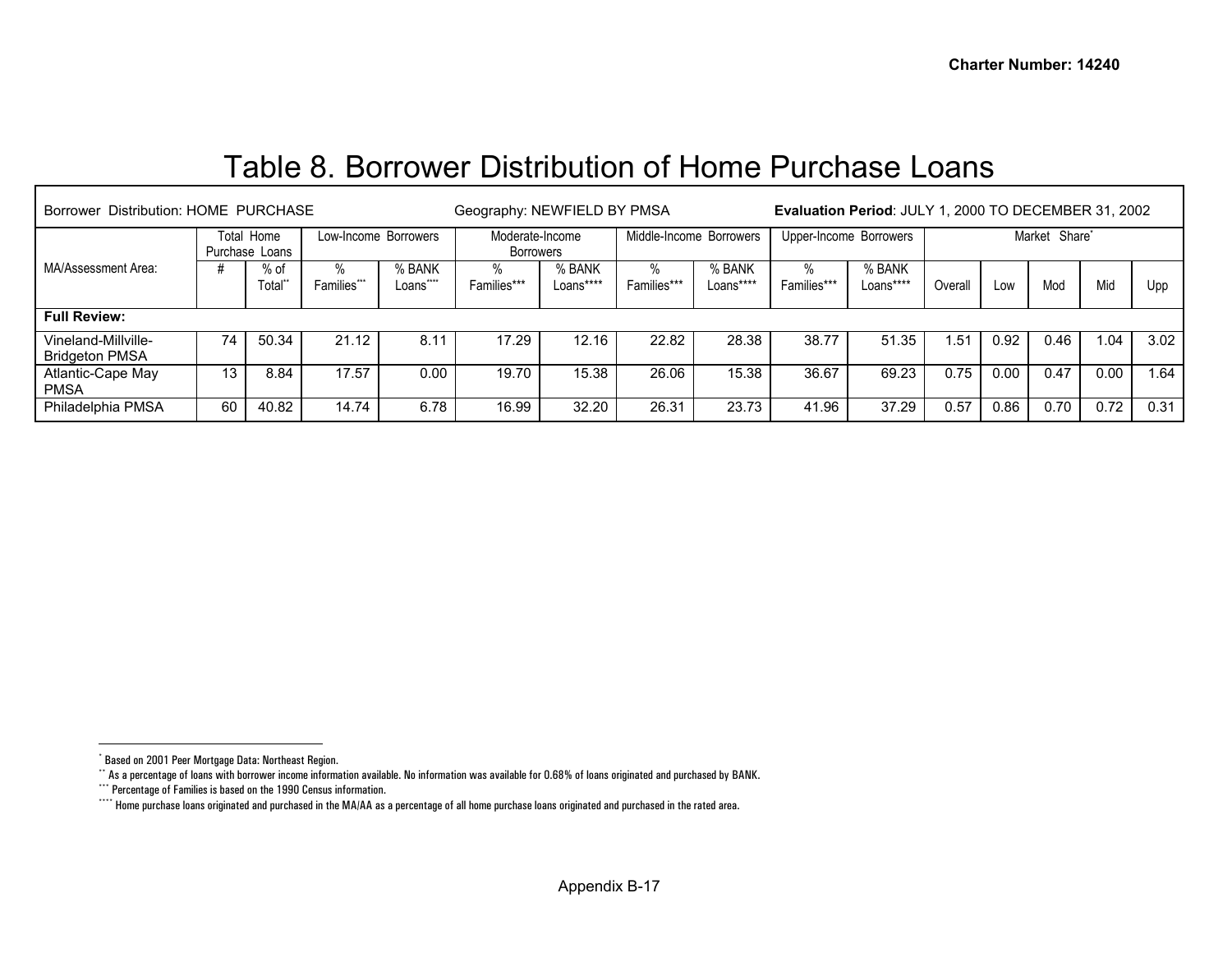## <span id="page-43-3"></span><span id="page-43-2"></span><span id="page-43-1"></span><span id="page-43-0"></span>Table 9. Borrower Distribution of Home Improvement Loans

| Distribution: HOME IMPROVEMENT<br><b>Borrower</b> |     |                                    | Geography: NEWFIELD BY PMSA | Evaluation Period: JULY 1, 2000 TO DECEMBER 31, 2002 |                              |                     |                  |                         |                           |                     |               |       |      |      |           |
|---------------------------------------------------|-----|------------------------------------|-----------------------------|------------------------------------------------------|------------------------------|---------------------|------------------|-------------------------|---------------------------|---------------------|---------------|-------|------|------|-----------|
| MA/Assessment Area:                               |     | Total Home<br>Improvement<br>Loans |                             | Low-Income Borrowers                                 | Moderate-Income<br>Borrowers |                     |                  | Middle-Income Borrowers | Upper-Income<br>Borrowers |                     | Market Share* |       |      |      |           |
|                                                   |     | % of<br>Total*                     | $\%$<br>Families***         | % BANK<br>Loans <sup>*</sup>                         | %<br>Families***             | % BANK<br>Loans**** | %<br>Families*** | % BANK<br>Loans****     | $\%$<br>Families***       | % BANK<br>Loans**** | Overall       | Low   | Mod  | Mid  | Upp       |
| <b>Full Review:</b>                               |     |                                    |                             |                                                      |                              |                     |                  |                         |                           |                     |               |       |      |      |           |
| Vineland-Millville-<br><b>Bridgeton PMSA</b>      | 127 | 36.81                              | 21.12                       | 9.52                                                 | 17.29                        | 21.43               | 22.82            | 26.19                   | 38.77                     | 42.86               | 10.47         | 8.57  | 9.64 | 8.96 | 12.3<br>6 |
| Atlantic-Cape May<br><b>PMSA</b>                  | 31  | 8.99                               | 17.57                       | 13.33                                                | 19.70                        | 10.00               | 26.06            | 33.33                   | 36.67                     | 43.33               | 4.24          | 10.00 | 2.33 | 3.03 | 5.13      |
| Philadelphia PMSA                                 | 187 | 54.20                              | 14.74                       | 15.64                                                | 16.99                        | 26.82               | 26.31            | 29.61                   | 41.96                     | 27.93               | 4.38          | 10.48 | 5.38 | 5.00 | 2.54      |

<sup>\*</sup> Based on 2001 Peer Mortgage Data: Northeast Region.

<sup>\*\*</sup> As a percentage of loans with borrower income information available. No information was available for 2.90% of loans originated and purchased by BANK.

<sup>\*\*\*</sup> Percentage of Families is based on the 1990 Census information.

<sup>\*\*\*\*</sup> Home improvement loans originated and purchased in the MA/AA as a percentage of all home improvement loans originated and purchased in the rated area.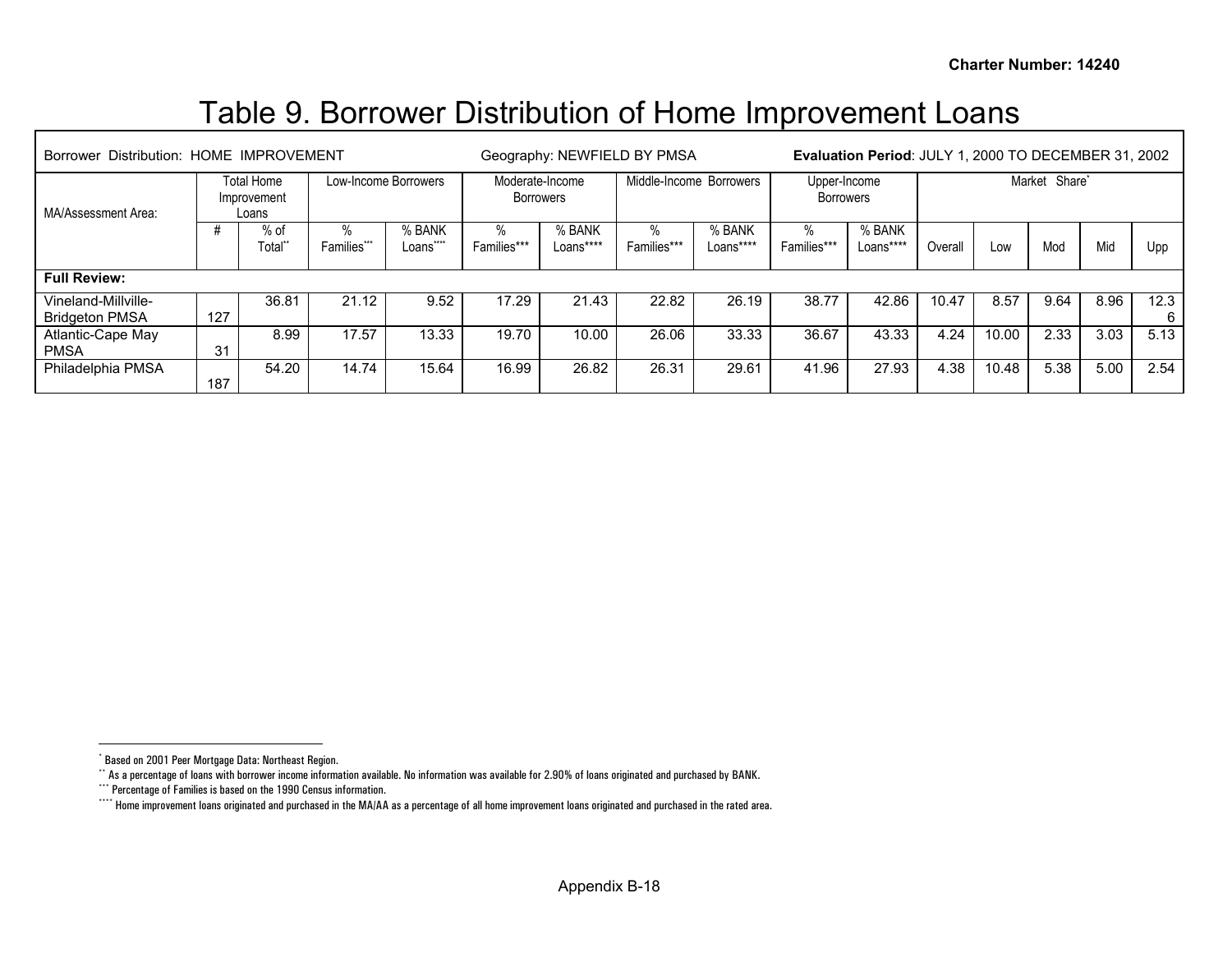# <span id="page-44-3"></span><span id="page-44-2"></span><span id="page-44-1"></span><span id="page-44-0"></span>Table 10. Borrower Distribution of Home Mortgage Refinance Loans

| Borrower Distribution: HOME MORTGAGE REFINANCE |     |                                           |                      |                    |                                     | Geography: NEWFIELD BY PMSA | <b>Evaluation Period: JULY 1, 2000 TO DECEMBER 31, 2002</b> |                         |                        |                     |         |      |               |                  |      |
|------------------------------------------------|-----|-------------------------------------------|----------------------|--------------------|-------------------------------------|-----------------------------|-------------------------------------------------------------|-------------------------|------------------------|---------------------|---------|------|---------------|------------------|------|
| MA/Assessment Area:                            |     | Total Home<br>Mortgage<br>Refinance Loans | Low-Income Borrowers |                    | Moderate-Income<br><b>Borrowers</b> |                             |                                                             | Middle-Income Borrowers | Upper-Income Borrowers |                     |         |      | Market Share* |                  |      |
|                                                |     | $%$ of<br>Total*                          | %<br>Families***     | % BANK<br>Loans*** | %<br>Families***                    | % BANK<br>Loans****         | %<br>Families***                                            | % BANK<br>Loans****     | $\%$<br>Families***    | % BANK<br>Loans**** | Overall | Low  | Mod           | Mid              | Upp  |
| <b>Full Review:</b>                            |     |                                           |                      |                    |                                     |                             |                                                             |                         |                        |                     |         |      |               |                  |      |
| Vineland-Millville-<br><b>Bridgeton PMSA</b>   | 196 | 38.89                                     | 21.12                | 2.58               | 17.29                               | 15.46                       | 22.82                                                       | 24.74                   | 38.77                  | 57.22               | 3.87    | 0.97 | 4.28          | 2.83             | 4.72 |
| Atlantic-Cape May<br><b>PMSA</b>               | 64  | 12.70                                     | 17.57                | 0.00               | 19.70                               | 10.94                       | 26.06                                                       | 37.50                   | 36.67                  | 51.56               | 2.54    | 0.00 | .50           | 3.73             | 2.47 |
| Philadelphia PMSA                              | 244 | 48.41                                     | 14.74                | 11.34              | 16.99                               | 17.23                       | 26.31                                                       | 26.89                   | 41.96                  | 44.54               | 1.40    | 2.42 | 1.45          | 1.4 <sup>4</sup> | 1.25 |

<sup>\*</sup> Based on 2001 Peer Mortgage Data: Northeast Region.

<sup>\*\*</sup> As a percentage of loans with borrower income information available. No information was available for 1.59% of loans originated and purchased by BANK.

<sup>\*\*\*</sup> Percentage of Families is based on the 1990 Census information.

<sup>\*\*\*\*</sup> Home mortgage refinance loans originated and purchased in the MA/AA as a percentage of all home mortgage refinance loans originated and purchased in the rated area.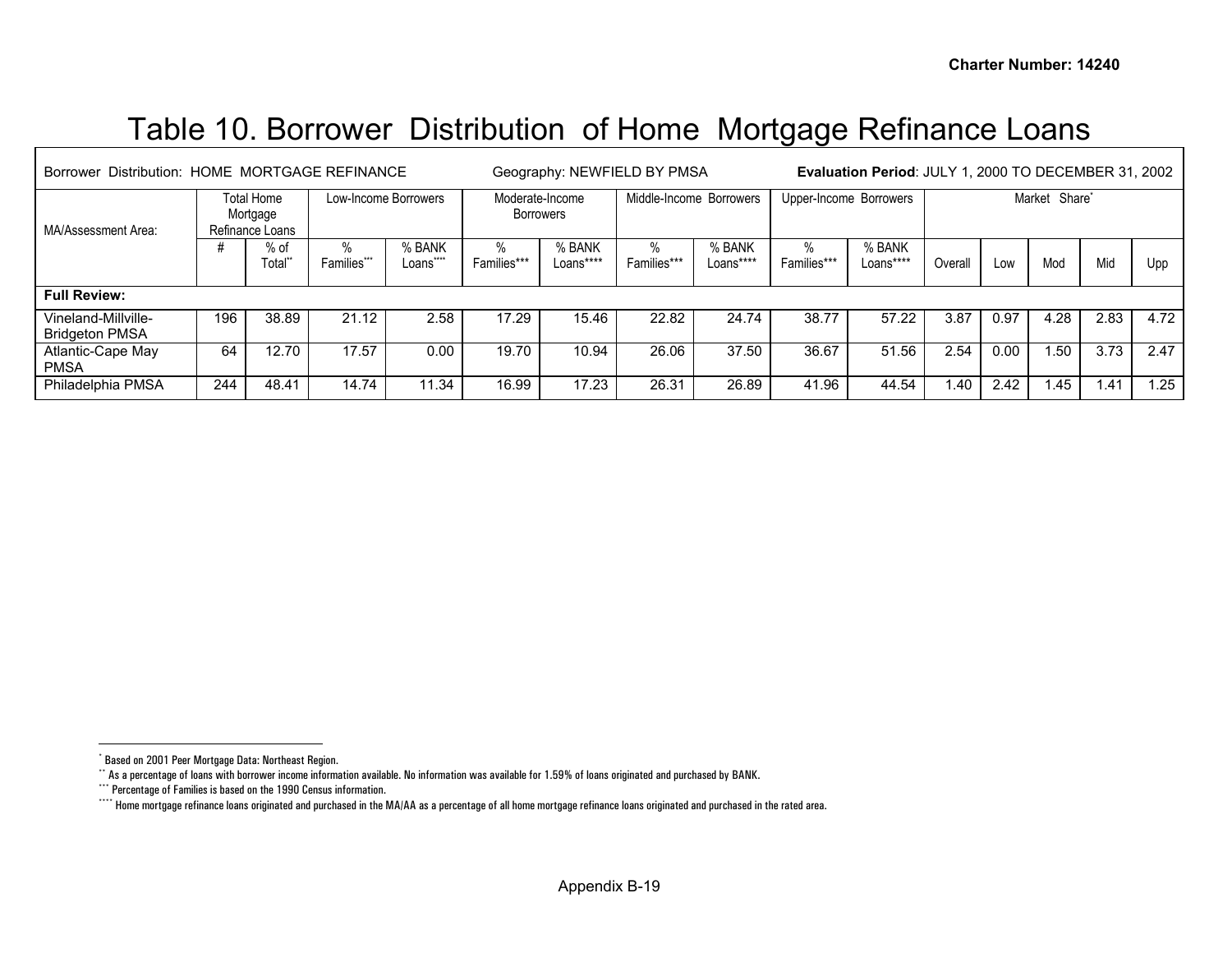## <span id="page-45-3"></span><span id="page-45-2"></span><span id="page-45-1"></span><span id="page-45-0"></span>Table11. Borrower Distribution of Small Loans to Businesses

| Distribution: SMALL LOANS TO BUSINESSES<br>Borrower |     |                                              |                    |                                                              | Geography: NEWFIELD BY PMSA |                                                      |                              | Evaluation Period: JULY 1, 2000 TO DECEMBER 31, 2002 |                            |  |  |
|-----------------------------------------------------|-----|----------------------------------------------|--------------------|--------------------------------------------------------------|-----------------------------|------------------------------------------------------|------------------------------|------------------------------------------------------|----------------------------|--|--|
|                                                     |     | Total Small<br>Loans to<br><b>Businesses</b> |                    | <b>Businesses With</b><br>Revenues of \$1 million<br>or less |                             | Loans by Original Amount Regardless of Business Size |                              | Market Share                                         |                            |  |  |
| MA/Assessment Area:                                 | #   | % of<br>Total                                | % of<br>Businesses | % BANK<br>Loans                                              | \$100,000 or<br>less        | >\$100,000 to<br>\$250,000                           | >\$250,000 to<br>\$1,000,000 | All                                                  | Rev\$ 1 Million or<br>Less |  |  |
| <b>Full Review:</b>                                 |     |                                              |                    |                                                              |                             |                                                      |                              |                                                      |                            |  |  |
| Vineland-Millville-<br><b>Bridgeton PMSA</b>        | 538 | 53.53                                        | 80.87              | 58.74                                                        | 64.13                       | 25.28                                                | 10.59                        | 10.14                                                | 15.78                      |  |  |
| Atlantic-Cape May<br><b>PMSA</b>                    | 97  | 9.65                                         | 81.01              | 70.10                                                        | 73.20                       | 9.28                                                 | 17.53                        | 0.82                                                 | 1.63                       |  |  |
| Philadelphia PMSA                                   | 370 | 36.82                                        | 81.18              | 68.92                                                        | 71.35                       | 16.49                                                | 12.16                        | 2.99                                                 | 5.35                       |  |  |

<sup>\*</sup> Based on 2001 Peer Small Business Data: US&PR.

\*\* Small loans to businesses originated and purchased in the MA/AA as a percentage of all small loans to businesses originated and purchased in the rated area.

<sup>\*\*\*</sup> Businesses with revenues of \$1 million or less as a percentage of all businesses (Source D&B - 2002).

<sup>&</sup>quot;" Small loans to businesses with revenues of \$1 million or less as a percentage of all loans reported as small loans to businesses. No information was available for 3.28% of small loans to businesses originated and purcha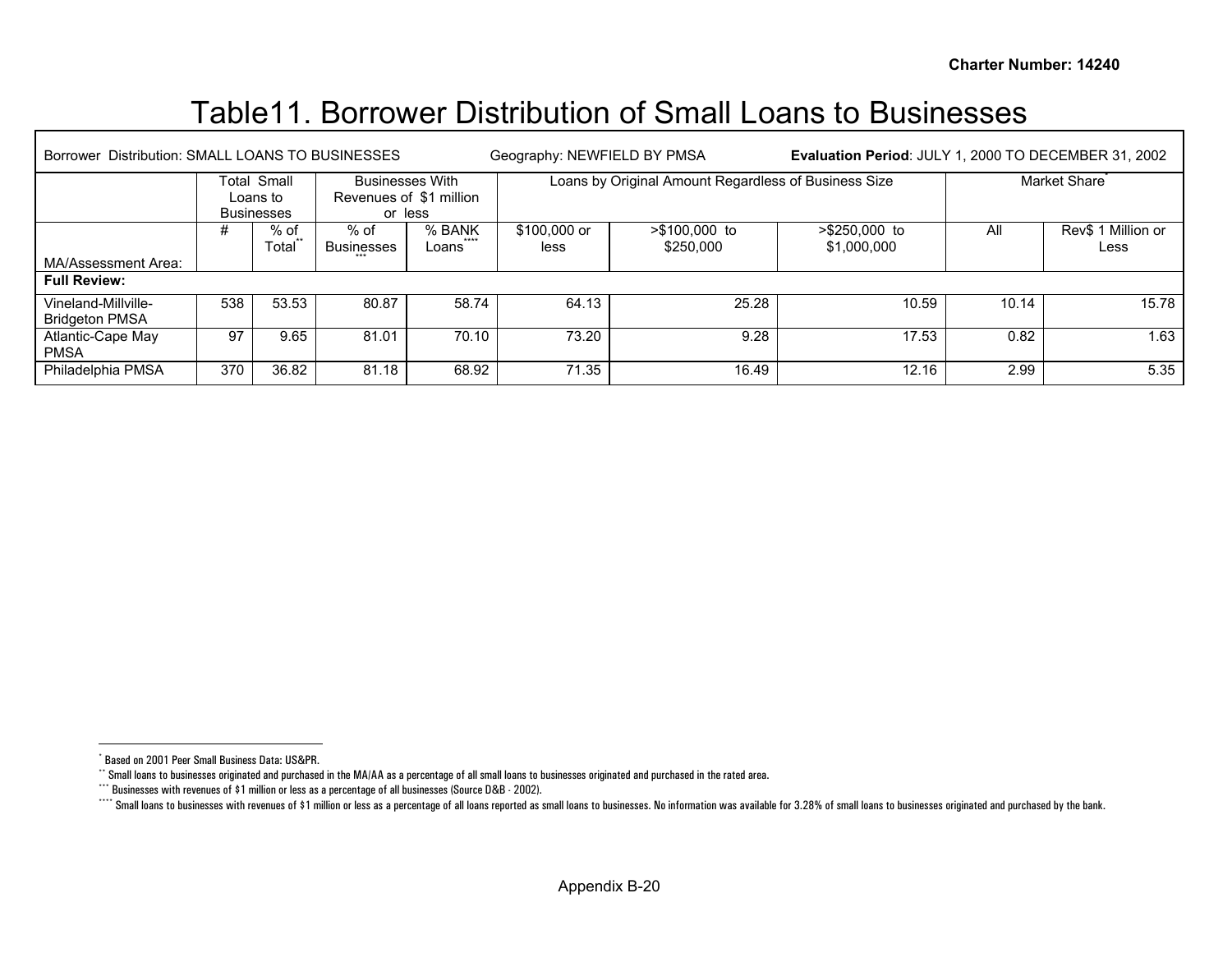## <span id="page-46-3"></span><span id="page-46-2"></span><span id="page-46-1"></span><span id="page-46-0"></span>Table12. Borrower Distribution of Small Loans to Farms

| Borrower Distribution: SMALL LOANS TO FARMS  |                                      |                 |                                                                                                 |        | Geography: NEWFIELD BY PMSA    |                                                  | Evaluation Period: JULY 1, 2000 TO DECEMBER 31, 2002 |       |      |  |
|----------------------------------------------|--------------------------------------|-----------------|-------------------------------------------------------------------------------------------------|--------|--------------------------------|--------------------------------------------------|------------------------------------------------------|-------|------|--|
|                                              | <b>Total Small</b><br>Loans to Farms |                 | Farms With Revenues of<br>\$1 million or less                                                   |        |                                | Loans by Original Amount Regardless of Farm Size | Market Share <sup>®</sup>                            |       |      |  |
| MA/Assessment Area:                          | #                                    | $%$ of<br>Total | >\$100,000 to<br>% of<br>% BANK<br>\$100,000 or<br>$***$<br>\$250,000<br>Farms<br>less<br>Loans |        | $> $250,000$ to<br>\$1,000,000 | All                                              | Rev\$ 1 Million or<br>Less                           |       |      |  |
| <b>Full Review:</b>                          |                                      |                 |                                                                                                 |        |                                |                                                  |                                                      |       |      |  |
| Vineland-Millville-<br><b>Bridgeton PMSA</b> |                                      | 50.00           | 81.14                                                                                           | 0.00   | 100.00                         | 0.00                                             | 0.00                                                 | 12.50 | 0.00 |  |
| Atlantic-Cape May<br><b>PMSA</b>             | 0                                    | 0.00            | 86.18                                                                                           | 0.00   | 0.00                           | 0.00                                             | 0.00                                                 | 0.00  | 0.00 |  |
| Philadelphia PMSA                            |                                      | 50.00           | 88.89                                                                                           | 100.00 | 100.00                         | 0.00                                             | 0.00                                                 | 0.00  | 0.00 |  |

Г

<sup>\*</sup> Based on 2001 Peer Small Business Data: US&PR.

\*\* Small loans to farms originated and purchased in the MA/AA as a percentage of all small loans to farms originated and purchased in the rated area.

<sup>\*\*\*</sup> Farms with revenues of \$1 million or less as a percentage of all farms (Source D&B - 2002).

<sup>&</sup>quot;" Small loans to farms with revenues of \$1 million or less as a percentage of all loans reported as small loans to farms. No information was available for 0.00% of small loans to farms originated and purchased by the bank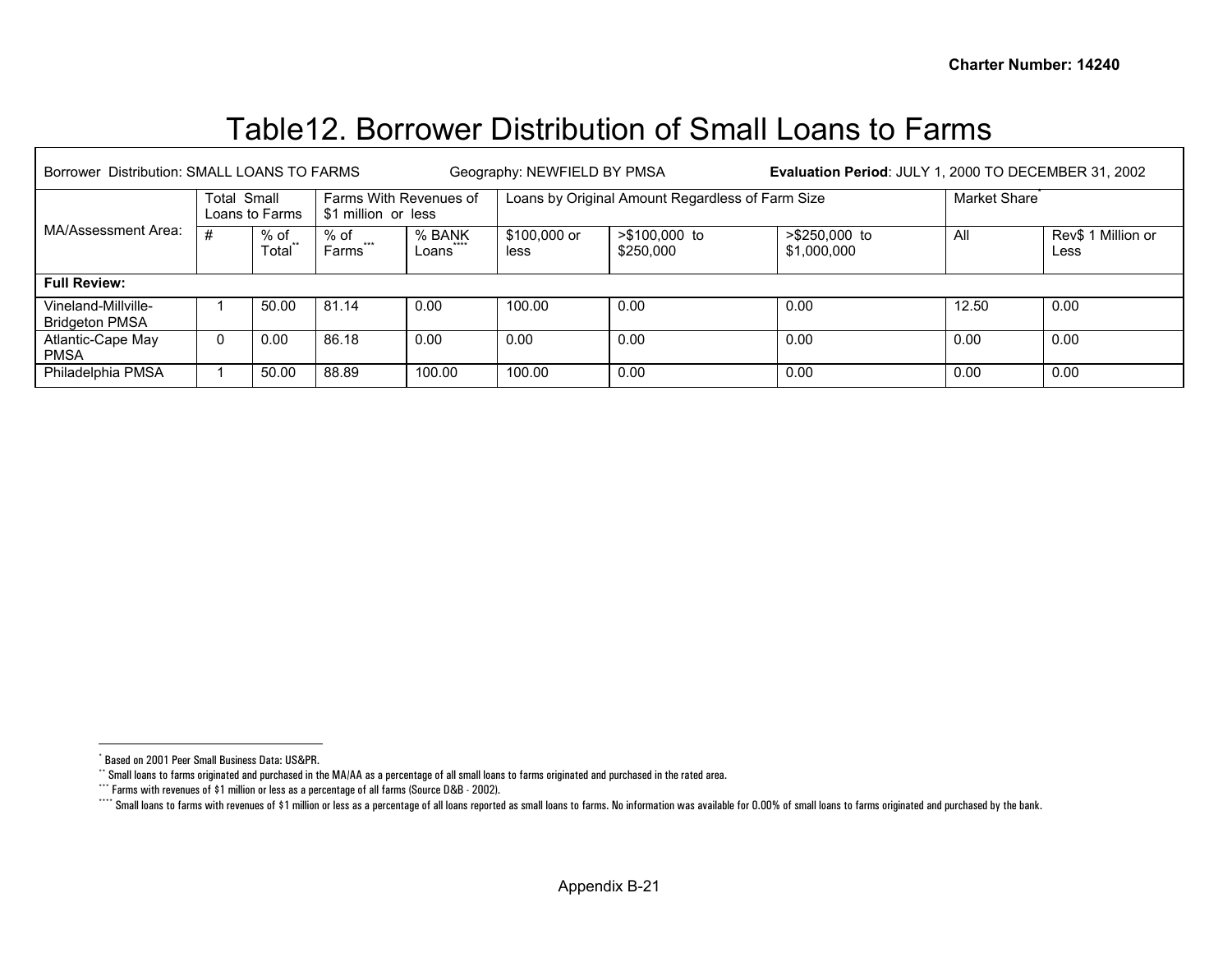## Table 14. Qualified Investments

<span id="page-47-1"></span><span id="page-47-0"></span>

| <b>QUALIFIED INVESTMENTS</b>                 |   |                          |    | Geography: NEWFIELD BY PMSA |    | Evaluation Period: OCTOBER 6, 2000 TO OCTOBER 27, 2003 |            |                      |           |  |
|----------------------------------------------|---|--------------------------|----|-----------------------------|----|--------------------------------------------------------|------------|----------------------|-----------|--|
| MA/Assessment Area:                          |   | Prior Period Investments |    | Current Period Investments  |    | Total Investments                                      |            | Unfunded Commitments |           |  |
|                                              | # | \$(000's)                | #  | \$(000's)                   |    | \$(000's)                                              | % of Total | #                    | \$(000's) |  |
| <b>Full Review:</b>                          |   |                          |    |                             |    |                                                        |            |                      |           |  |
| Vineland-Millville-<br><b>Bridgeton PMSA</b> | 0 | 0                        | 26 | 114                         | 26 | 114                                                    | 19.12      |                      | 0         |  |
| Atlantic-Cape May<br><b>PMSA</b>             | 0 | 0                        | 5  |                             | 5  |                                                        | 0.67       | 0                    |           |  |
| Philadelphia PMSA                            | 0 | 0                        |    | 463                         | 9  | 463                                                    | 77.68      | $\mathbf{0}$         |           |  |
|                                              |   |                          |    |                             |    |                                                        |            |                      |           |  |
| Statewide/Regional                           |   | 0                        |    | 15                          |    | 15                                                     | 2.52       | 0                    | 0         |  |

<sup>\* &#</sup>x27;Prior Period Investments' means investments made in a previous evaluation period that are outstanding as of the examination date.

<sup>\*\* &#</sup>x27;Unfunded Commitments' means legally binding investment commitments that are tracked and recorded by the institution's financial reporting system.